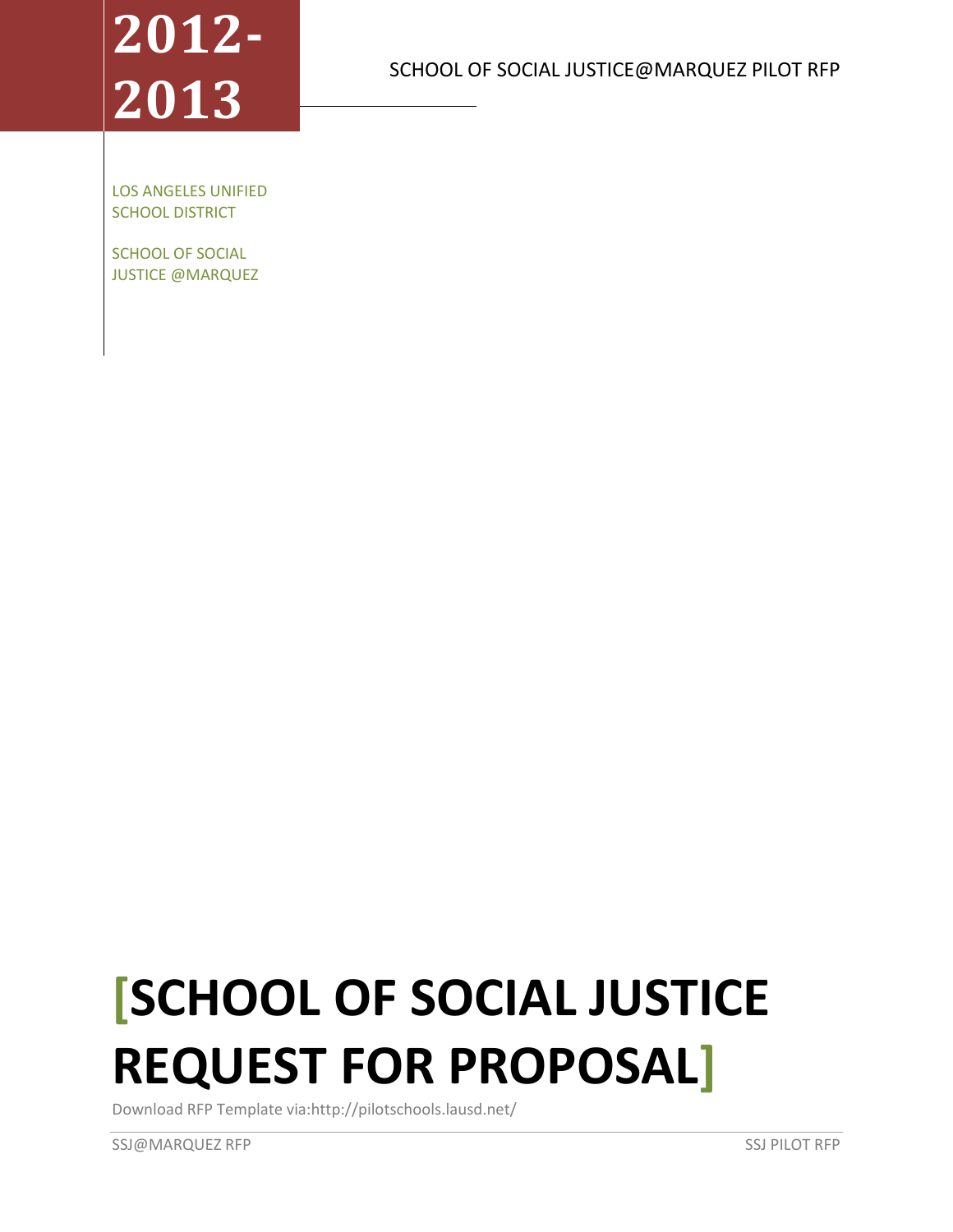## **PILOT SCHOOL PROPOSAL**

#### **A. MISSION STATEMENT**

**Mission:** The mission of School of Social Justice (SSJ) is to provide students with a rigorous, relevant and engaging curriculum to develop leaders who are critical thinkers, problem solvers, and effective communicators who are agents of social justice with sensitivity toward the world around them. All stakeholders at SSJ will encourage and value students' unique attributes and help build a foundation for student success by developing a positive learning environment that fosters collaboration, accountability and leadership opportunities.

#### **B. VISION STATEMENT**

**Vision:** The School of Social Justice commits itself to develop globally aware leaders who inspire others and courageously act on their beliefs to bring positive change in their community and society. The School of Social Justice will ensure students have the skills necessary to be successful in post secondary education and the workforce, are prepared to meet the global challenges of the 21 st century and identify a place for themselves in the  $21$ <sup>st</sup> century world.

The mission of School of Social Justice (SSJ) is to provide students with a rigorous, relevant and engaging curriculum to develop leaders who are critical thinkers, problem solvers, and effective communicators who are agents of social justice with sensitivity toward the world around them. All stakeholders at SSJ will encourage and value students' unique attributes and help build a foundation for student success by developing a positive learning environment that fosters collaboration, accountability and leadership opportunities.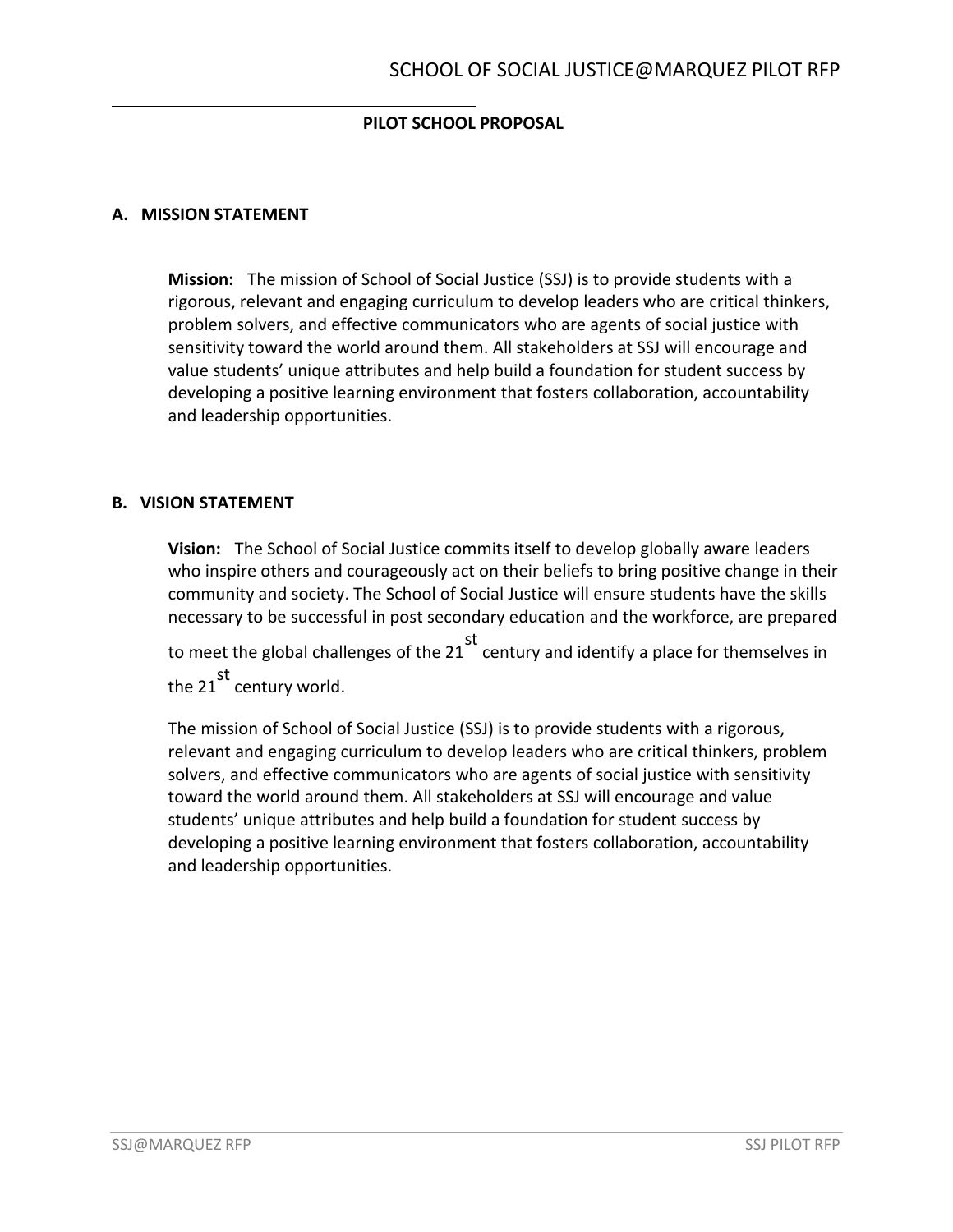#### **C. SCHOOL DATA PROFILE/ANALYSIS**

#### *School of Social Justice, 7669, ISIC*

 *The School of Social Justice began as a Small Learning Community at the campus of Huntington Park High School in August of 2010.* SSJ is a small school located on the campus of Linda Esperanza Marquez High School in the City of Huntington Park. SSJ primarily services students from the Huntington Park High School attendance area. The performance data from Huntington Park High indicate low proficiency in both English Language Arts and Mathematics, despite recent gains. The data shows a need to build a strong core instructional program designed to meet the needs of all students. SSJ is committed to providing students with a culturally relevant education designed to prepare them for higher education and the world of work. The curriculum will provide students with opportunities to engage in internships linked to real world experiences in the context of a rigorous, standards-based curriculum.

| Grade Levels Served:                            | $9^{th}$ -11 <sup>th</sup> |
|-------------------------------------------------|----------------------------|
| Principal(s) names:                             | Kyle Boswell               |
| <b>Number of Certificated Staff Members: 18</b> |                            |
| <b>Number of Classified Staff Members:</b>      | 6                          |
|                                                 |                            |
| <b>Student Population:</b>                      | 443                        |
| <b>American Indian/Alaska Native:</b>           | 1(0.2%)                    |
| <b>African American:</b>                        | 2(0.5%)                    |
| <b>Filipino:</b>                                | 1(0.2%)                    |
| Latino:                                         | 439 (99.1%)                |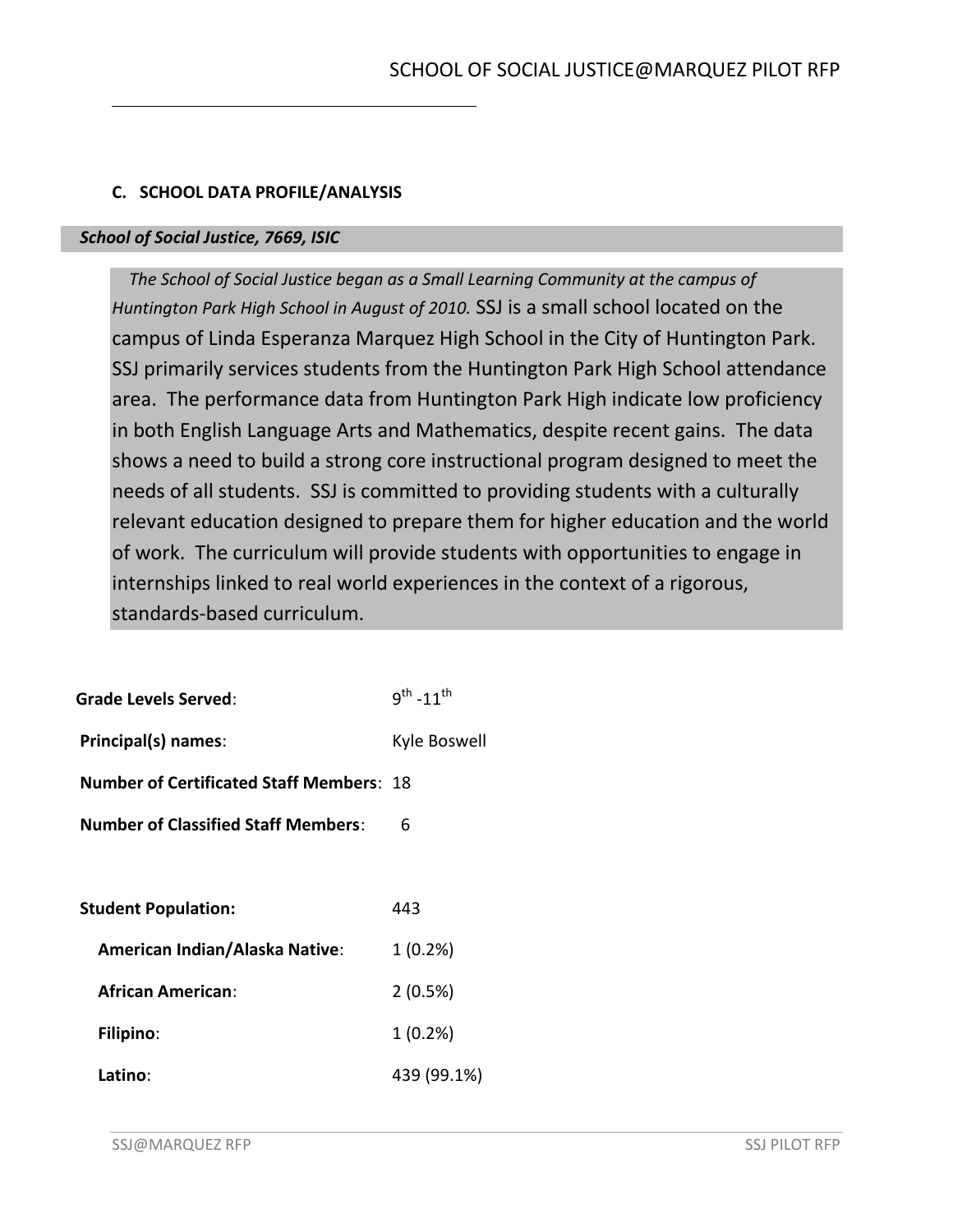| <b>Special Education:</b> | 51 (11.5%)  |
|---------------------------|-------------|
| <b>English Learners:</b>  | 140 (31.6%) |
| <b>Gifted Students:</b>   | 46 (10.4%)  |

#### **Current School Data:**

#### *Graduation*

- 67.81% Matriculation rate for  $10^{th}$  and  $11^{th}$  grade students
- 33.33% of 10<sup>th</sup> and 11<sup>th</sup> grade students are on track to meet A-G requirements

## *Proficiency for All*

| <b>Periodic</b><br><b>Assessment #1</b> | <b>Proficient/</b><br><b>Advanced</b> | <b>Below Basic/</b><br><b>Far Below</b><br>Basic |
|-----------------------------------------|---------------------------------------|--------------------------------------------------|
| ELA 9 <sup>th</sup> & 10 <sup>th</sup>  | 29.73%                                | 46.71%                                           |
| Algebra 1                               | 21.52%                                | 51.90%                                           |
| Geometry                                | 23.95%                                | 47.89%                                           |
| <b>Biology</b>                          | 3.44%                                 | 55.86%                                           |
| Chemistry                               | 23.19%                                | 26.09%                                           |

|                | <b>Current Students Initial CST Data</b> |                                  |
|----------------|------------------------------------------|----------------------------------|
| CST            | <b>Proficient/</b>                       | <b>Below Basic/</b>              |
| 2011-2012      | <b>Advanced</b>                          | <b>Far Below</b><br><b>Basic</b> |
| FLA            | 30.22%                                   | 42.44%                           |
| Math           | 15.11%                                   | 66.65%                           |
| Science        | 24.57%                                   | 44.37%                           |
| Social Science | 27.56%                                   | 49.61%                           |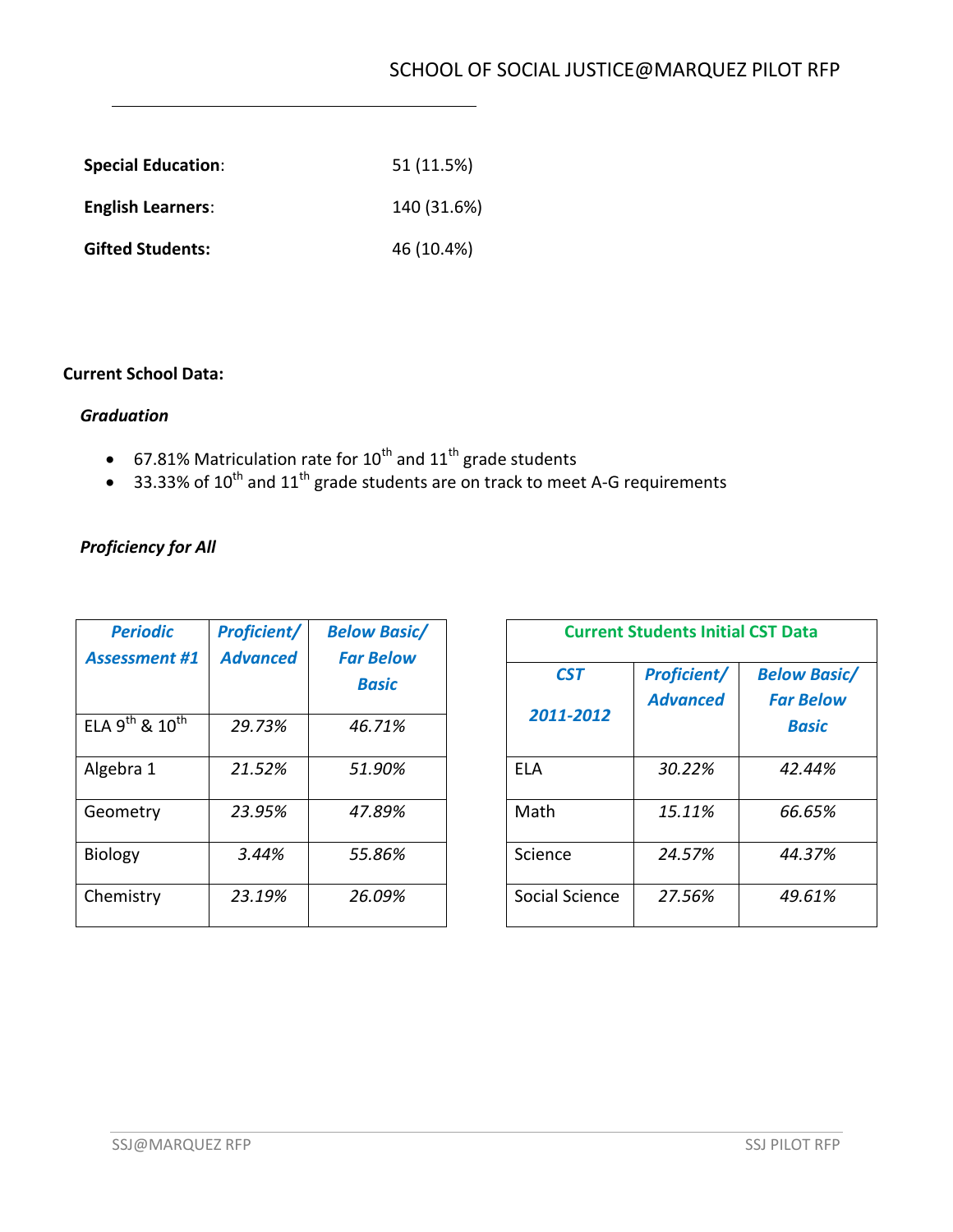## *Attendance for students*

| <b>August 2012:</b> | 97.1% |
|---------------------|-------|
| September 2012:     | 94.7% |
| October 2012:       | 94.3% |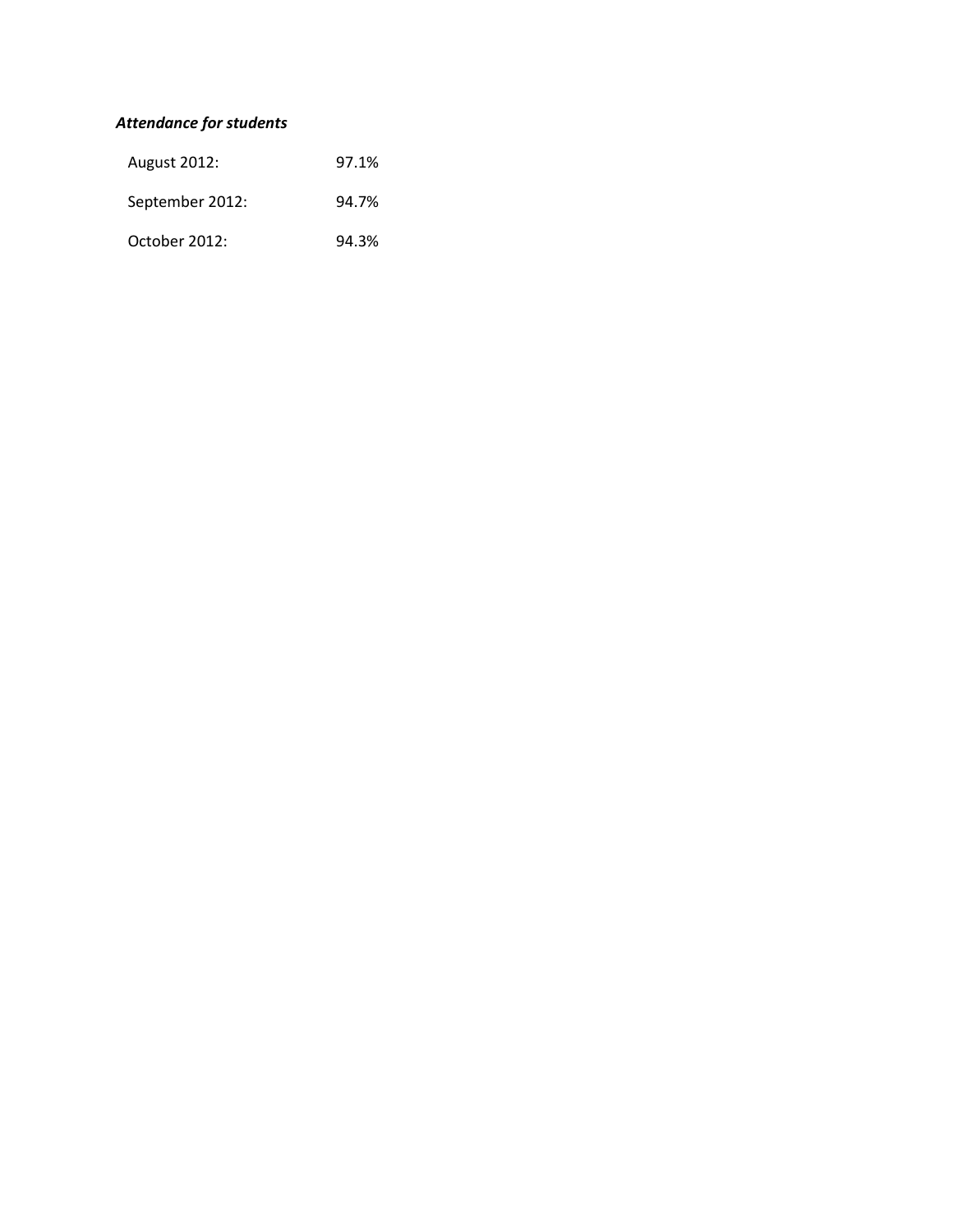#### **D. RATIONALE FOR CHOOSING PILOT SCHOOL MODEL**

Our philosophy and core beliefs revolve around the idea that when maximummm control is given to those persons working most closely with students and parents, there is increased opportunity to create personalization and innovation. With increased flexibilities in the areas of Curriculum and Assessment, Governance, and Budget, we are eager to build and capitalize on the needs and strengths of students, parents, teachers and the Huntington Park community at large.

We are eager to begin implementing innovative systems and structures (Governance) that will fully support our school's vision. With the opportunity to include external members of the school to our governance structure we may be able to leverage additional resources to our school to support our mission. The democratic and distributed style of governance and leadership will help us focus on building teacher capacity and will allow us to learn and build from the community. We believe our teachers, students and community have assets that can be strengthened through a distributed style of leadership. Morevover, we embrace the idea that urban public schools, such as SSJ should begin moving beyond compliance to create genuinely meaningful and robust centers of teaching and learning. The Pilot Autonomies allow for this move beyond compliance without having to exist outside of the district.

In addition, the flexibilities over Curriculum and Assessment, Budget and Governance, in particular will likely help us to mitigate the traditionally impersonal and limited structures that have historically hindered academic achievement with low-income minority students. Being able to provide a culturally relevant instructional program, alternative assessments and have increased discretion over general fund dollars will help us to close achievement gaps.

Moreover, our core beliefs supporting mutual accountability and distributed leadership, requires additional flexibility over a governance model that supports all the teachers working towards establishing a small school to ensure a culture of professionalism and high performance. We were all in teacher teams at Huntington Park High School in which teachers did only the minimum work or did not work at all. Many teachers would spend Professional Development complaining about students not doing their work or parents not being involved. The blame for lack of student success was put on everyone else but themselves. We know that teachers need to reflect on our own practice, continue to grow professionally and set measurable goals to maximize student achievement. All stakeholders at School of Social Justice will know what is expected from them and will be involved in analyzing data to create measurable goals. After expectations and goals are in place, stakeholders will commit to achieving them and on-going performance will be measured to gauge whether or not the goals and expectations have been met or if additional support is needed. Data driven instruction, reflection of practice, and continuous professional development will assist in facilitating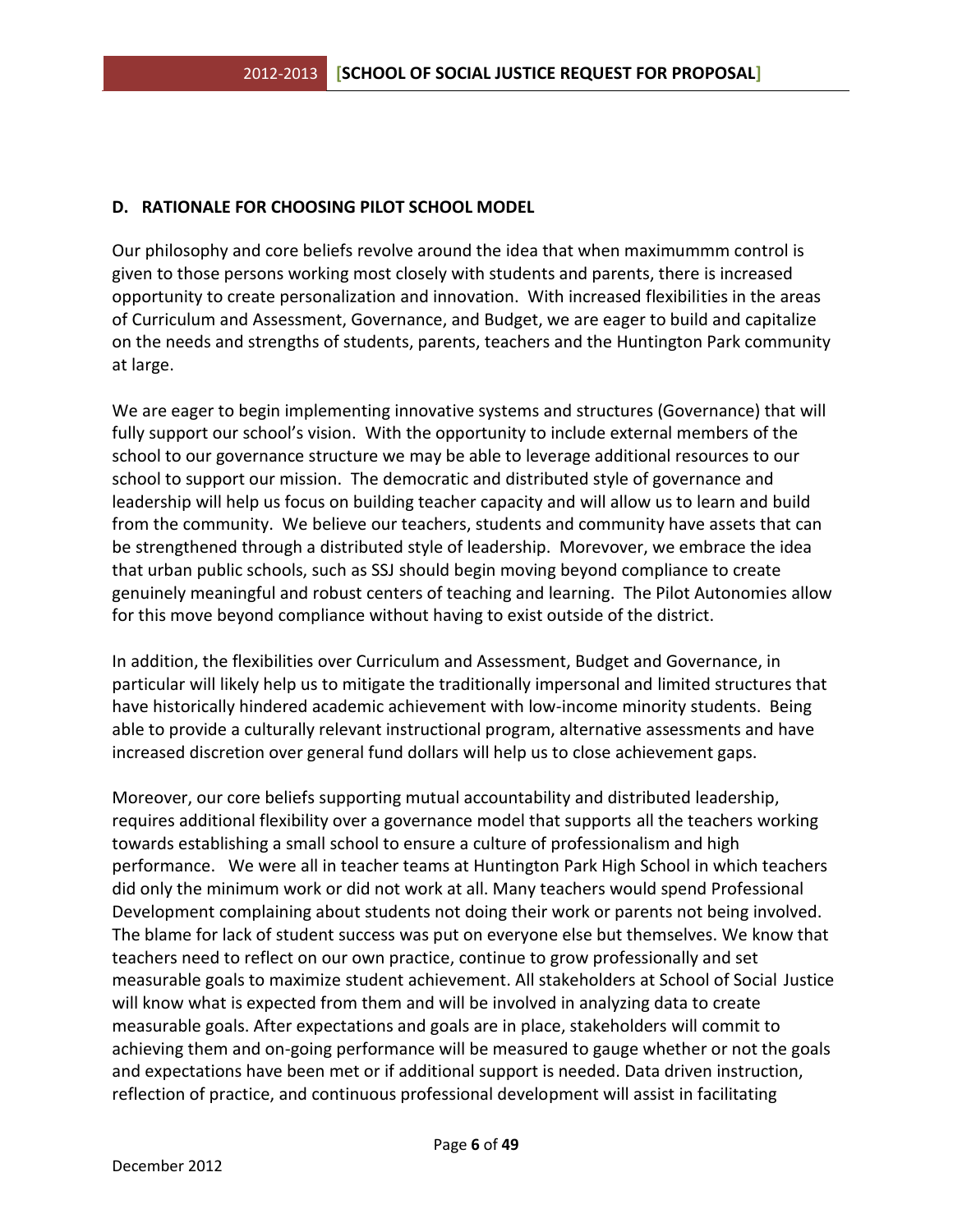accountability. This process will ensure that a culture of accountability is firmly established and that every person in our small school will be held directly accountable for their performance and the success of the school as a whole.

#### **E. PILOT SCHOOL TRANSFORMATION (10-12 pages)**

#### *1. Curriculum, Instruction, and Assessment*

The Instructional Plan is what will guide your implementation from year to year. This section is divided into three subsections: (1) *Unwavering Focus on Academic Achievement; (2) School Culture*, *Climate and Infrastructure*; and, (3) *Leadership that Supports High Achievement for Students and Staff*.

#### **E-1. Curriculum and Instruction**

#### **Instructional Program:**

In an ever-changing world it is imperative that our students realize that the world is complex and constantly changing and that students play a critical role in the ever- changing times. The School of Social Justice believes that global awareness and understanding is important for students to function effectively in a pluralistic society. Most students entering high school are not cognizant of their surroundings or globally aware. Our students need to understand the relevance of the world to themselves in order for them to realize that they have a place in society and the power to impact their surroundings. Our curriculum and instruction are designed to combine rigorous academic standards and an emphasis on technology that will engage and challenge students to think critically, problem solve, communicate effectively and collaborate with their teachers and peers to fully understand the theme of Social Justice and its relevance to their education and future. The curriculum and instruction will ensure students are

prepared with the 21<sup>st</sup> century skills needed to meet global challenges and help students identify a place for themselves in the  $21^{st}$  century world.

The Social Justice theme will guide students to first understand themselves in order to fully understand the injustices in the world and how their decisions everyday can impact those around them. To internalize the complex theme of Social Justice, students at each grade level will have a thematic focus that will help guide the curriculum and be the topic for units of study, project based learning and interdisciplinary projects. These units will be driven by essential questions that students will explore throughout the content areas. The following grade level thematic topics will build upon and support each other to create globally aware leaders that will be college/career ready and motivated to make an impact in their society.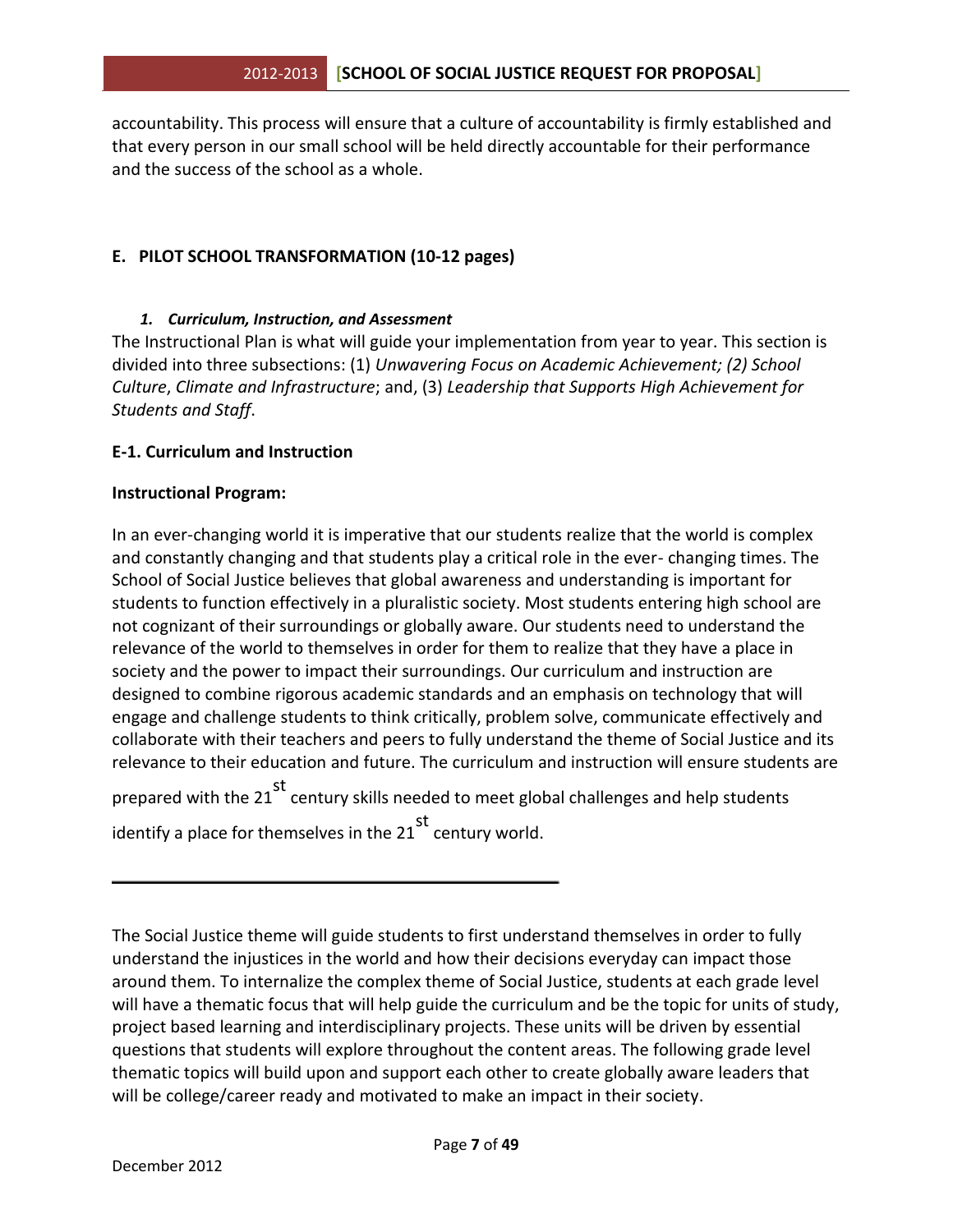## **9 th Human Rights <sup>10</sup> th Individual and Society <sup>11</sup> th Personal Responsibility and Community Activism 12 th Law and Justice System**

The teachers at SSJ will lead and facilitate learning through these essential thematic topics which will create learning environments that both simulate real world situations and immerse students in community problem solving. SSJ will be a forum for students to identity their voice and leadership qualities to positively impact their community and world around them. Students will develop a sense of empathy and will be given the opportunity to work with individuals and organizations whose mission and vision is to provide service and justice to all people.

The instructional program at School of Social Justice is driven by the belief that all students can and will learn. To guarantee this result, teachers are committed to work collaboratively to create and deliver to all students an engaging, rigorous and relevant curriculum that is focused on learning. Teams of teachers work together to establish essential learning based on CST and CASHEE blueprints and SAT and ACT and Early Assessment Standards assessed. The vehicle that supports this work is the extensive research and implementation success of Richard and Rebecca Dufour's Professional Learning Community framework that has been endorsed and written about by many experts in education including Mike Schmoker, Robert Eaker, Michael Fullan, Douglas Reeves and Linda Darling-Hammond. These current researchers and theorists have overwhelmingly concluded that the framework of a professional learning community is linked to effective teaching and learning through a clear, collaborative, data driven standards based instruction with timely intervention. School of Social Justice will continuously focus on student learning by answering the following questions:

#### *What do we want each student to learn? How will we know when each student has learned it? How will we respond when a student experiences difficulty in learning?*

As a learning community focused on results, School of Social Justice stakeholders collaborate in a systematic process to analyze and improve classroom practice through a continuous cycle of learning. Every teacher is part of a team that closely analyzes various forms of data, identifies the essential standards that need to be mastered,

develops thematic curriculum maps, creates the common formative and summative assessments to gauge learning and implement the intervention strategies to support the needs of all students. As part of this cycle teachers will implement the Response to Instruction and

Intervention (RTI<sup>2</sup>) process to guarantee for all students a standards- based instruction that is differentiated, culturally responsive, research based and aligned to grade level content, which are the elements of effective first instruction.

The School of Social Justice instructional plan is driven by the following five research proven principles that will prepare students for a postsecondary education and/or a career *Based on* 

*the 21 st Century Skills Interdisciplinary Studies Project-Based Learning of Robert Marzano's Instructional Strategies Technological Integration.*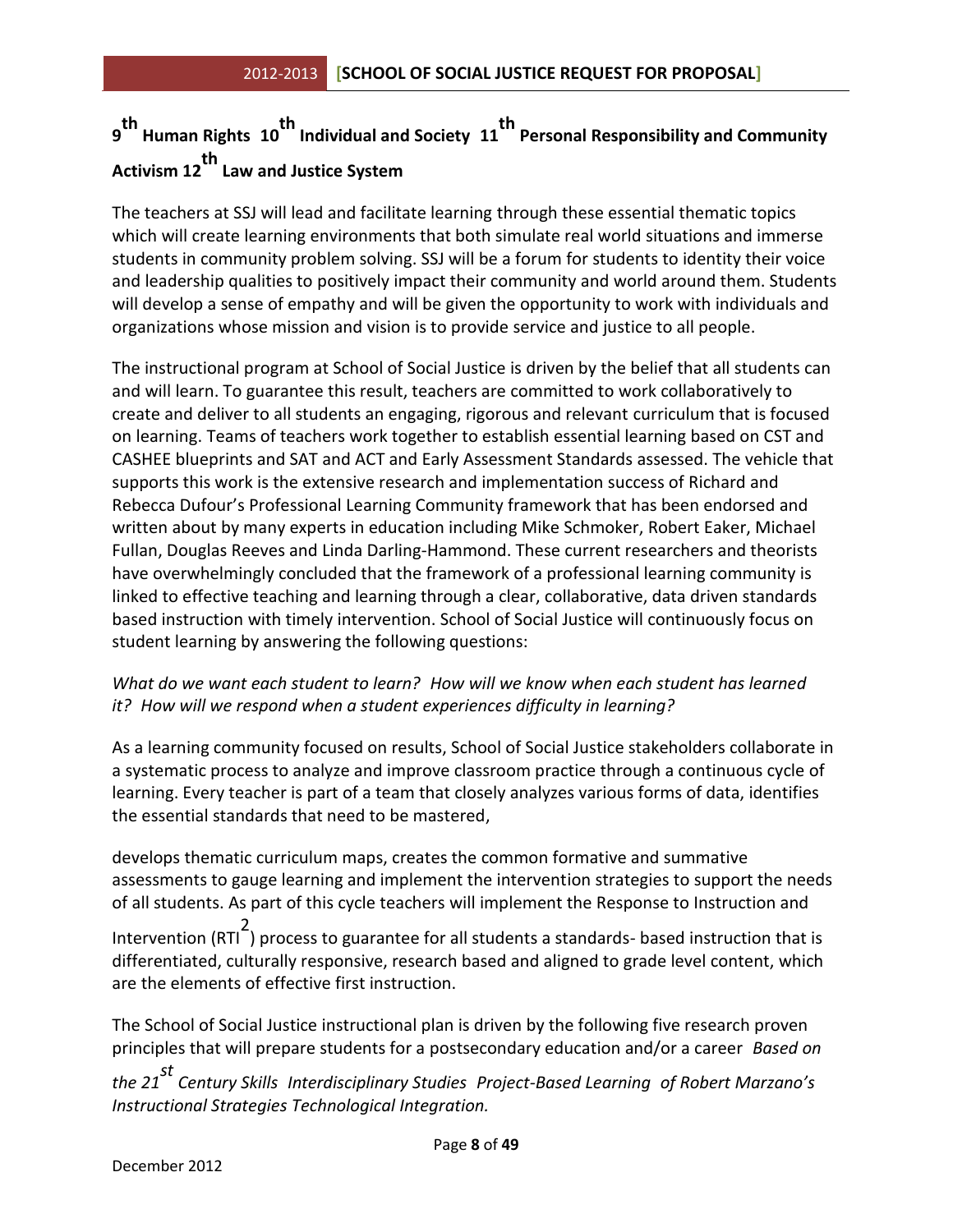## **21 st Century Skills**

Students' success is defined by the mastery of critical thinking, problem solving, communicating

and collaborating (Partnership for  $21^{st}$  Century Skills) which will enable students to be proficient in the academic content in the core subjects including English language skills, world languages, arts, mathematics, economics, science, geography, history, government and civics.

Academic content will be broadened and deepened by weaving 21 st century skills within our social justice theme.

#### **Interdisciplinary Studies**

The global exchange of knowledge, information and commerce will provide opportunities for people who are fluent in several disciplines and comfortable moving among them. An interdisciplinary study is an effective approach that develops student awareness, and a variety

of interpersonal and technical skills that will benefit and enrich the life of the 21  $^{\rm st}$  century citizen. Research has shown that interdisciplinary studies result in:

Better understanding, retention, and application of general concepts. Better understanding of global interdependency and the ability to appreciate other points of view. Better decisionmaking, critical thinking, creativity and understanding of complex problems that involve complex associations. Better problem-solving skills. Better attitude and appreciation of the role that they play as a member of the community. Increased motivation, interest and productivity of both students and faculty.

#### **Project-Based Learning**

Students will explore real-world challenges, develop a variety of skills, and learn to work collaboratively through Project-based learning. The high level of engagement in Project-based learning will inspire students to develop a deeper understanding and knowledge of the connections between academic disciplines. By implanting Project-based learning we have found that student long-term retention of content is greater than through traditional textbookcentered learning. As students successfully complete projects, their level of confidence increases and they are able to take on more complex challenges

Project-Based Learning effectively integrates technology into the curriculum. Technologies that may be employed include computers and the Internet, interactive whiteboards, globalpositioning system (GPS) devices, digital still cameras, video cameras, and associated editing equipment. Technology will be learned for its application to the roles and situations in which

students will be placed in the 21<sup>st</sup> century.

The School of Social Justice will develop rubrics to monitor students' progress toward each project. Grade level projects will build on each other and culminate with a final senior multi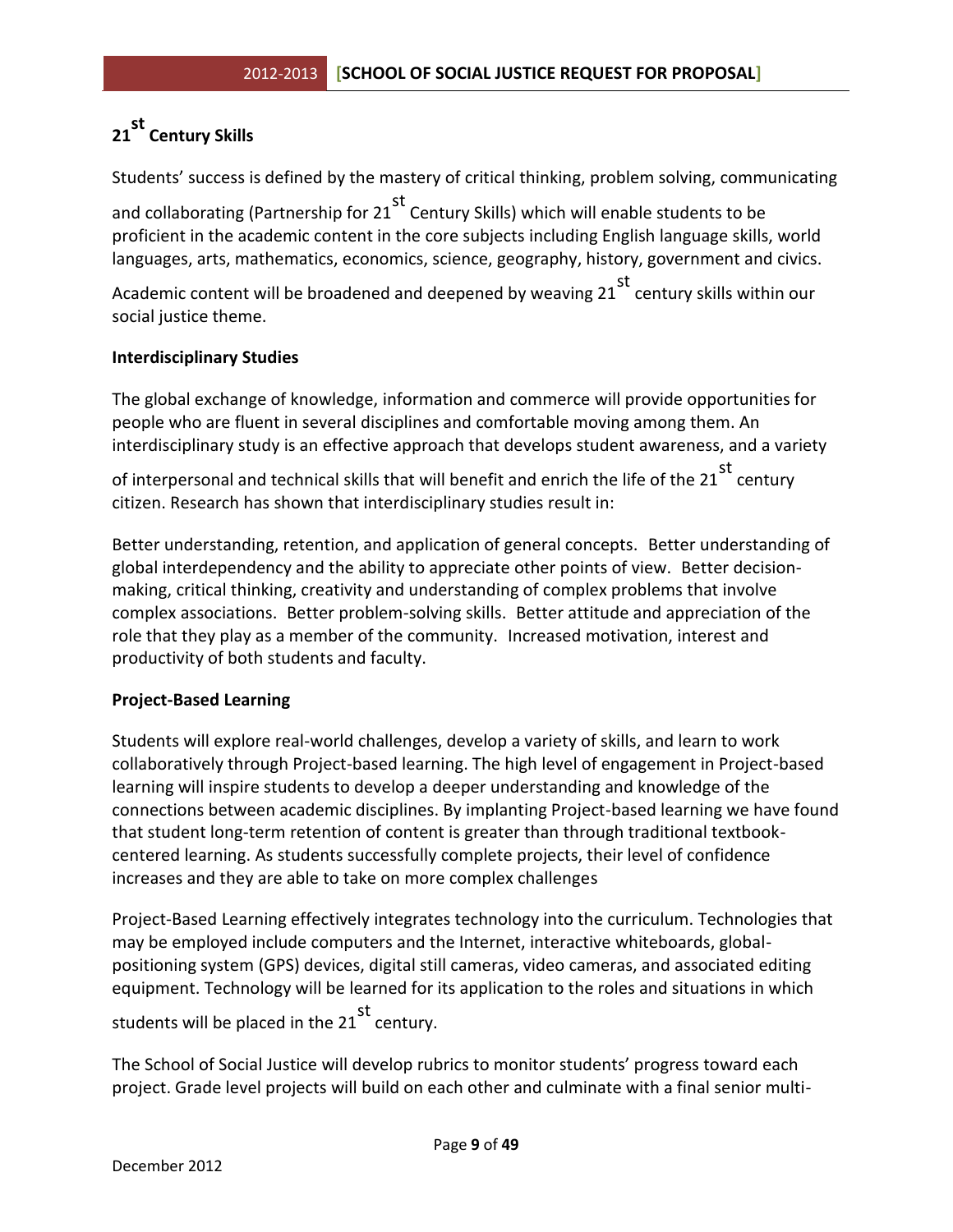media presentation of their extended process of inquiry in response to their complex question, problem, or challenge.

#### **School- wide Instructional Strategies**

In order to meet the diverse needs of our students, SSJ has implemented the following instructional strategies based on the research of Robert Marzano, Debra Pickering and Jane Pollock. These five school wide strategies will support our instruction and ensure that the multiple intelligences that our students have are addressed.

#### **1. Summarizing and Note Taking**

This strategy promotes greater comprehension by asking students to analyze a subject to expose what is essential and then put it in their own words. Students will use the Cornell Note Taking System which allows them to process the notes taken from a lecture or reading. They will be asked to record class material, develop questions or "cues", and develop a concise summary.

#### **2. Reinforcing Effort and Providing Recognition**

Students' beliefs and attitudes have a significant effect on their success or failure in school. Teachers will show the correlation between effort and achievement. Although not all students realize the importance of effort, they can learn to change their beliefs to emphasize effort. Teachers will recognize the efforts and achievements of students. Teachers will personalize recognition to ensure the recognition of all students. Students will be given awards for individual accomplishments in class and at school assemblies. The "Pause, Prompt, Praise" method will also be utilized. If a student is struggling, the teacher will pause to discuss the problem, and then prompt with specific suggestions to help him or her improve. If the student's performance improves as a result, they will be praised for their accomplishments, as well as guided to seek goals that will challenge them individually.

#### **3. Nonlinguistic Representations**

Knowledge is stored in two forms: linguistic and visual and the more students use both forms in the classroom, the more opportunity they have to recall what they learned. Teachers will take advantage of all modes of learning and encourage students to use nonlinguistic representations. In class, students will be given the opportunity to use images and symbols to represent information.

## **4. Cooperative Learning**

Research shows that organizing students into cooperative groups yields a positive effect on overall learning. This strategy allows students to become actively involved in their learning and discover their strengths as a learner of the content. Groups will be kept small for more manageability and a variety of criteria will be considered when forming them. Students will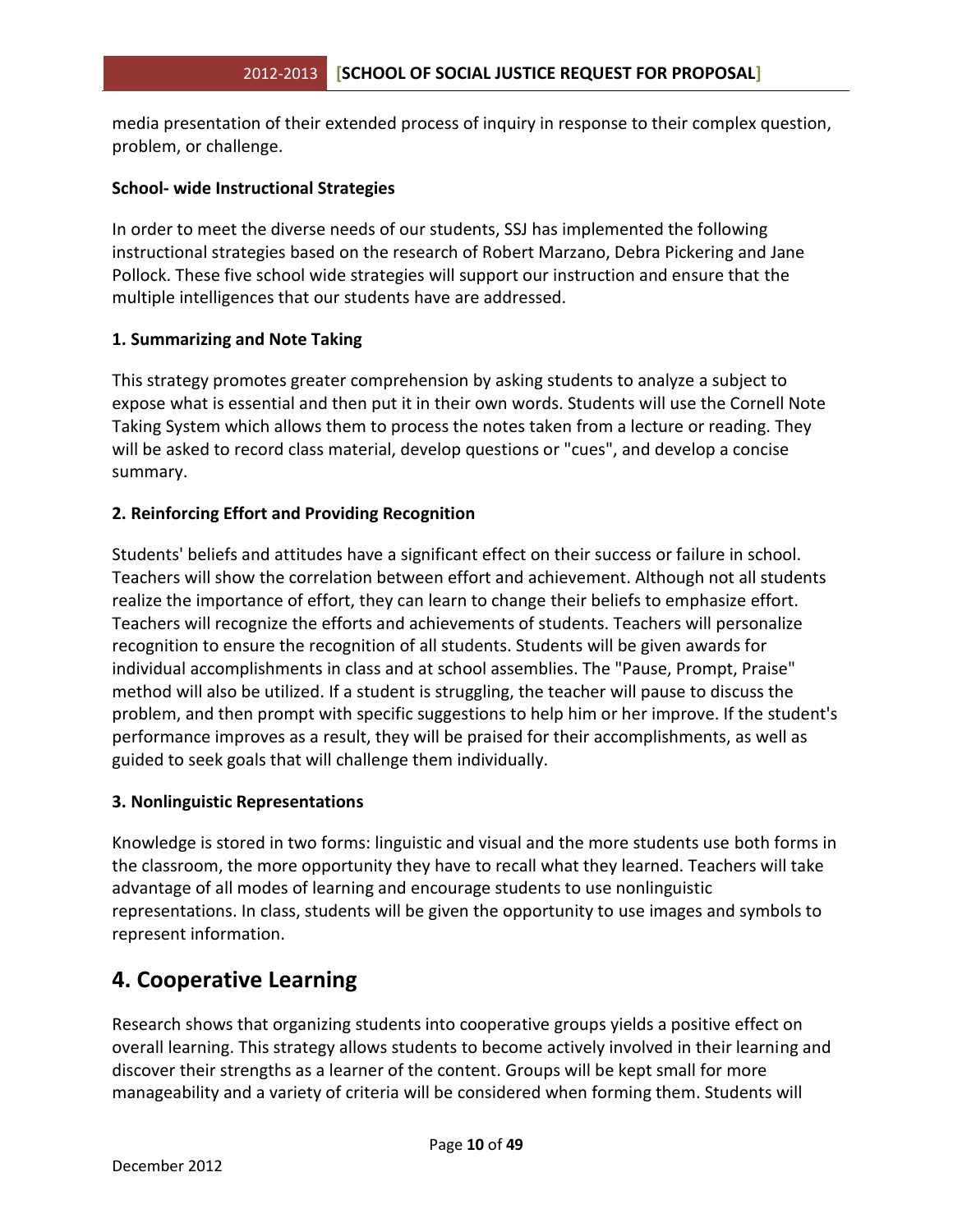explore opinions and analyze perspectives. Nurturing student's experiences in a cooperative learning setting will allow students to problem solve through analysis. In groups, students will also be exposed to Problem Based Learning where students will need to work collaboratively together to find a solution to a given problem. Students will learn academic content and skills as they work cooperatively to solve a problem. Various forms of cooperative learning will be implemented in order to nurture the student from individual to a group setting. Strategies such as the Think-Pair- Share, Jigsaw, and reciprocal methods will be present in every classroom cooperative groups will be strategically selected in order to provide each student with the scaffolding from individual, to partner, and onto a team setting.

The theory behind cooperative learning is that this strategy assures a more student centered environment. Furthermore, effective cooperative learning occurs when students work together to accomplish shared goals and when positive structures are in place to support that process. As a result, students giving these experiences and opportunities will gain the skills necessary to be successful in various situations, be it post-secondary education or the workplace. Effective cooperative learning occurs when students work together to accomplish shared goals and when positive structures are in place to support that process (Johnson & Johnson, 1999)

#### **5. Cues, Questions, and Advance Organizers**

Cues, questions, and advance organizers will be used to help organize information and assist with comprehension and analysis of complex concepts. Teachers will ask questions in class to assess prior knowledge use graphic organizers such as the K-W-L chart, frame of reference and cause and effect charts and utilize a variety of thinking maps that will help students process information. This adopted strategy is a key tool to individualize and differentiate instruction for all students where the teacher is able to focus on the learning of the student making the content relevant to the student's needs.

#### **Technology Integration**

Our lives, our communities, our homes, are all affected by technology. The School of Social Justice will keep pace with current technology and will continually integrate it into the classroom. Our students will learn to use advanced computer skills to be successful with computer based intervention and enrichment programs. Students will have access to both computer labs and networked computers in classrooms, making the technology an integral part of the school environment and a seamless part of the

learning process. We understand that the Internet provides connections to real world experts and opportunities for expressing ideas with images, sounds and text. Students will be participants in the great convergence of information and media on the Internet. In addition, online sources will be used to provide each classroom with more interesting, diverse, and current learning materials.

We have experienced that technology integration is an effective means to reach different types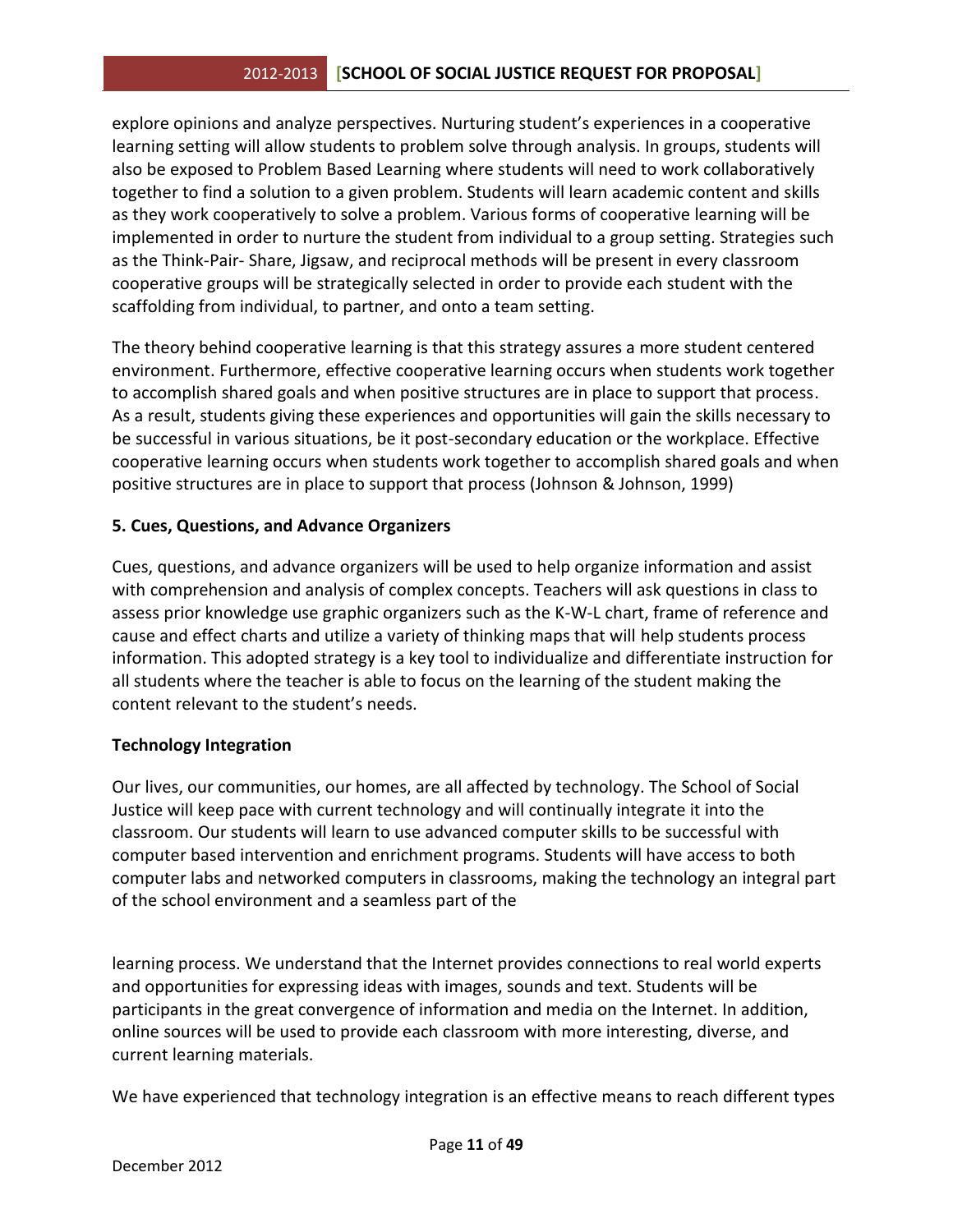of learners and to assess student understanding in multiple ways that reflect the multiple intelligences that students possess. Students are more likely to stay engaged, and on-task, reducing behavioral problems in the classroom.

#### **b. Core Academic Curriculum:**

The curriculum at School of Social Justice will be data driven and results-orientated and teachers will be accountable for student progress in the classroom. SSJ curriculum maps and pacing plans developed in content subject professional learning communities will prepare students for benchmark assessments and guide and define the scope and sequence of the curriculum taught in our school. In order to ensure students are successful in their academic classes and meeting state standards, SSJ will provide individualized academic support and intervention for all students. We will use our autonomy to select textbooks, programs and supplements that will lead students to think critically in a student centered atmosphere where students are working collaboratively to achieve their individual learning goals. In addition, SSJ will partner with the nonprofit organization *Facing History and Ourselves* to assist in making content more relevant and connect students to issues facing the world today through their lessons aligned to our 4 year thematic sequence. The combination of these programs, school wide instructional strategies and teacher facilitation will ensure mastery of all core California State standards for all students.

**Academic Support and Intervention Summer Bridge Program**- The Summer Bridge Program is

th<br>designed to provide incoming 9 graders with a summer high school orientation experience and opportunity to strengthen their academic skills while working on their academic goals. Students will practice the skills necessary to be successful in high school and be provided intervention or enrichment courses in math and English based on their individualized academic plan. The teachers at School of Social Justice will ensure that students are aware of the schools resources, expectations and culture and experience a positive transition to high school.

**Year-long Math and English courses**- Based on CST scores, diagnostics and final grades in Math

and English students in the 9<sup>th</sup> and 10<sup>th</sup> grade year will take year long courses in Math and English to assist with mastery of core standards. Students in year-long sequences will take the core class along with intervention support classes. Parents and students will be given the data and criteria used to place the student in the appropriate classes prior to the beginning of the school year on orientation day. Parents andstudents will be involved in data driven dialogue in order to provide them clarity and understanding of placement.

**Advisory**- Students will receive bi-weekly progress reports that will be taken home to continue actively engaging parents in their child's academic progression. These bi- weekly progress reports will also be used to schedule Advisory intervention and enrichment classes. Three days a week students will be placed in an academic focused Advisory based on their academic progress and individualized needs. During the two additional days, students will receive grade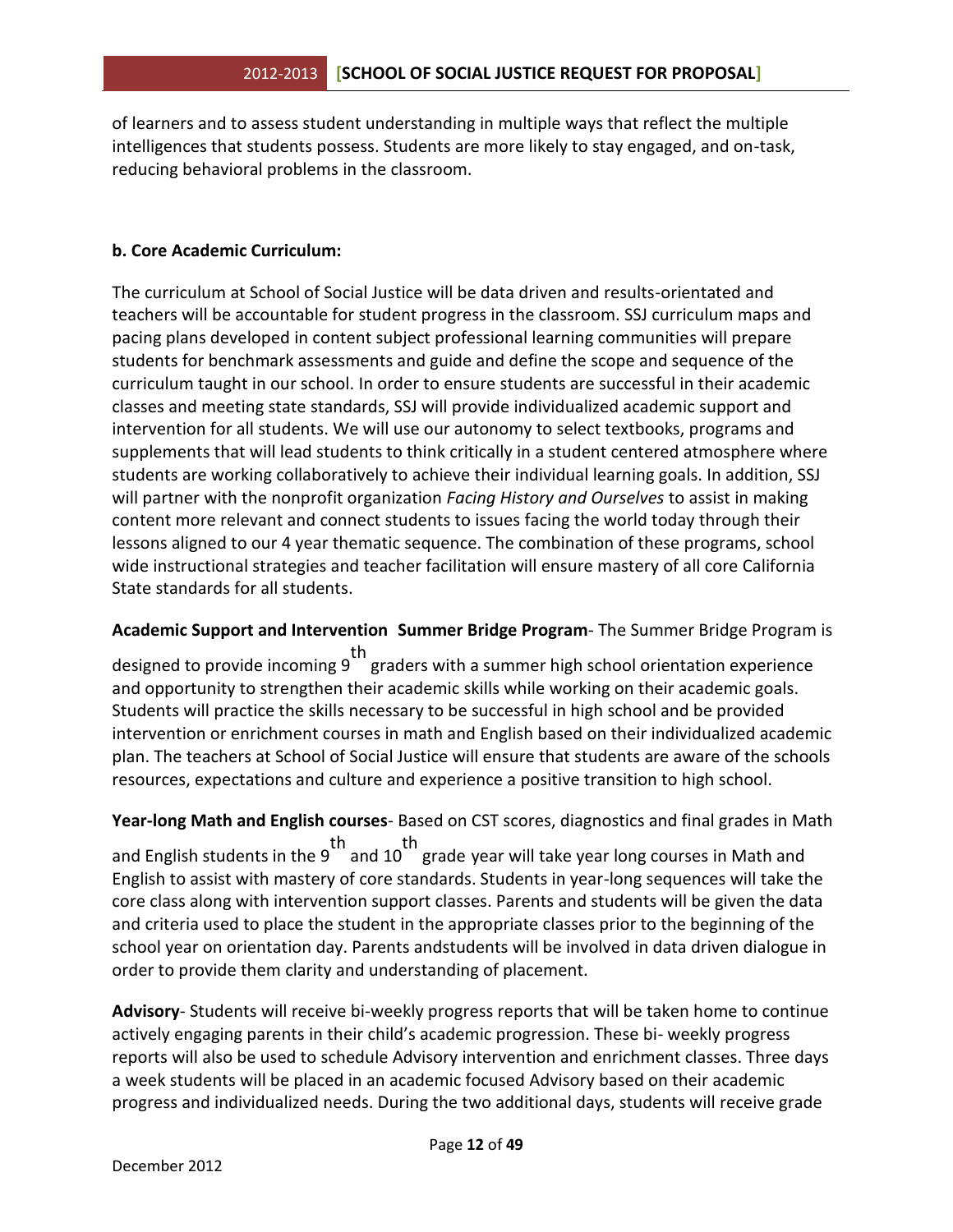#### 2012-2013 **[SCHOOL OF SOCIAL JUSTICE REQUEST FOR PROPOSAL]**

level appropriate guidance which will consist of strategies to be successful in high school, academic goal setting, CASHEE and CST review, preparation for PSAT, SAT, and college and career research. In addition, Advisory will serve as a forum to address important topics such as character building, bullying, sexual harassment, and drugs and alcohol use.

**Guided Study**- Students who do not complete their homework assignments or do not illustrate the criteria of quality work on their assignments, will be required to attend Guided Study before school, during lunch and/or afterschool until the assignment is complete and/or the student has mastered the content being assessed.

**Tutoring**- Teachers will be available everyday in the morning, during lunch, and afterschool to provide students with additional academic support.

#### *Facing History and Ourselves*

To supplement the curricular programs and school wide instructional strategies, resources and lessons from Facing History and Ourselves will be used in all grade levels. Facing History and Ourselves in a nonprofit organization that seeks to inspire young people to take responsibility for their world. Aligning with the Social Justice theme of our school, Facing History and Ourselves will help cultivate the sense of civic responsibility needed to protect human dignity and prevent violations of human rights. Their scope and sequence units include various primary and secondary sources for students to analyze to better understand the past and their own future roles as leaders.

#### **c. WASC Accreditation:**

All students attending School of Social Justice will be enrolled in classes meeting the University of California (UC)/ Cal State University (CSU) A-G requirements and courses are aligned with State Content Standards. SSJ ensure that all graduates can attend a four year university after high school. Every student will complete an Individualized Graduation Plan (IGP) collaboratively with the academic counselor and parents as part of the fall programming process. Students will self-monitor their progress towards graduation with the guidance and assistance of their Advisory teacher using My High School Tracker which will allow students to become more aware of their own progress and give them clarity of classes needed for graduation. Extensive student intervention and support programs are offered to ensure students entering SSJ are successful in their college preparatory classes.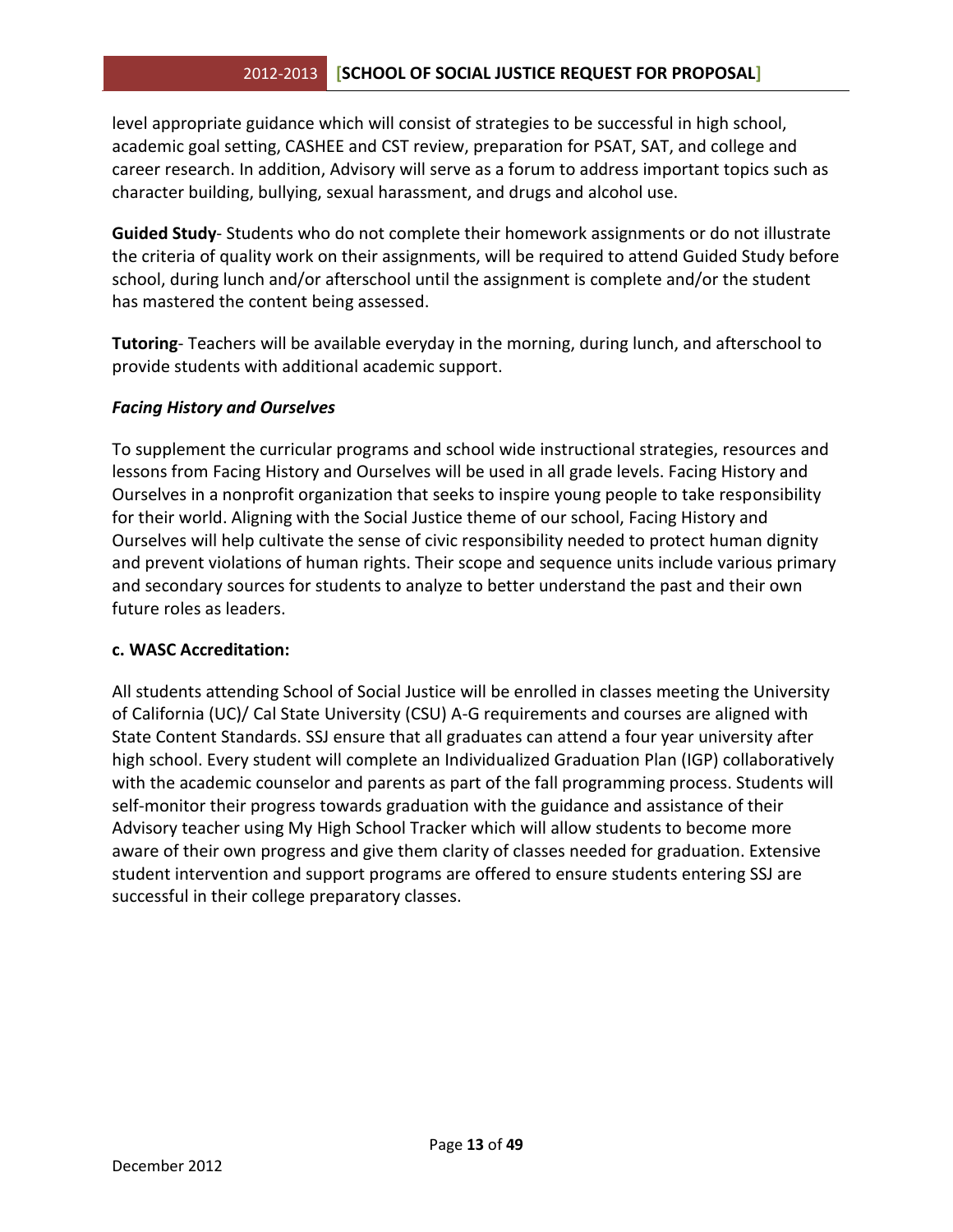#### **A-G requirements**

**A-**Two years of history/social science, including one year of world history, cultures and geography (may be a single yearlong course or two one-semester courses), and one year of U.S. history.

**B-**Four years of college-preparatory English that include engaging in the writing process through a variety of writing tasks covering all writing genres, as well as reading a diverse selection of non-fiction texts and classic and modern literature.

**C-**All students at SSJ will be enrolled in a third year of Mathematics. After a parent/student IGP review, a fourth year of Mathematics will be highly recommended as the University of California recommends 4 years of Mathematics to be a highly qualified candidate. Finally, a fifth year of Mathematics will be offered for the students who want to pursue fields in mathematics and science or want to maximize their chances to be accepted to the University of California or a Private University.

**D-**Two years (three years recommended) of laboratory science providing fundamental knowledge in two of these three foundational subjects: biology, chemistry and physics. The final two years of an approved three-year integrated science program that provides rigorous coverage of at least two of the three foundational subjects may be used to fulfill this requirement.

**E-**Two years (three years recommended) of Spanish will be offered. Courses will emphasize speaking and understanding, and include instruction in grammar, vocabulary, reading, composition and culture of Latin American countries.

**F-**One yearlong course of visual and performing arts chosen from the following: dance, drama/theater, music or visual art.

**G-**College-preparatory elective One year (two semesters), in addition to those required in "A-F" above, chosen from the following areas: visual and performing arts (non- introductory-level courses), history, social science, English, advanced mathematics, laboratory science and language other than English (a third year in the language used for the "e" requirement or two years of another language)

#### **WASC Accreditation:**

Upon acceptance of this proposal, we will begin the process of full accreditation with the Western Accrediting Commission for Schools and Colleges (WASC). This process of accreditation will provide opportunities for introspection and growth and give insight into how to better meet the academic and social needs of our students. SSJ will work with the WASC visiting committee chair and follow the initial visit procedures manual to ensure that we follow the steps to be found worthy of accreditation. The WASC accreditation will include the following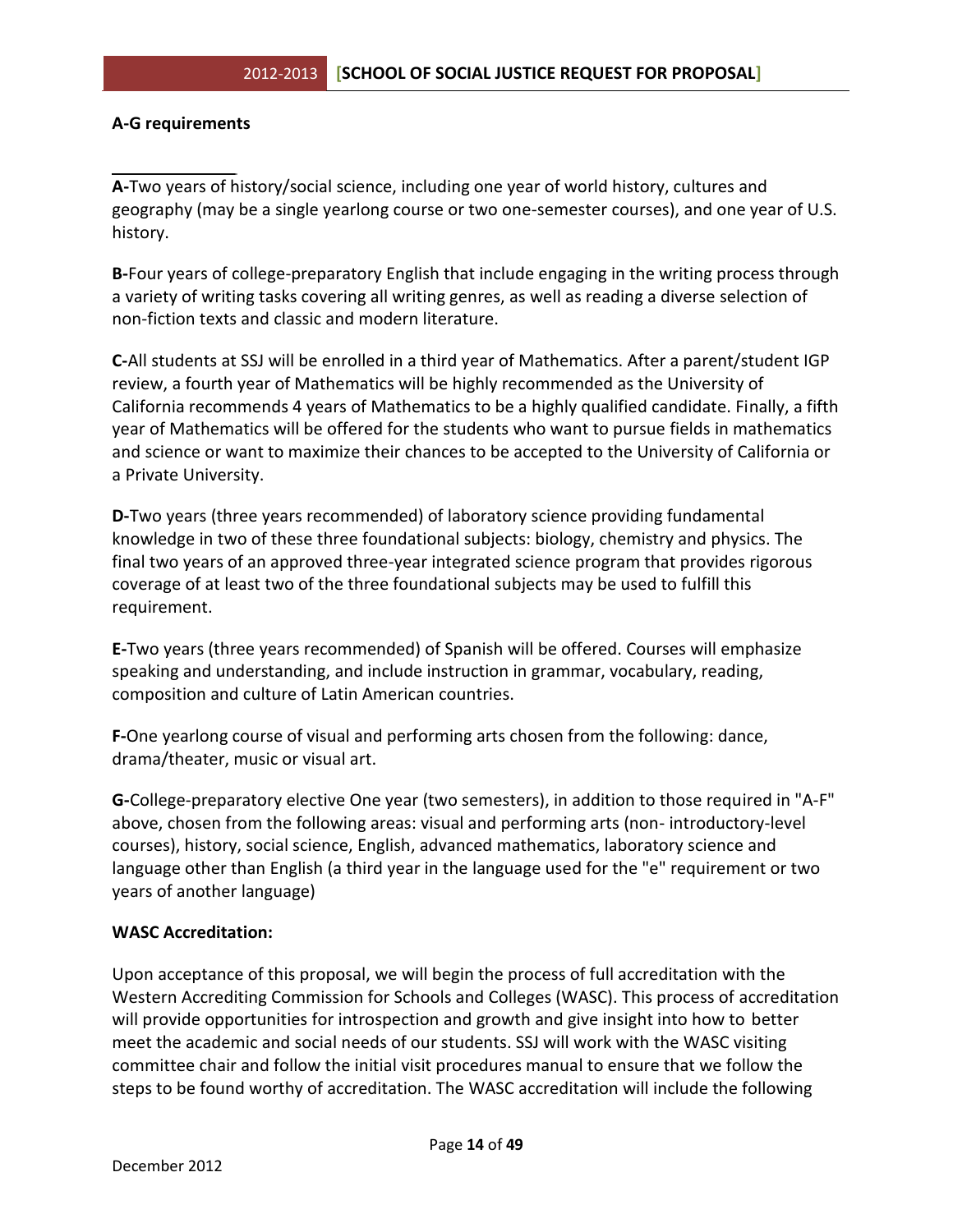#### steps:

#### **Self-Study**

The entire staff, student body, parents and community will be involved in writing the self-study report as members of our Home groups and Focus groups that meet to address the different categories of our self study which will be completed over a period of several months and aligned with our Single Plan for Student Achievement. School of Social Justice leadership will calendar time to conduct the self-study and complete the plan. Our leadership team composed of all stakeholders will assess both the school's strengths and critical academic needs and put together all focus and home group findings based on the following categories and criterion:

| <b>Category A: Organization</b>                                                                  | <b>Category B: Standards Based Student Learning</b><br><b>Curriculum</b>                     |
|--------------------------------------------------------------------------------------------------|----------------------------------------------------------------------------------------------|
| A-1 Vision and Purpose                                                                           | <b>B-1 Standards Based Curriculum</b>                                                        |
| A-2 Governance                                                                                   | <b>B-2 Student Access</b>                                                                    |
| A-3 Leadership and Staff                                                                         | <b>B-3 Graduation</b>                                                                        |
| A-4 Qualified Staff                                                                              |                                                                                              |
| A-5 Ongoing Professional Development                                                             |                                                                                              |
| A-6 Resources                                                                                    |                                                                                              |
| <b>Category C: Standards Based Student Learning Instruction</b>                                  | <b>Category D: Standards Based Students Learning</b><br><b>Assessment and Accountability</b> |
| C-1 Challenging Learning Experiences                                                             | D-1 Data Collection and Analysis                                                             |
| C-2 Strategies and Resources                                                                     | D-2 Variety of Assessment Strategies                                                         |
|                                                                                                  | D-3 Review of Student Progress                                                               |
|                                                                                                  | D-4 Assessment of Student Achievement                                                        |
| <b>Category E: School Culture and Support for Student</b><br><b>Personal and Academic Growth</b> |                                                                                              |
| E-1 Parental and Community Involvement                                                           | E-3 Student Academic Support                                                                 |
| E-2 Culture                                                                                      | E-4 Student Personal Support                                                                 |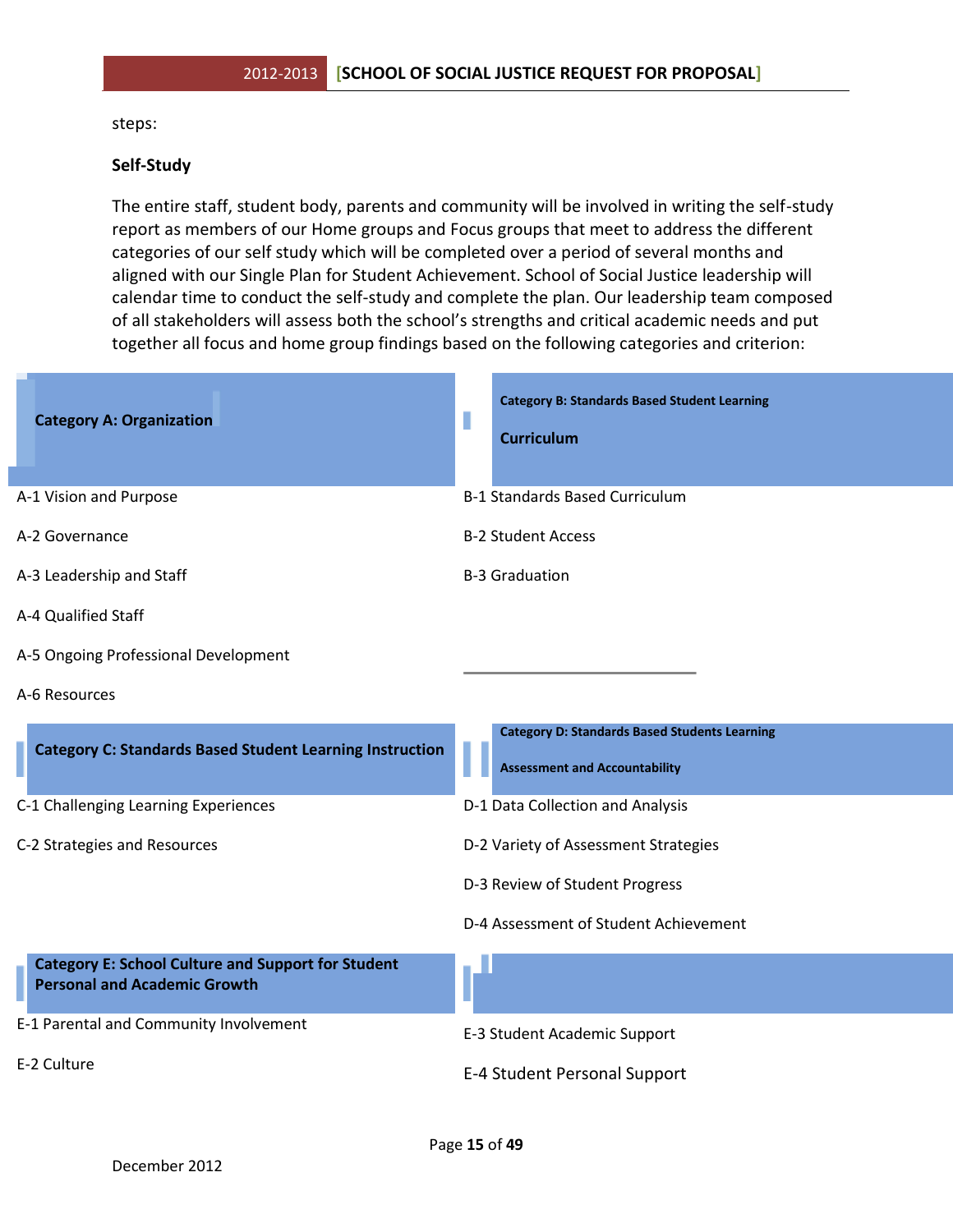#### **First Self-Study Visit**

The WASC visiting committee can be comprised of a school principal, a district office administrator, a classroom teacher, a school administrator other than the principal, a representative of a college or university, plus additional members who are representatives of the state department of education, a county office or board members. Prior to reviewing the self-study report, the visiting committee spends three and one-half days at the school to provide an outside perspective on the quality of the curricular and instructional program provided for students. The review will include student performance data, conferring with each school committee, observing school operations and classrooms, and dialogue with individual administrators, teachers, students and parents. During the visit, the committee will prepare a report of its findings. The report is presented to the school's Governing Council and shared with the entire staff and student body. It is then formally submitted to the school and the WASC commission with a recommended term of accreditation, the WASC criteria, the self- study and the findings of the visit.

#### **Commission Action and School Follow-Up**

The accrediting commission for schools will review the visiting committee reports and the recommended term. The cycle of self-study, visit and follow-up is normally repeated every six years, a full term. However, schools may receive other terms that include one, two or three years or denial; in addition, schools may be required to take and report on remedial actions as a condition of continual accreditation. The Commission will communicate with schools during the cycle through written reports and short visits to support and encourage continual school improvement.

At the midpoint of the term of accreditation, a progress report will be prepared by the Leadership team summarizing the school's progress in implementing the school-wide action plan and changes that have occurred since the visit. The school may be required to have a review by two or more members of the original visiting committee that will monitor progress towards meeting goals and addressing critical needs.

**d. Addressing the Needs of All Students:** Explain how the proposed instructional framework will reinforce a commitment to different methods of instruction to meet the needs of **all**  students, including students with special needs, students of poverty, students with disabilities, gifted students, English Learners (EL), Standard English Learners (SEL), and young children ages 0-5.

To address the needs of ELD students, along with the instructional strategies discussed, the following SDAIE strategies will also be utilized to assist students in becoming academically successful: Teachers will speak clearly and use repetition. A variety of visuals (pictures, objects, media, demonstrations, etc.) will be provided to help make the content comprehensible for ELD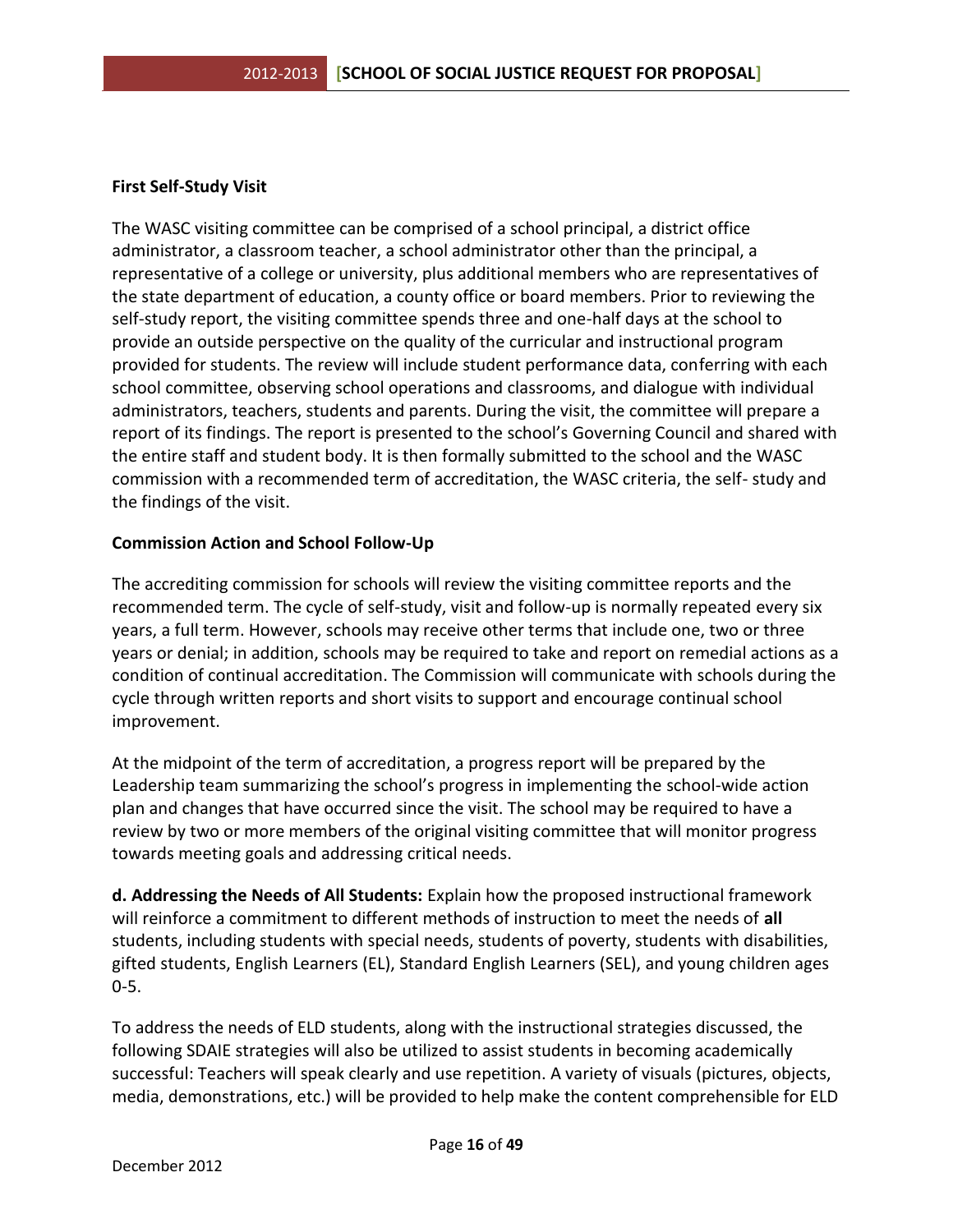students. Manipulatives and hands-on experiences will be used to help students link tangible objects to content. Teacher centered lectures will be limited to allow for cooperative learning. Teachers will focus on vocabulary development, review and preview lesson content and utilize various forms of assessments to ensure that all students are learning.

To address the needs of students with learning disabilities, along with the instructional strategies discussed the following strategies will be utilized to assist students in becoming academically successful: Clearly defined course requirements, a syllabus with dates of exams, and when assignments are due, will be given to students and advance notices of any changes will be provided. Copies of the syllabus will be ready three to five weeks prior to the beginning of the semester so textbooks are available for taping. Teachers will use more than one way to demonstrate or explain information and will break down complex concepts into smaller components when teaching a lesson. Time will be made for reviewing the previous lesson, clarification of directions and essential information. If needed, students will be allowed to taperecord lectures. Teachers will use a variety of cues, questions, advance organizer and visual aids. Students will assist fellow students during in-class assignments, cooperative learning activities and afterschool for tutoring. For writing assignments, assistance with essay cohesiveness, sentence structure and proof reading will be provided in order to strengthen their writing skills. Students will be given the opportunity to type writing assignments and use spell-check and grammar assistive devices. Students will be provided with study guides and review sheets for quizzes and exams. Alternative assessments will be given to students to check for understanding and mastery of standards.

#### **Vertical Articulation:**

In order to facilitate a smooth vertical transition of students from  $8$ <sup>th</sup> to  $9$ <sup>th</sup> grade, teachers from the School of Social Justice will collaborate with teachers from the feeder middle schools by specific content areas for a continuous cycle of learning that will ensure all students are prepared with the skills necessary to be academically successful in high school. All teachers will commit to discuss instructional strategies that assist students to be more successful in rigorous coursework, develop curriculum that builds upon the learning experiences of prior years and sets a foundation for learning in subsequent years, perform classroom observations and offer an opportunity for reflection and peer feedback.

In addition, as part of this ongoing cycle, teachers from the feeder schools will participate in data driven dialogue sessions with SSJ teachers to begin analyzing CST and Periodic Assessment results, classroom formative and summative assessments and academic grades. This work will lead to creating individualized academic plans for all students entering SSJ so that they can be programmed in the classes needed and assigned the intervention or enrichment opportunities needed to maximize their success and ensure that they graduate in four years.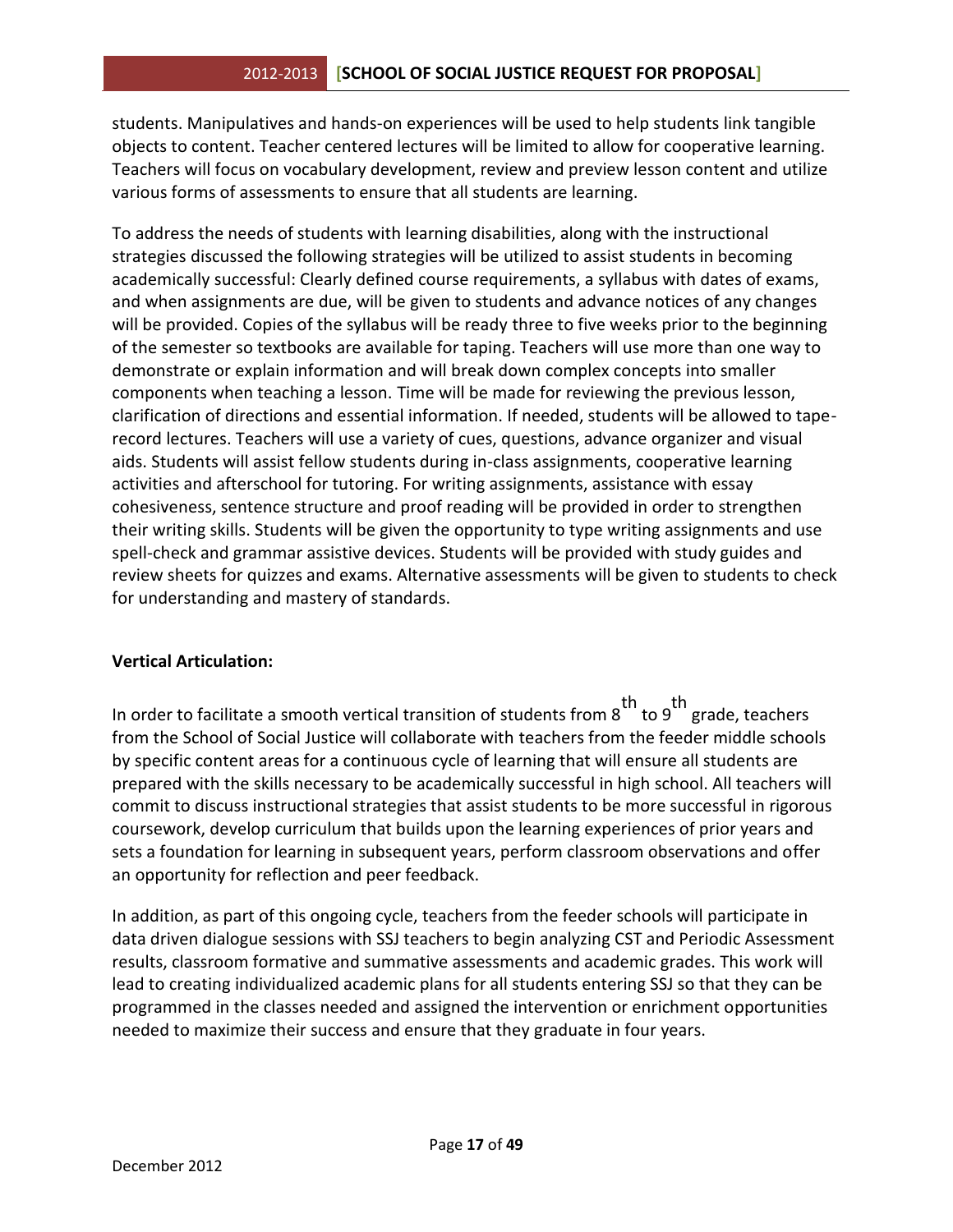This partnership with the feeder schools will build a cohesive community among the middle and high schools, as all stakeholders begin to collaborate to establish linkages and connections that create a seamless education for all students.

## *Assessment Plan*

**Assessments and School-wide Data/ Student Assessment Plan:** 

At the School of Social Justice the primary goal of assessment is to ensure students have mastered the California state standards and maximized student learning. Teachers and staff at SSJ use a variety of assessments based on learning modalities and multiple intelligences to ensure assessments reflect all student learning styles. Formal and Informal assessments will be utilized during the school year to measure overall ability and skill, help identify students who do not meet or who exceed grade level expectations, assess prior knowledge, build on student knowledge, monitor students' progress to determine whether students are making adequate progress and assess specific targeted skills and standards to provide information for planning more effective instruction and interventions. Assessment results will be used to create a comprehensive data profile for each student to assist teachers in gauging individual progress and assign the intervention or enrichment opportunities needed to maximize their success. Parents and students will be involved in the assessment and evaluation process which will allow them to understand how the teachers at SSJ use data to improve instruction and guarantee student achievement.

The following forms of assessments will be used to assess students at SSJ:

#### **Pre- Assessment**

At the beginning of the school year all students will be given a pre-assessment to measure their ability and skills in core content areas. The results will be used as a reference point for instruction, intervention and/or enrichment necessities. Throughout the year pre-assessments will be given to assess prior knowledge in order for teachers to build concepts sequentially and for students to construct new knowledge in the specific content areas.

#### **Projects and Classroom Informal and Formal Assessments**

Students will be engaged in Project Based Learning which will require the use of performance based assessments that measure mastery of content standards. Students will also be given a variety of informal and formal assessments based on multiple intelligences after specific content and standards have been taught to ensure all students are able to demonstrate they have mastered the skills and standards being assessed. Informal assessments include openended questioning, paraphrasing or summarizing concepts from texts or class discussions, engaging in point/counterpoint debates in order to explore multiple perspectives, and circulating around the class as students work to monitor their progress. Formal assessments will include both interim and summative assignments within instructional units. Interim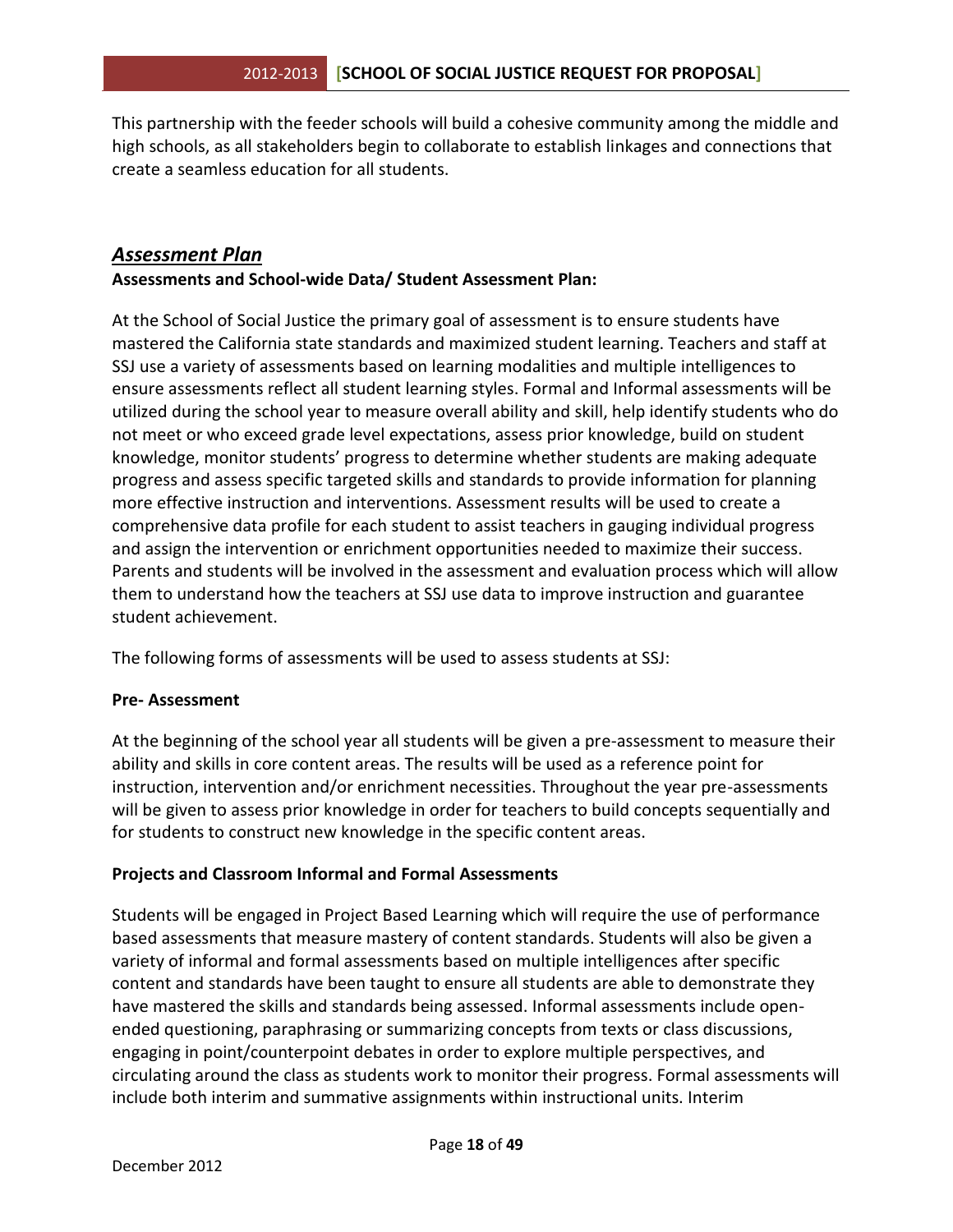assignments include formalized note taking, analysis of fiction and non-fiction texts, lab reports analyzing results of experiments, timelines, sequencing historical events as well as plots of fictional texts, and analyzing cause and effect relationships. Summative assessments include research based essays, projects such as short films, posters, and newsletters, and exams including our interdisciplinary quarterly assessments. Our interdisciplinary quarterly assessments include an essay that explores the overarching concepts of the unit by employing content from multiple disciplines and multiple-choice CST formatted questions from each of the relevant content areas.

#### **Observations**

In creating specific individualized intervention plans for students, teachers will focus on specific students, who are not meeting the academic standards expected of them, to observe in class and take notes on that will be added to their data portfolio. Teachers across subject areas will collaborate and decide what they will observe which may include, behavior, work habits and work produced in class.

#### **Diagnostics**

th the grade students will be given a CAHSEE diagnostic in math and English to monitor student progress and ensure the specific skills that will be required for students to pass the CASHSEE are mastered. Results will provide information for planning more effective instruction and interventions to ensure students pass the CASHEE on their first attempt.

#### **Periodic Assessments**

The School of Social Justice will use the Secondary Periodic Assessments as a formative measure of student progress in English/Language Arts, Mathematics, Science, and History/Social Studies. The assessments will be given after the content has been taught to ensure results are an accurate form of assessment. Periodic Assessments contain CST formatted questions which will not only measure students' understanding of content and but also prepare them for the CST as teachers use the results to inform instruction.

#### **Common Formative and Summative Assessments**

Teachers in their Professional Learning Communities will collaborate to share, develop and implement ways to improve student achievement. Teachers will constantly analyze the effectiveness of their lessons through data analysis and peer observations in order to make immediate and meaningful adjustments. PLC members will create curriculum maps for each unit that will contain the essential standard/s students must master for the unit, and the Smart Goals that will be achieved after each unit. PLC members will create common formative assessments for each support standard and a summative assessment for the unit. Once the formative assessments have been completed teachers will collaborate to analyze student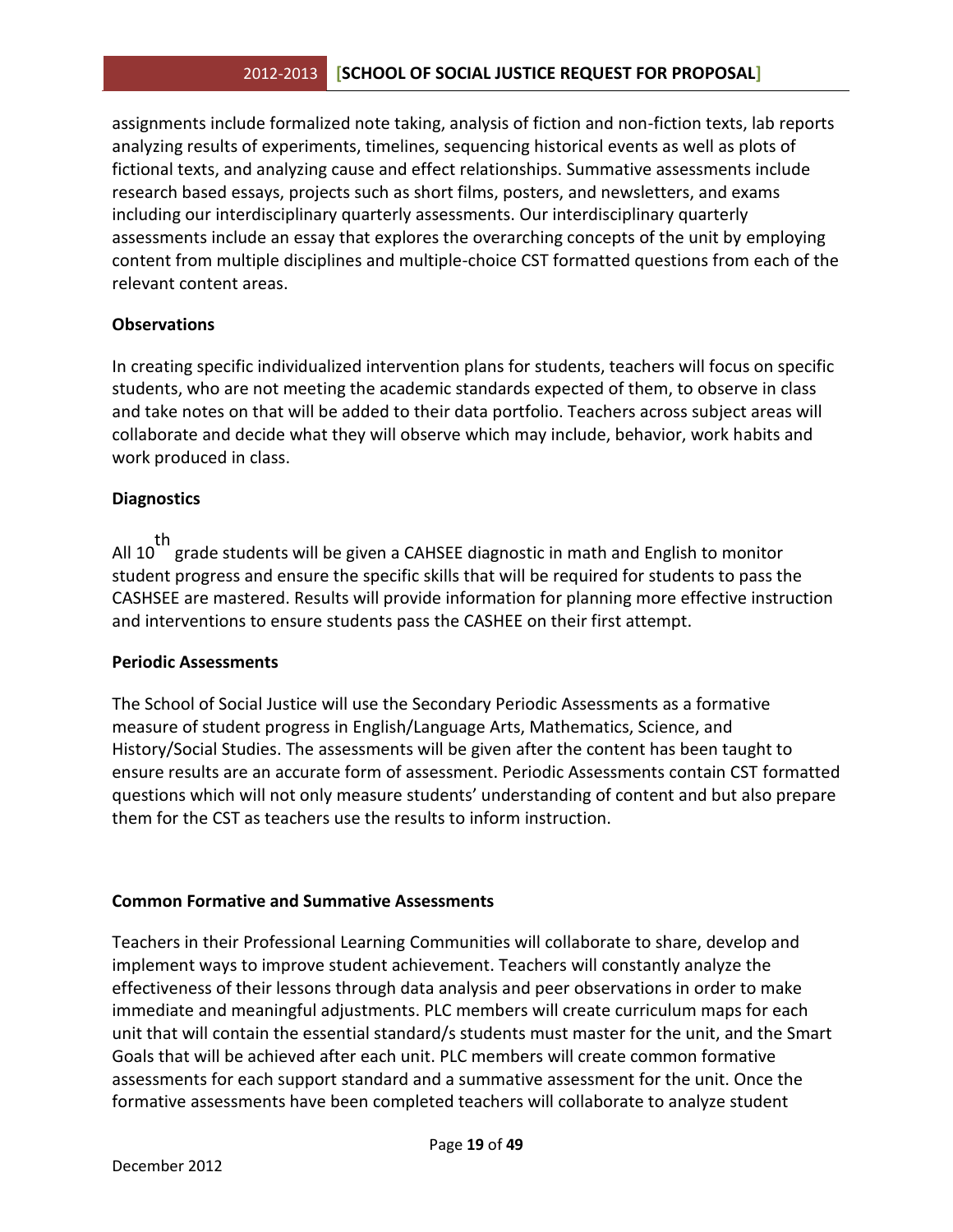results to determine if the standards were mastered and Smart Goals were achieved. If needed, specific forms of intervention will be provided for students to ensure students have mastered the content standards.

#### **Portfolios**

Students will create a portfolio that contains work samples of their academic achievement from their four years in high school including: end of the year project summaries, assignments and/or projects that showed growth and mastery of academic content, summaries displaying how educational trips attended contributed to their academic growth and learning, and an extra-curricular section that will describe the experiences and learning gained from club memberships, involvement in athletics, and/or volunteering in the community. Each student will present his or her portfolio in front of a panel of evaluators and discuss how all these meaningful learning experiences contributed to the their development as a globally aware

leader who graduates SSJ with the  $21<sup>st</sup>$  century skills, critical thinking, problem solving, and effective communication, needed to be successful in post secondary education and the workforce.

#### **District Tests**

Students will take the State Standardized Tests such as CSTs and CAHSEE exams to measure overall learning objective outcomes.

#### **b. Graduation Requirements**:

To qualify for high school graduation, every student enrolled in the School of Social Justice must complete the following requirements

Minimum fifteen A-G course requirements stipulated in the California Education Code. This includes 40 credits of English, 30 credits of Social Science, 30 credits of Mathematics, 20 credits of Science, 10 credits of Foreign Language or Fine Arts, 5 credits of Health, 20 credits of PE and 75 credits of Electives. Students are also required the following:

Computer literacy requirement. Pass the California High School Exit Exam (CAHSEE) in ELA and Mathematics.

Minimum of forty community service hours Completion of a minimum of two service learning projects Complete a portfolio assessment during their senior year.

The portfolio must contain work samples of their academic achievement from their four years in high school including: end of the year project summaries, assignments and/or projects that showed growth and mastery of academic content, summaries displaying how educationaltrips attended contributed to their academic growth and learning, and an extra-curricular section that will describe the experiences and learning gained from club memberships, involvement in athletics, and/or volunteering in the community. Each student must present his or her portfolio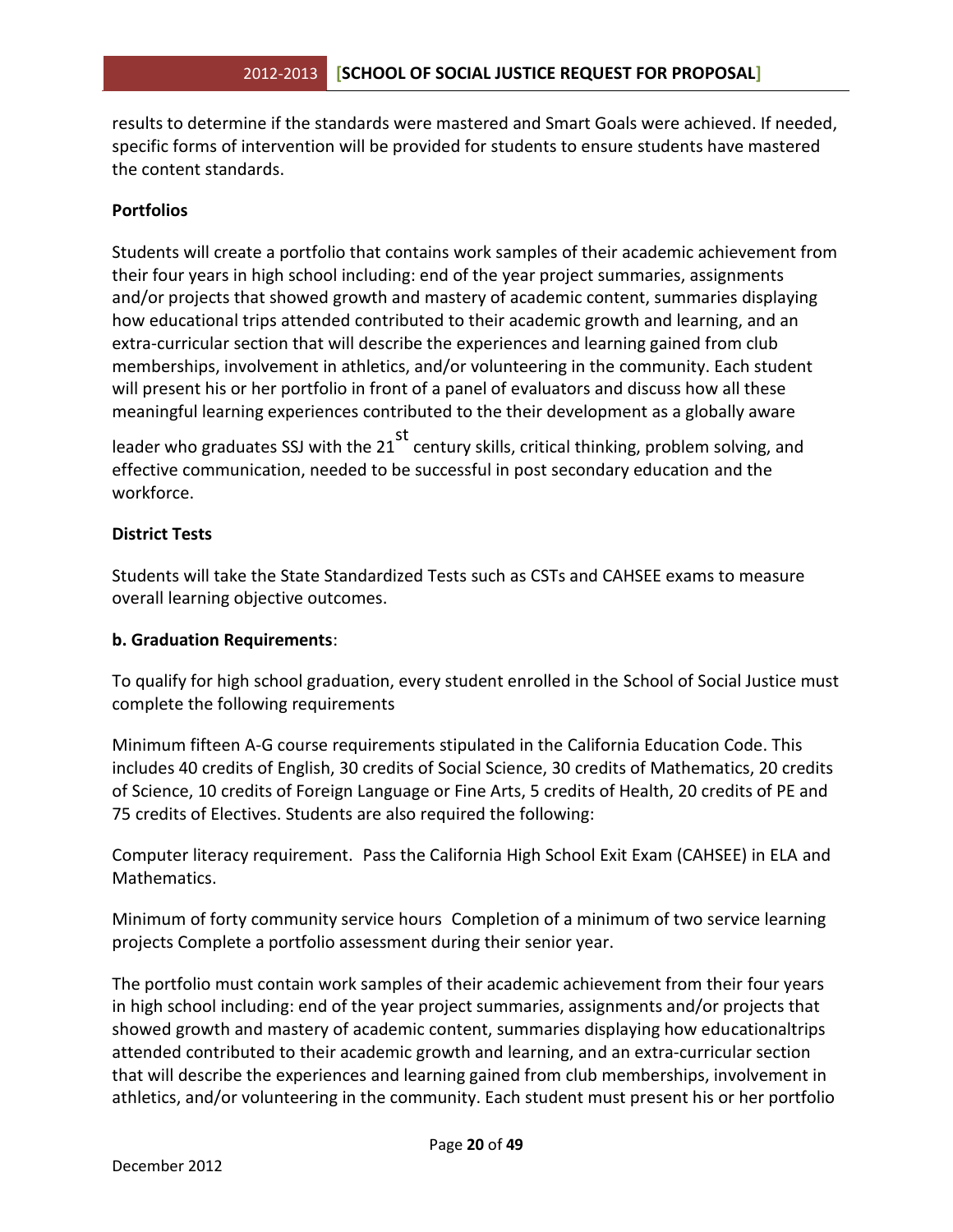in front of a panel of evaluators and discuss how all these meaningful learning experiences contributed to the their development as a globally aware leader who graduates SSJ with the

21 st century skills, critical thinking, problem solving, and effective communication, needed to be successful in post secondary education and the workforce

#### **c. Data Collection and Monitoring**:

At the School of Social Justice the use of data will drive the decision making process at the individual student, classroom, and school level. Multiple forms of data collected throughout the school year will contribute to planning effective instruction, and intervention and enrichment for our students. The data collection and monitoring plan is as followed:

#### **1. Data Collection- Data will be collected from the following:**

Pre- Assessments Projects and Classroom Informal and Formal Assessments Observations Diagnostics Periodic Assessments Common Formative and Summative Assessments District/State Tests Attendance Behavior

#### **2. Analyze data**

Our data analysis team and teachers in their Professional Learning Communities, on a constant basis, will analyze data from all the informal and formal assessments discussed in the Assessment Plan. We will gauge individual progress and ensure the systems are in place to meet the needs of all students to maximize student achievement.

#### **3. Inform Instruction**

Multiple forms of analyzed data will assist in monitoring student progress, informing instruction, improving teacher effectiveness, and facilitating accountability to ensure all students meet their learning objectives. In all classes, teachers and stakeholders will use data results to monitor student progress on mastery of academic content and achievement goals. If the goals are not being met and the students have not mastered the academic content or skills needed to progress in the curriculum, teachers and teams will implement the necessary intervention steps in class to address learning difficulties and academic needs. To ensure delivery of effective instruction for students, teachers will set measurable goals based on data results. All teachers will be involved in creating a focused and sustained professional development program that allow them to be effective in the classroom and be able to differentiate instruction to maximize effectiveness of good first teaching as the most important intervention for our students.

There will be several opportunities for growth through peer observations and reflection, cognitive coaching observation cycles that lead to self reflection and professional development that is differentiated based on teacher need to fully implement our instructional program and curriculum. This process will ensure SSJ continues to be data driven and that all stakeholders will be held directly accountable for their performance and student learning.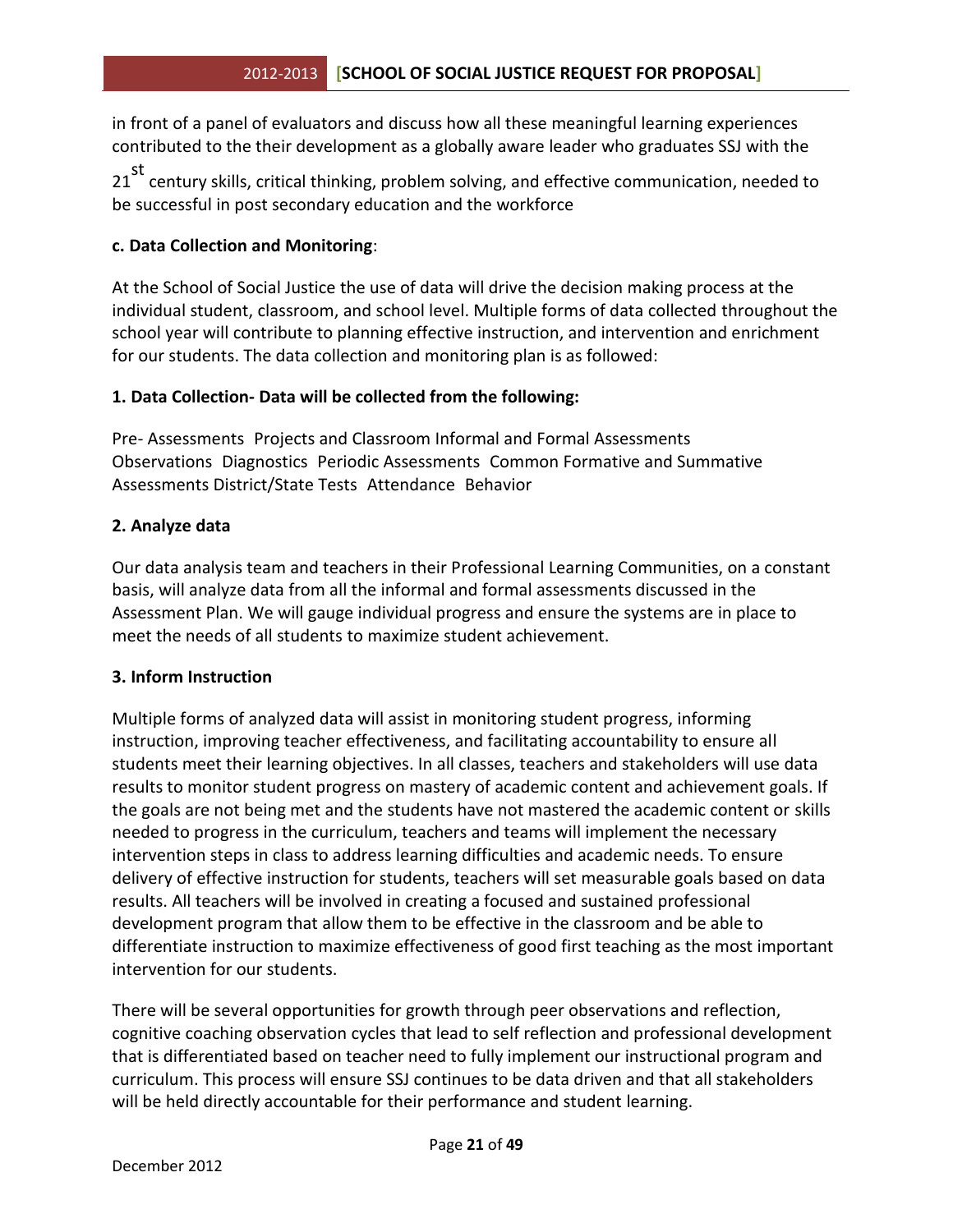#### **4. Implement Intervention and Enrichment**

Data results will be utilized to program students and create individualized educational plans based on students' individual needs. At the beginning of the school year student data, which included 8<sup>th</sup> grade CST scores and final grades and a pre-assessment, was analyzed by various stakeholders and used to create our students' class schedules which were individualized and included the necessary built in academic support to make certain the students were on the path to success. Throughout the semester assessment results will be analyzed and compiled in the students' data portfolio. This data will facilitate assigning individualized intervention or enrichment placement for advisory, support classes and guided study.

## *2. Schedule and Calendar*

SSJ will follow the LAUSD Early-Start traditional schedule of 180 days of instruction for the school year beginning August 14, 2012 and ending June 4, 2013.

## *3. Staffing*

## **Staff Recruitment and Evaluation**

## **Staffing Model**

| Year of<br><b>Implementation</b> | <b>Staffing</b>                                                                                                                                                                                                                                                                                                                          |                     |
|----------------------------------|------------------------------------------------------------------------------------------------------------------------------------------------------------------------------------------------------------------------------------------------------------------------------------------------------------------------------------------|---------------------|
|                                  | Academic                                                                                                                                                                                                                                                                                                                                 | Non-Academic        |
| <b>Start Up</b>                  | 13 core content teachers<br>1.5 counselors                                                                                                                                                                                                                                                                                               | 2 elective teachers |
| Year 2                           | 15 teachers (Core and Elective)<br>2 counselors                                                                                                                                                                                                                                                                                          | 2 elective teachers |
| Year 3                           | 21 teachers (Core and Elective)<br>2 counselors                                                                                                                                                                                                                                                                                          | 3 elective teachers |
|                                  | In some cases, in order to achieve personalization, there may be some instances<br>where the teacher and student ratio would need to be 1:25. Based on the data at<br>the moment, will those need be revealed. Currently we have been flexible to<br>balance contract and district regulations, however, that may not be standard in all |                     |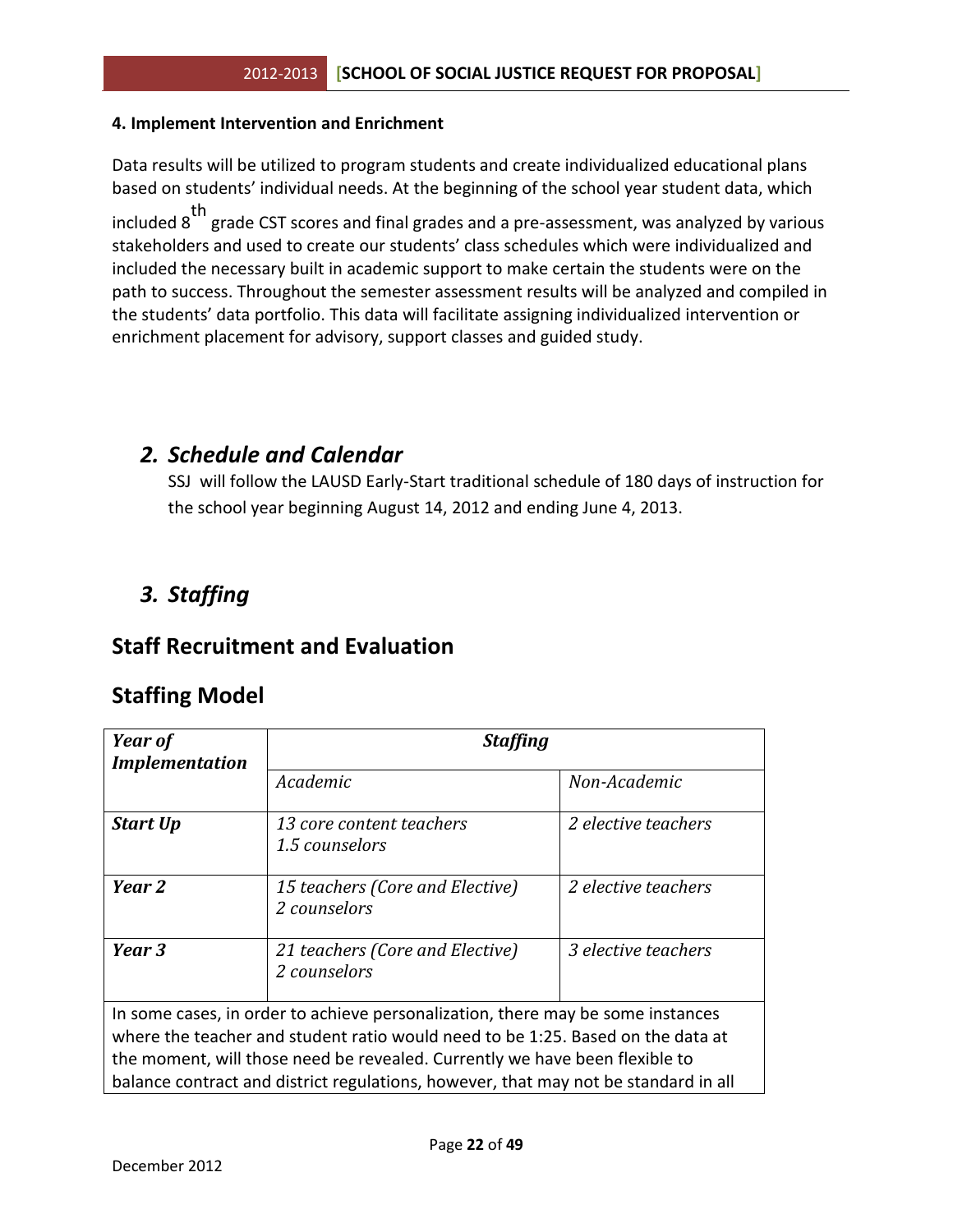cases.

Our electives will also vary based on the individual student plan. There are key requirements for all SSJ students to meet, however, for the students in the enriched track, they would create more flexibility to require for particular teachers to be sought or outreached into the community/college.

EL and Special Ed staff will be based on the population that will make up our student body so that may vary as well. SSJ would seek candidates that have dual credentials so that they may be able to be positioned into a need for the school.

#### *Staffing: Autonomy*

- *Pilot Schools Models have the freedom to hire and release their staff in order to create a unified school community. Staff should play a significant role in hiring.*
- *Decide on the staffing patterns and work assignments that create the optimal learning environment for students.*
- *Hire staff who best fit the needs of the school, regardless of an individual's current status—member of the district or not.*

## **Recruitment and Selection of Teachers.**

SSJ will recruit teachers that have a passion and fire for learning. Most importantly the belief that ALL students can and will learn needs to be in the forefront of these's candidate's philosophies.

Candidates interviewing for a position at SSJ will have a two part interview. A panel consisting of the Governing Council members. Once the candidates are highly recommended, the candidates would then need to teach a lesson or provide a current lesson on video.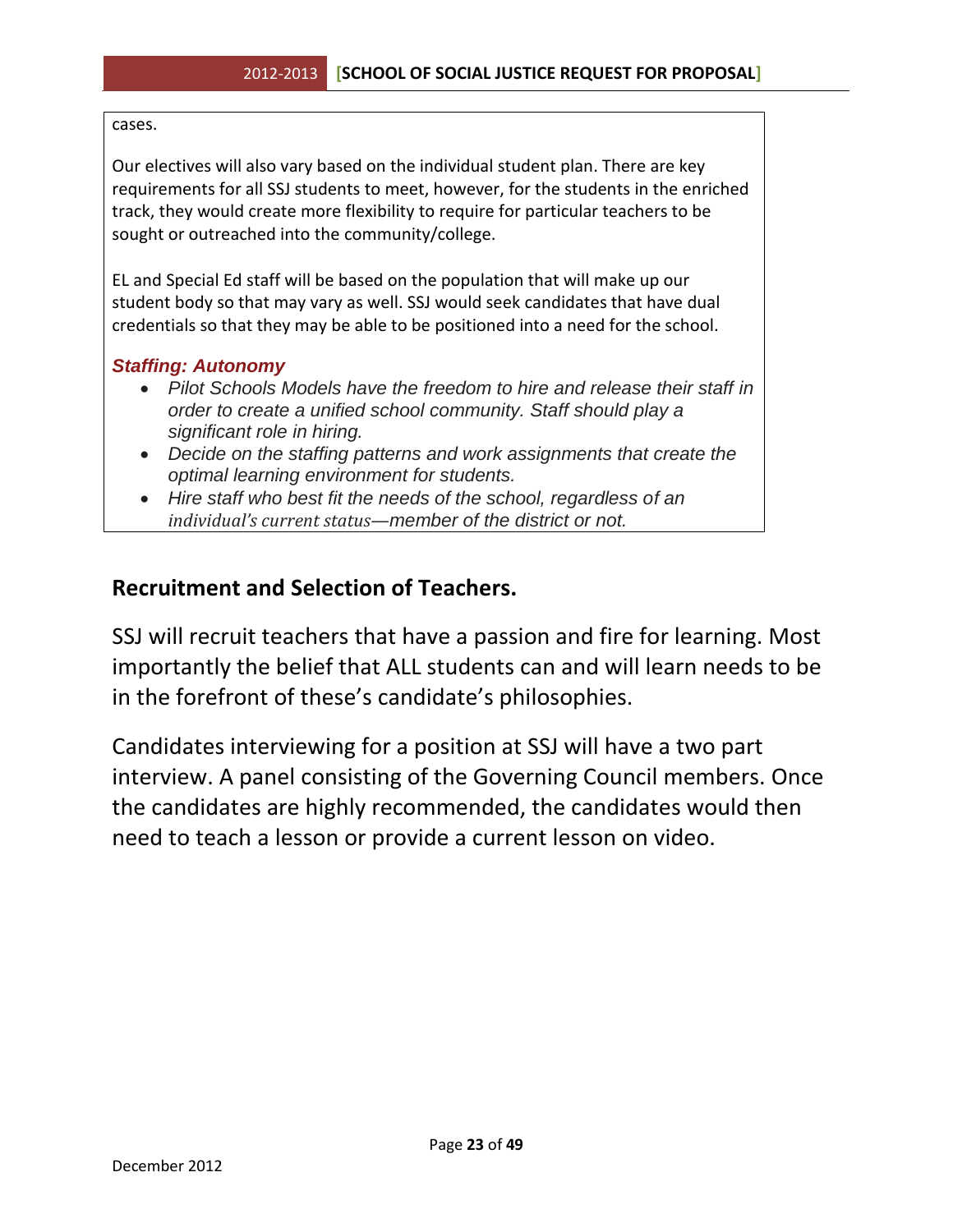## **Performance Reviews.**

|                        | <b>Administrators</b>                                                                                                                                  | <b>Staff</b>                                                                                                | <b>Teachers</b>                                                                                                                         |
|------------------------|--------------------------------------------------------------------------------------------------------------------------------------------------------|-------------------------------------------------------------------------------------------------------------|-----------------------------------------------------------------------------------------------------------------------------------------|
| <b>Development</b>     | Attend workshops,<br>training once a year -<br>outside of local<br>requirements                                                                        | Attend workshops,<br>training once a year $-$<br>outside of local<br>requirements                           | Attend workshops,<br>training, conferences<br>based on budgets.<br>Hold a school<br>conference lead by<br>internal teacher<br>workshops |
| <b>Evaluation</b>      | <b>Meets with Local</b><br>DistrictSuperintendent<br>to provide goals and<br>objectives. Presents<br>these to the School's<br><b>Governing Council</b> | <b>Governing Council</b><br>evaluates and<br>determines process<br>based on ongoing<br>survey's/evaluations | <b>Refer to EWA</b>                                                                                                                     |
| <b>Support process</b> | Attend workshops,<br>semester/annual<br>feedback, meet with<br><b>Local District for</b><br>Guidance                                                   |                                                                                                             |                                                                                                                                         |

School of Social Justice plans for the initial hiring of faculty to be lead by the matching between interviewed candidates and the vision and mission of the school. In doing so, the values of collaboration and mentorship will take place. In addition, just as our students benefit from motivation, so would teachers and faculty benefit as well.

#### **Observation of teacher practice**

As a collaborative school, SSJ teachers will be accountable to each other and the culture of observation using vehicles such as Critical Friend's Groups will allow for non-invasive or least restrictive involvement to be developed. Since ALL teachers work together in curriculum and planning and set their own expectations integrating things such as SMART goals, they would be able to observe and know if professionalism has occurred or not amongst candidates. Just as any other evaluation, after various infractions, such data would become evidence of whether the faculty member met the criteria.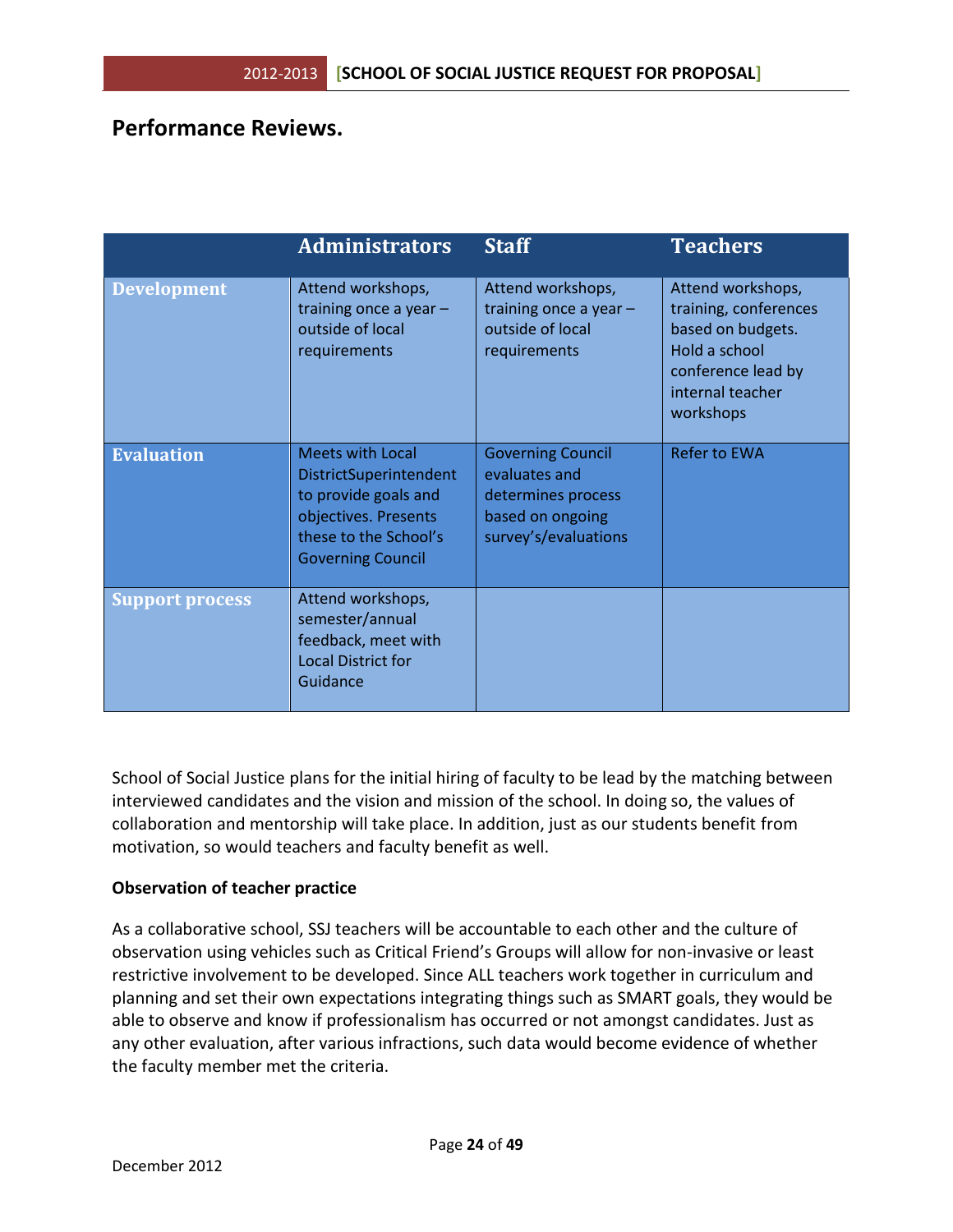#### **Contributions to student outcomes**

Only will clear negligence to this area of their profession will it be taken into account in the evaluation. For example, assessments that are generated within the PLC planning or state exams are not given by the teacher, does student outcome become a factor. In terms of the Principal. Part of the criteria for a Principal candidate calls for attention to data analysis and monitoring of it. It is part of the qualification and job for improvements to occur. If all things are in place, then results would reflect this and therefore, student results should be of a concern to the principals.

#### **Stakeholder feedback**

Teachers will be given feedback gathered from meetings with parents or students. This process will serve as guidance to the teacher for reflection and modification. These feedback items should be incorporated into the teacher's objective goals for the upcoming semester or year.

#### **Contributions to school community**

It is SSJ's vision to establish Community Outreaches by which the community and school is able to establish a proper relationship with each other. This is part of the EWA for SSJ and thus, at least once a year, members should partake in such programs (volunteering and or facilitating).

#### *4.* **Professional Development**

#### *Professional Culture*

SSJ envisions a culture based on a shared mission and vision that is characterized by collaboration. Teachers will focus on building trust between colleagues, encouraging open communication and supporting the development of our educators. Teachers at SSJ will engage in team building activities, peer classroom observations and shared learning opportunities. Protocols and guidelines used in *Critical Friends Groups* will be used to develop systematic processes. These activities and structures will be introduced to teachers through continuing professional development. It is critical that educators trust one another and are open to constructive criticism. In order to ensure this, SSJ propose ongoing, low-stakes evaluations of current practice geared towards improving our collective results as well as use the training and resources provided by the *Center for Adaptive Schools*.

SSJ teachers engage in reflective instruction such that all team members are focused on continual improvement of student performance. We use a systematic process in which achievement data is analyzed, plans for improvement are decided upon, student benchmarks are set and specific results are quantified. Our expectation is that all team members be fully committed to achieving their highest level of performance. We provide both the analysis of progress necessary to provide direction for improvement and the professional development needed to improve practice.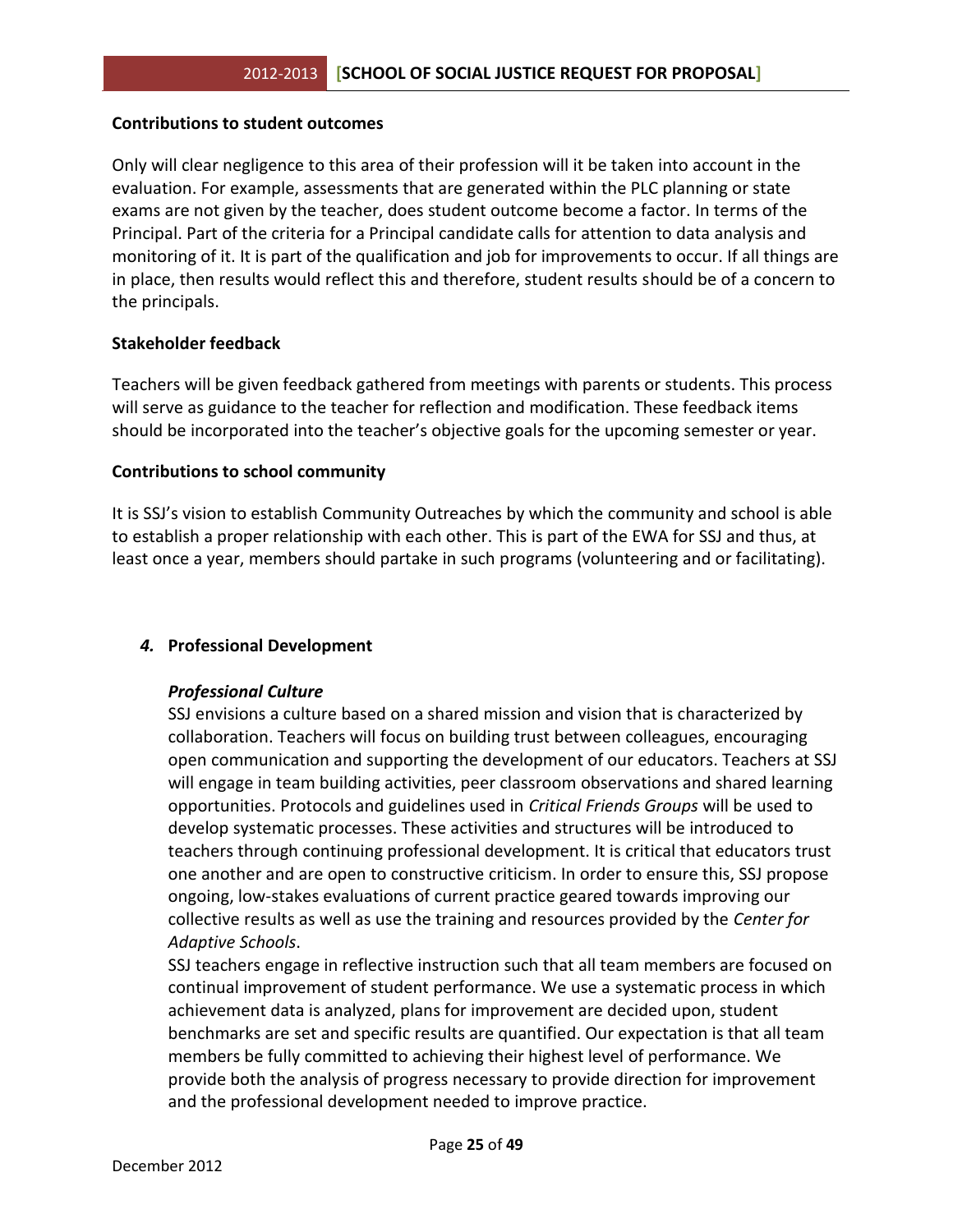It is our goal to hold one another accountable continuously for our professional progress. We engage in collective inquiry openly, honestly and constructively to ensure the best possible learning environment for our students.

We believe that continuous and effective professional development is a key component that will drive success of our small school. We value continual reflection of our teaching practices and refinement that will allow us to further develop as educators. It is critical that we use data to help us reflect on our practices and guide us in our development. We are committed to professional development in both classroom practices and specific content knowledge.

Our professional development plan is focused on a commitment to student achievement, encouraging a collaborative professional culture, maintenance of collective planning opportunities and facilitating data driven decisions. Protocols such as those used in *Critical Friends Groups* will be tools and guides that teachers at SSJ will use in order to facilitate an effective professional development.

Student achievement is paramount to our goals and thus is the primary focus of our professional development. Educators will work together to analyze student performance, set goals for student achievement, implement instruction and intervention strategies to achieve these goals and analyze student performance to gauge the effectiveness of our strategies. We believe that making this the focus of our professional development will facilitate an atmosphere of high achievement among all stakeholders.

Developing a collaborative culture will allow us to more effectively focus on student achievement. Our faculty will be encouraged to share effective strategies and methods, plan teamed student interventions, build shared knowledge and attend regular training and conferences. We will build an environment that is conducive to sharing both successes and areas of need. All team members will work collectively to provide the best possible professional working environment for one another. This in turn will facilitate an atmosphere of high achievement on our campus.

Collective planning time is a key component of our professional development. Educators will have ample opportunities to plan common instruction and assessments within their subjects. This will strengthen the practice of each teacher while also providing a high level of academic rigor for students. Collective planning also provides a level of standardization between classes that is often lacking in the public education system yet is highly beneficial for student achievement.

We firmly believe that effective decisions are data driven decisions. We will use data to drive our decision making processes as individual teachers, collective departments and as a whole school. This will facilitate the setting of quantitative, achievable goals while also helping to measure our progress towards those goals. This cyclical method of using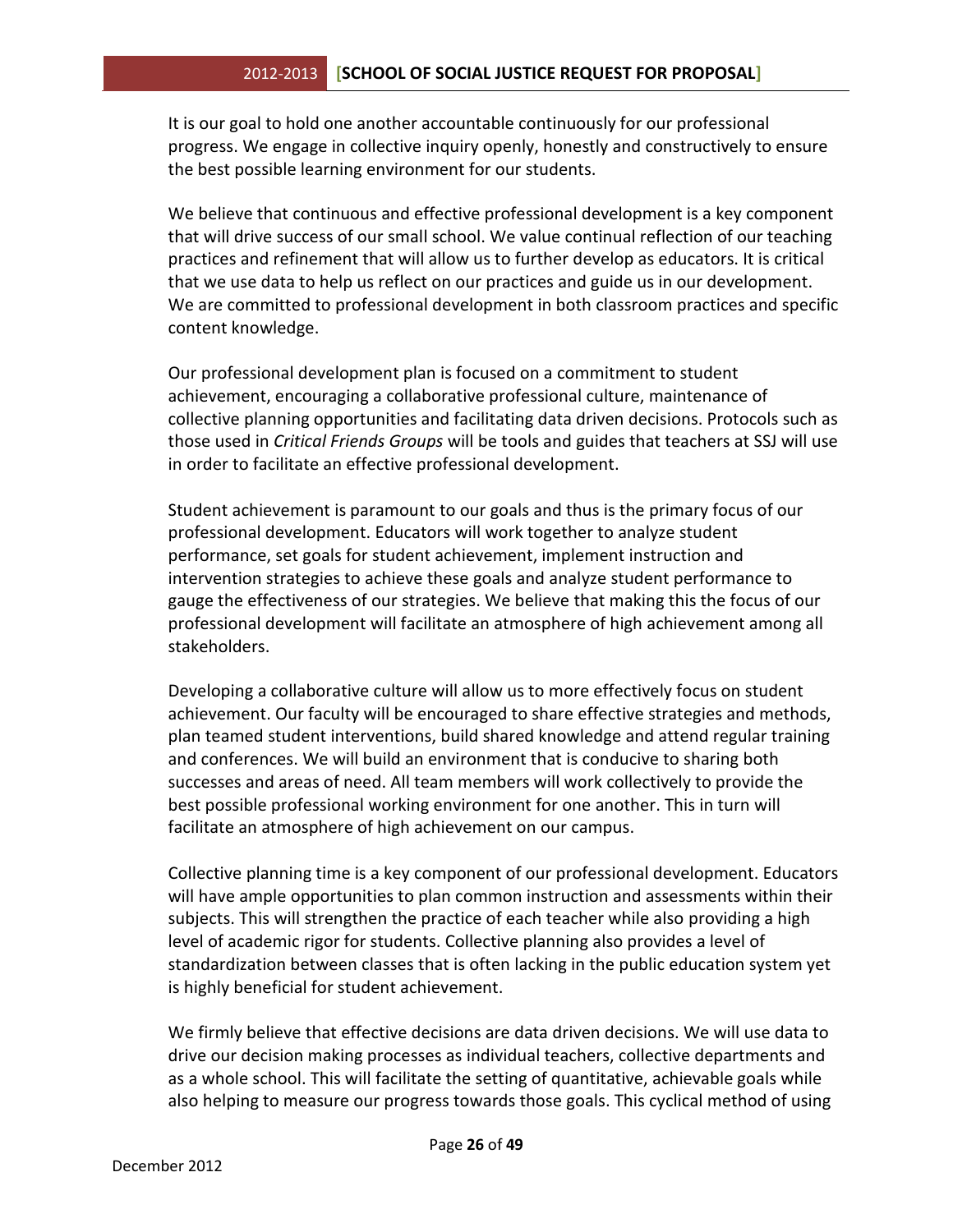data to drive decisions and gathering data to assess achievement is critical to student achievement.

#### **Professional Development**:

Professional Development opportunities for teachers will be scheduled in the afternoon during Early Release Wednesdays. The first and third Wednesday of each month are used for instructional professional development. Instructional PD days are purposefully designed in order for teachers to 1) learn and utilize new strategies to differentiate instruction for all learners; 2) create vertical and horizontal curriculum planning; and 3) develop various assessment methods that will help raise academic achievement of all students. The second and fourth Wednesday will be used to monitor and address students' needs, analyze students' work, academic grades, test scores, and behavior.

**Teacher Orientation:** Describe the orientation program for new and existing teachers. Discuss how this program will prepare teachers to deliver the proposed curriculum, utilize the instructional strategies, and differentiate instruction.

An ongoing orientation program and professional development for new and current teachers will cover a variety of topics that will enable teachers to be effective teacher leaders that dedicate themselves to fulfill the mission and vision of SSJ. They will understand and become part of maintaining the culture of the school and will receive differentiated professional development based on a needs assessment. All new teachers will immediately upon being hired, be given a mentor teacher with the same content area background that will provide an overview of our curriculum and any other assistance needed throughout the first two years. In addition various seminars and workshops on classroom management, differentiated instruction strategies, parent engagement, guidelines in the use of rapidly-changing technology, special education, English Learners, student engagement, standardized assessments and data analysis will be given throughout the year by teachers that are experts in those topics.

SSJ will conduct a teacher orientation for all new teachers two weeks prior to the opening of the new school year. The orientation's main goal is to provide the new teachers with the appropriate and relevant support system necessary to succeed in the profession and to ensure that their goal of maximizing student achievement is accomplished. During the New Teacher Orientation, the new teachers will be introduced to the school culture and professional culture that SSJ strongly adheres to. New teachers will also have a first-hand experience to tour the campus, and get themselves acquainted with the physical structure as well as the leadership team of the school and their assigned mentor.

New teachers will be provided with valuable information about our mentoring program. During the course of the year, the mentor will work with the beginning teacher on specific areas of growth that are addressed trough cognitive coaching cycles. Mentors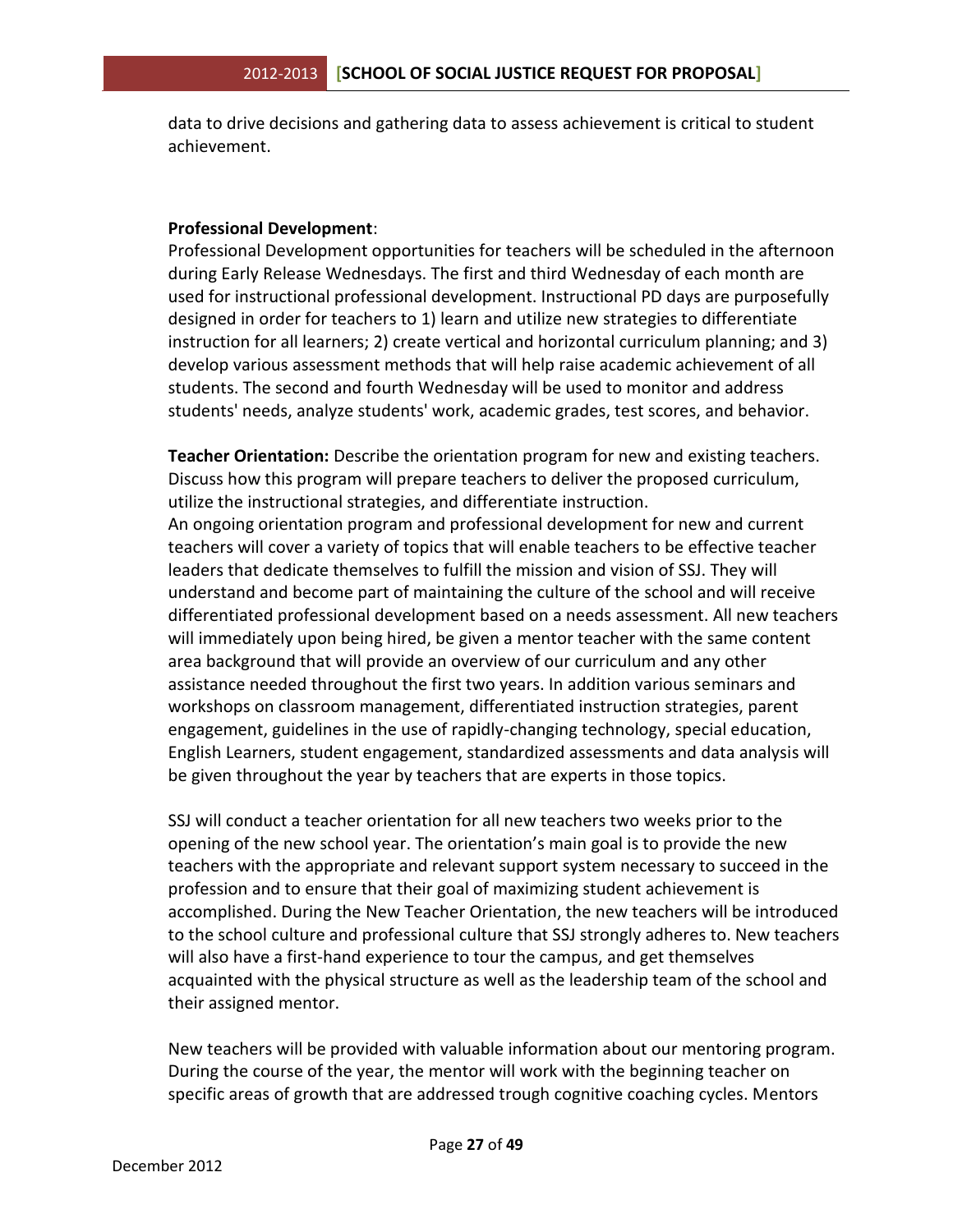will meet new teachers regularly and will spend time co-planning lessons, observing the lesson and debriefing the new teacher so that it leads to reflection on what part of the lesson was successful and what needs improvement.

This program is an integral part of the school design because of the collegiality it will promote. It is a critical and key component in providing strong and consistent professional development and support for new teachers that is non evaluative or judgmental. During the course of the year, the mentor will work with the beginning teachers on these areas using an Individual Growth Plan that focus on: support for student learning, planning and designing instruction, classroom performance, developing as a professional educator, and punctuality, attendance and record keeping. Mentors will schedule weekly regular meetings, classroom observations and postconferences with new teachers to keep the new teachers informed of what classroom strategies worked and the critical areas that need improvement and enrichment.

In addition, both the new and existing teachers will undergo a professional development training one week prior to school opening. They will attend workshops on Robert Marzano's strategies, differentiated instruction (including special education and English learners), standardized assessments and data analysis, inclusion, measures of

intervention (RTI<sup>2</sup> ), Project-Based Learning, Interdisciplinary studies, advisory, parent connections, guidelines in the use of rapid-changing technology, and calendar planning of events. This orientation will prepare the teachers to work collaboratively to analyze student data, identify needs and implement instructional strategies to create a fully supportive learning environment with effective first teaching for all students.

#### **PD Program Evaluation:**

For professional development programs to be effective there has to be an ongoing, system of evaluation, reflection and needs assessment to modify the program based on areas of need that are identified. Having professional development that finds the right answer to a student's problem or a difficulty the school faces is valuable and success tends to have a snowballing effect—the better the students perform, the better the school becomes which in turn affects educator job performance and satisfaction. The best way to evaluate a program is by collecting data on how it is impacting student achievement in the classroom. If student learning is being impacted then the program is working. If learning is stagnant, there is a need to self reflect and look at what the issues are to modify our PD program to meet the needs uncovered.

By committing to ongoing evaluation, teachers can create a professional climate that is focused on students best interest not on adult agendas. Many principals and teachers, after committing to evaluating themselves and their professional development programs become intensely engrossed in the search for what does and does not work in the classroom. Such enthusiasm can only be attained by emotionally and intellectually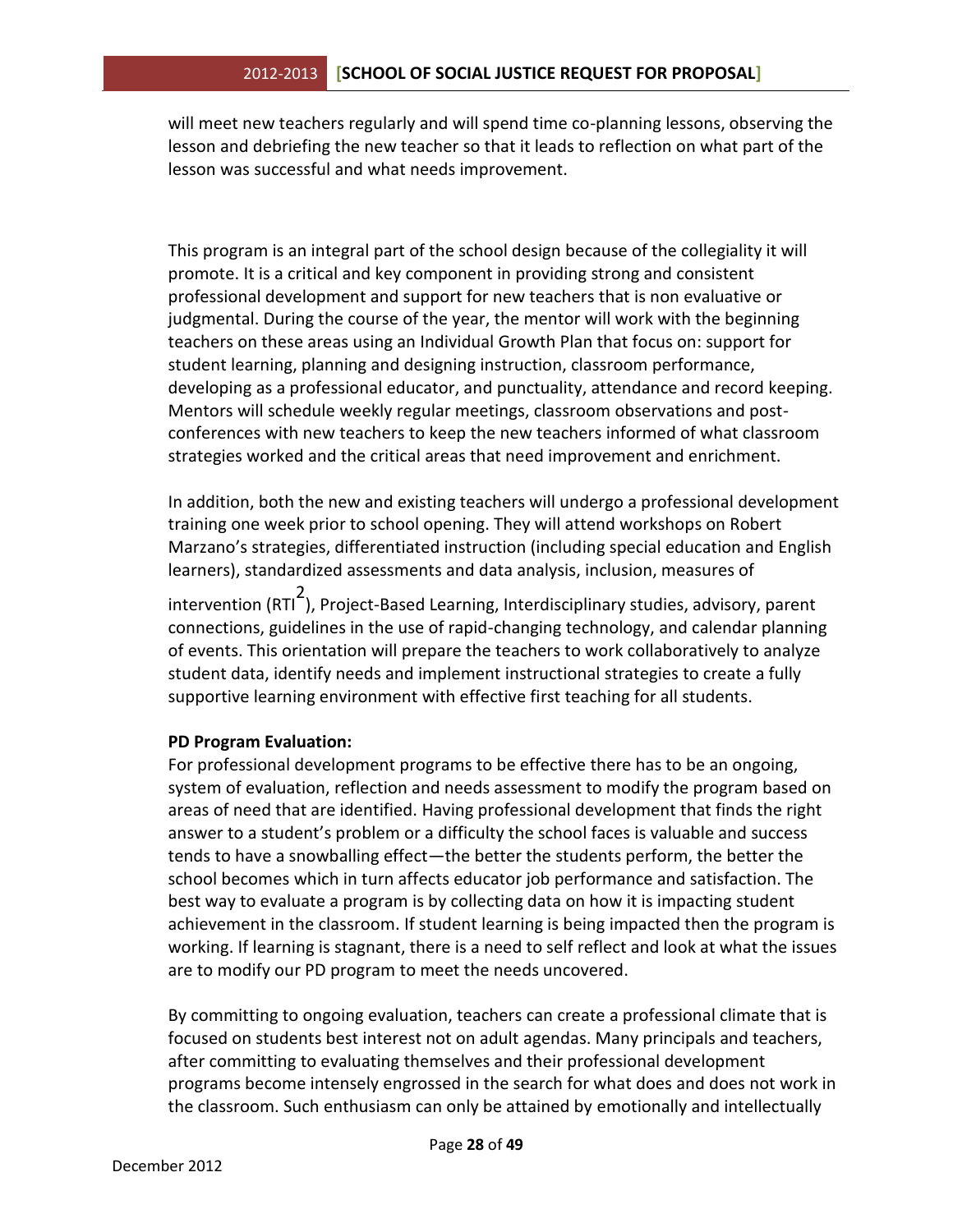involving educators in a cooperative, collegiate on-going quest for self-improvement that derives from program evaluation.

To evaluate the effectiveness of our professional development program in relationship to student learning, standardized, curriculum-based and teacher-developed assessments will be used. Since professional development is a change process, PLC teams will repeat data collection activities on a regular basis. The teams will document the program's efforts to make an impact on student success, and to be able to relate a positive impact to specific professional development activities.

Each professional development cycle will culminate with a survey that focuses on four levels of achievement to measure the effectiveness of PD: Level 1: Determining participants' reactions to the experience; Level 2: Measuring the knowledge and skill which participants acquire as a result of professional development; Level 3: Measuring participants' actual use of knowledge and skills they have gained; and Level 4: Measuring the impact of participant changes in knowledge and skills on student learning.

Teachers gather data on each of these four topics to evaluate impact on students and will develop a network of peer assistance within our school to help support our professional growth. By doing both these things, teachers are ensuring that we will stay current on effective learning practices and continue the main goal of Professional Development, to make a positive impact on student learning.

## **5. School Culture and Climate**

#### **Overview**

School of Social Justice will foster a safe positive academic and behavioral learning environment where students are able to collaborate with one another, take ownership of their learning and produce quality work. Students will be respected as unique individuals who have something relevant to contribute to the learning taking place in the classroom. Teachers will focus on student strengths and talents to support students in developing the skills and strategies needed to assist them in becoming confident participants in class and their communities. Students' backgrounds will be recognized and integrated into instruction to make the content relevant and meaningful. Teachers will share a responsibility for student success and work together in PLC's to continue improving instruction and assure that the needs of all students are being met.

School of Social Justice is committed to providing students with a rigorous academic program and the educational support needed to meet our high expectations. All children deserve a quality education that will propel them to be leaders in the global community. It is our obligation to provide this education and impart the skills required for success in high school,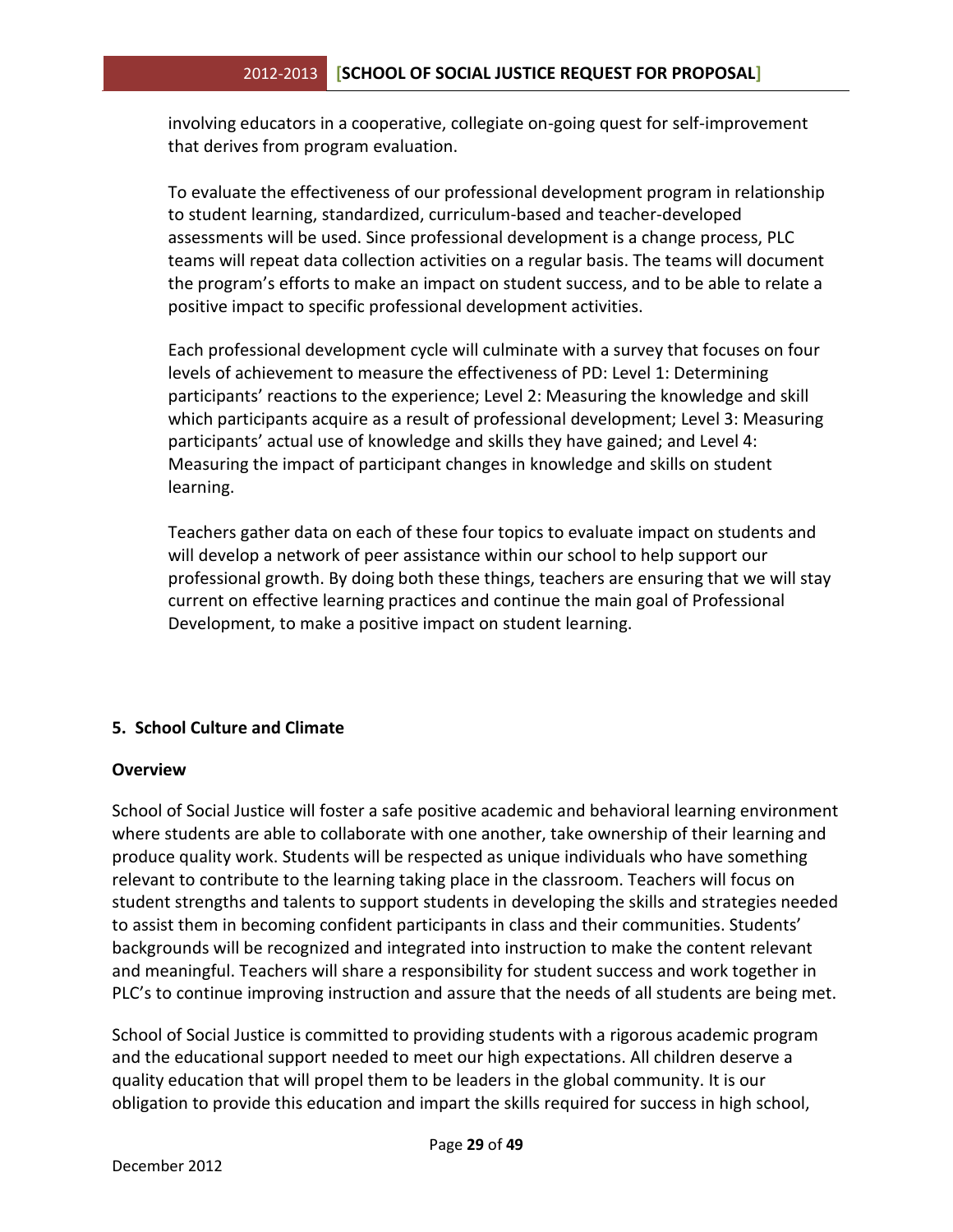college and beyond. Our goal is that students will be able to select a career path of their choice without being limited by their socioeconomic background. We believe that this will best be accomplished in a small school environment. A small, personalized learning community helps to ensure that the needs of each student are addressed. It encourages collaboration between educators and brings a sense of community to the student body. It encourages teachers to invest personally in the future of their students and, in turn, this increases student accountability. Research has consistently shown that this type of environment is most effective for students from socioeconomically depressed backgrounds.

#### **Transforming school climate and culture**

It is essential to establish a climate that embraces and practices shared leadership to drive the school forward. Every stakeholder has to help establish an environment of high standards where everyone believes that all students will learn and commit to sharing in the responsibility to attain student achievement. If our stakeholders believe and act on this belief of high academic achievement our students will embrace the support and work towards reaching the highest level of achievement. This culture would lead to multiple people identifying struggling students early to provide the interventions needed for their success. We will establish a culture where failing is not an option as high performing teacher teams and school leadership teams contribute to capacity building of students by having the support systems in place.

In addition, it is important to establish a climate where students are proud of their school and have several opportunities to exercise that honor and pride through extracurricular activities that help student development. For some students athletics or clubs become the vehicle for academic success. Students embrace adult support and can more easily establish positive relationships with their teachers, administration and staff when they see that these adults are supporting them with the activities they enjoy.

Most importantly, we realize that a positive school climate does not happen by accident. We know it requires commitment of all stakeholders to understand essential school functions that will help solidify a positive climate. We will adopt school wide practices that build character and prevent inappropriate student behavior, promote meaningful student leadership and active parent engagement, adopt programs and follow policies to prevent risk behaviors, such as substance abuse, bullying and harassment, and track and analyze school data of rule infractions, risk behaviors and ongoing climate surveys. Our students will want to come to a school that is safe and conducive to learning and embraces positive behavior, excellent attendance and academic excellence by recognizing our students that help support this important positive climate and culture.

#### **Increasing effectiveness of teachers and staff**

Our leadership team, including our principal, administrative team and teacher leaders will work collectively to improve teacher effectiveness. There will be several opportunities for growth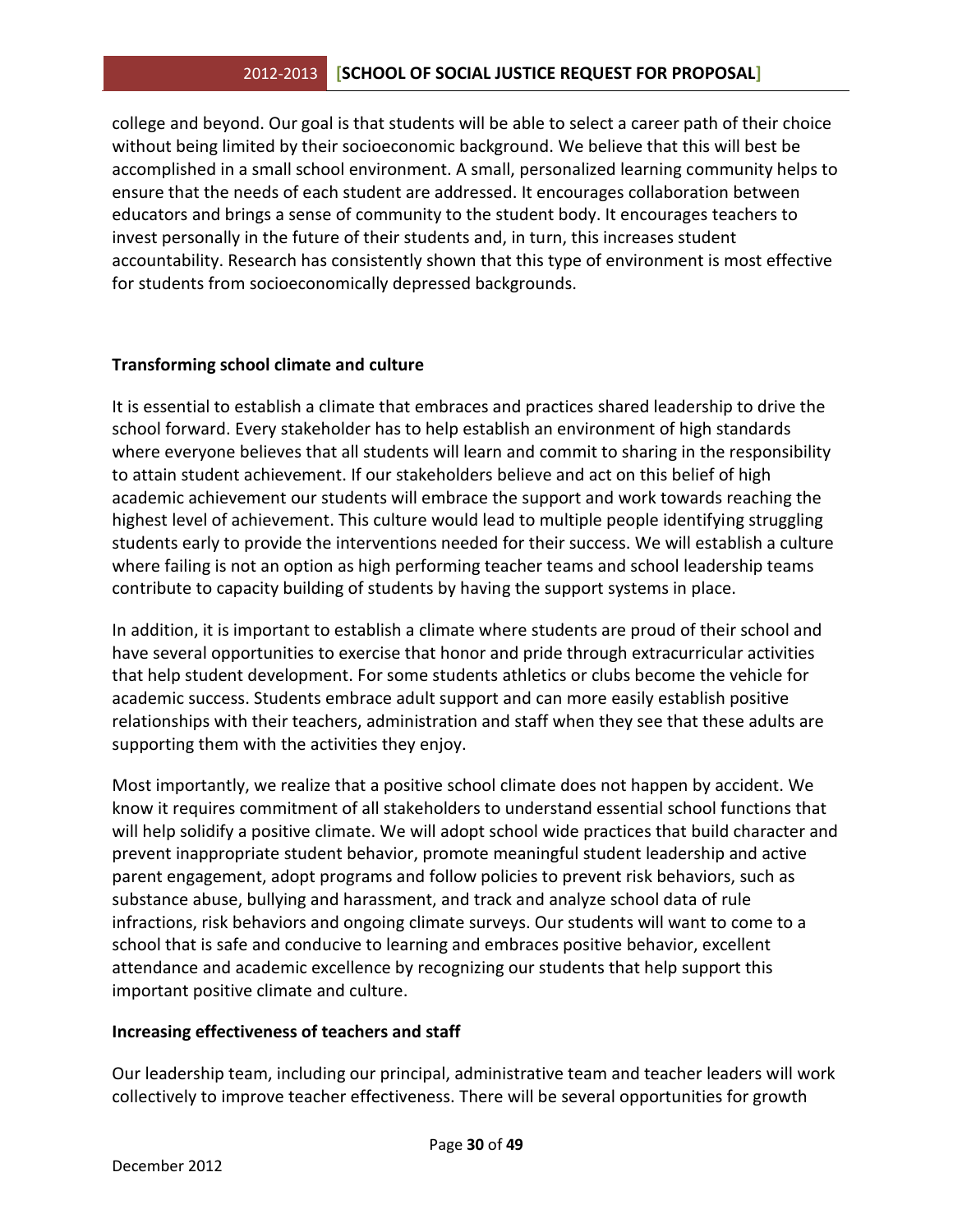through peer observations and reflection, cognitive coaching observation cycles that lead to self reflection and professional development that is differentiated based on teacher need to fully implement our instructional program and curriculum. All teachers will be involved in creating a focused and sustained professional development program that allow them to be effective in the classroom and be able to differentiate instruction to maximize effectiveness of good first teaching as the most important intervention for our children.

#### **Ensuring a relevant, rigorous and engaging curriculum**

A relevant, rigorous and engaging curriculum is created when a culture embraces the belief that all students can learn this challenging curriculum that will produce a college going atmosphere. We are prepared to use data to provide a clear focus to curriculum priorities by identifying what standards and real world applications are essential for students to succeed in college or the work force. In addition, we will use classroom level data to continuously monitor effectiveness of our curriculum to ensure that our teachers are self -reflective and use a variety of instructional strategies and best practices to engage our students. We understand the need to create multiple pathways to rigor and relevance based upon a student's personal interest, learning style, or individual needs. Our curriculum will help all stakeholders set high expectations that we will monitor to hold both students and adults accountable for a student's continuous improvement that leads to maximum student success.

#### **Parent partnership**

We will embrace our parents as true partners in our children's education. In order for a new school to be successful, parents should play a role not only in the promotion of their own children through parenting and learning at home, but more broadly in school decision making, volunteering and effective communication.

#### **Shared effective Leadership**

We embrace leadership that believes in justice and equality for all. We understand the need to create a democratic school community fostering skills and practices of strong leadership. We will foster a collaborative culture by ensuring that all members of the school community play a role in determining the direction of the school. We will create the operational structure that allows for all stakeholders to lead the thinking of the school and participate in making decisions at all levels. We will create opportunities for teachers, parents and other members of the school community to become leaders and decision makers as we work together to build on the successes and solve the issues that may affect our students.

We are confident that our students will have the skills necessary to become successful and productive members of the global community. Our practices, structures and policies are geared towards creating this success. We are specifically focused on four areas: academic rigor, teacher collaboration, professional development and accountability.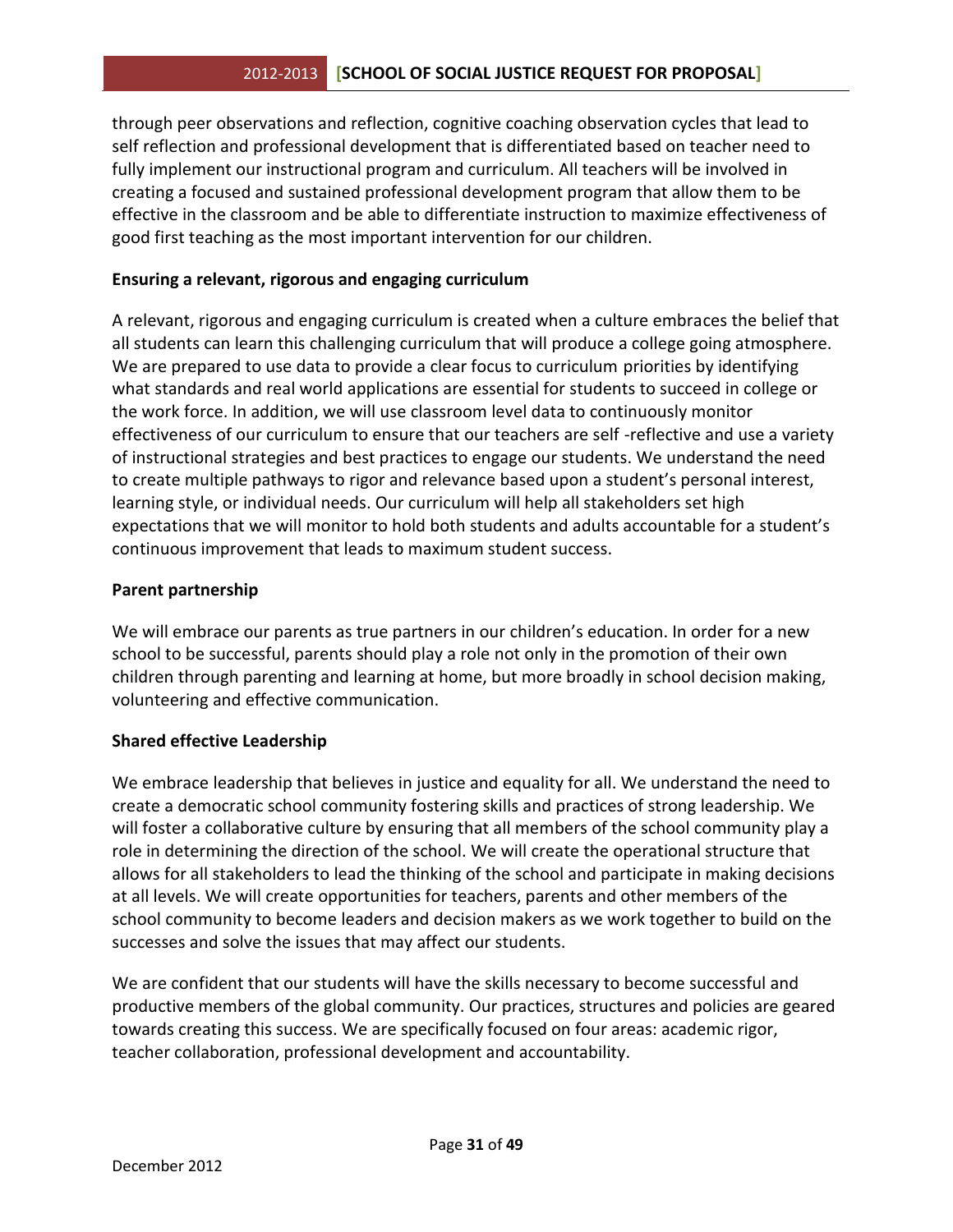#### **Academic Rigor**

All students deserve a high quality education and should be held to high performance standards in order to achieve their goals. High expectations drive student achievement. We believe that all students are capable of high achievement and it is our responsibility as educators to demand this level of performance. We pledge to create an environment where all students are encouraged and supported to perform at the highest levels.

#### **Collaboration**

In order to achieve success, we believe there must be a focus on collaboration. Teachers must work together to efficiently plan and implement classroom strategies for success. Administrator and teachers must collaborate to create a safe and effective campus environment. Parents and schools must partner to encourage high student

achievement. It is critical that all stakeholders share a common vision for success. We are committed to providing the collaborative atmosphere necessary to reach this goal.

#### **Accountability**

The success we envision cannot be achieved or measured without implementing strategies to ensure accountability. Every person in our small school will be held directly accountable for their performance and the success of the school as a whole. A small school environment encourages more personalized relationships and thus helps to make each employee accountable for each student's success. Reflection of practice, data driven instruction and continuous professional development facilitate accountability.

#### **Academic Achievement and Motivation to Succeed**

The School of Social Justice will feature an academic culture that strives for academic excellence and high levels of achievement for all students. Students will be expected to take ownership of their learning and at all times produce quality work. Students will be aware that high academic standards have been developed and that teachers are here to support their learning and give encouragement and constructive feedback. All students will be academically challenged and encouraged to produce their best work (concept of Quality Work). Building on student's strengths will be the primary focus when motivating students. Each student in advisory will meet with their advisor to discuss the student's strengths and weakness. Teachers will use this information to engage students in tasks that allow them to be successful. This success will allow students to understand the process and apply it to other challenging tasks. Being academically successful will continue to build on student's confidence and motivate them to continue learning and producing their best work.

The classrooms at School of Social Justice will allow students to demonstrate their knowledge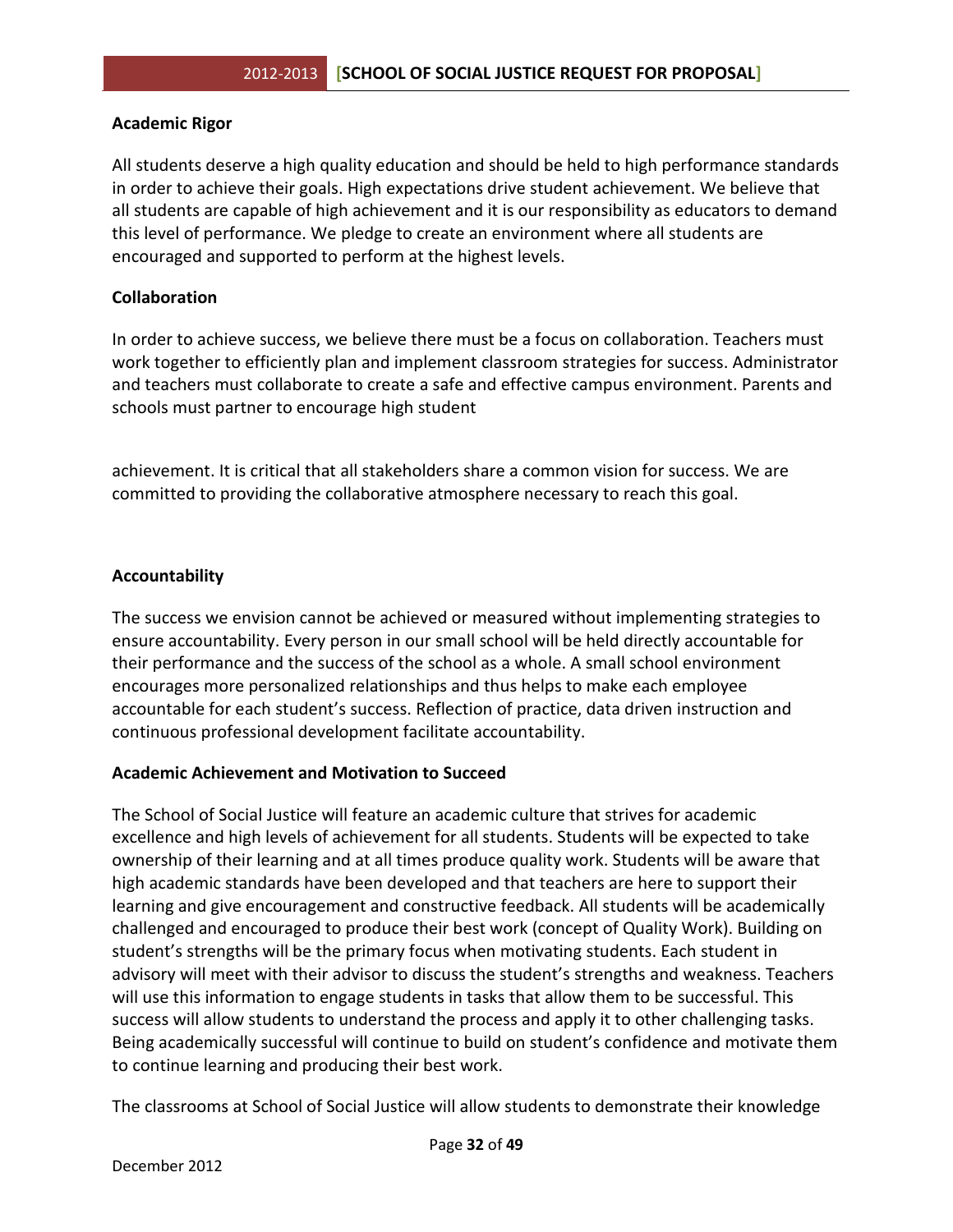#### 2012-2013 **[SCHOOL OF SOCIAL JUSTICE REQUEST FOR PROPOSAL]**

and skills with individual attention by teachers, and in an atmosphere of experimentation, independent thinking, questioning, and group dialogue, without worry of failure or unsatisfactory marks. Teachers will provide consistent feedback and guidance to ensure student learning is successful. Teacher evaluations of student work will give students the opportunity to revise and ensure they are turning in quality work. When students are challenged with the curriculum, they will concern themselves with achieving proficiency and not about unsatisfactory marks. Students will have the opportunity to turn in work until the work shows mastery of the standards. Students will learn how to deal with academic struggles which is critical for developing motivation and successful learning. By providing a positive learning environment free from restrictions students will begin to see their own potential and learn to value it. We will nurture a culture where students will learn from challenges and will not be afraid to make mistakes.

To promote student interest and continue to motivate students to strive for academic excellence, student backgrounds and interests have also been incorporated into lessons and projects. Interdisciplinary and grade level projects address issues facing their lives and community today. Students will understand the relevance and benefits of all their school curriculum and involvement in student activities. Teachers in the initial PLC year will create interdisciplinary units to encourage learning across the curriculum. PLCs will also develop curriculum maps and pacing plans with a focus on interdisciplinary work to address units of study in their relative departments.

#### **Positive Behavioral Environment**

In order to achieve academic excellence, learning must take place in a positive behavioral environment. To begin establishing a positive behavioral environment, teachers will develop common expectations for students and they will be enforced in all classes. All classrooms will utilize the same classroom rules. All expectations such as dress code, electronics policy, and attendance expectations are clearly stated in the school's policies; which reflects those provided by the district. Through various meetings and activities prior to the beginning of the school year and throughout the school year, students and parents will internalize the expectations and be given opportunities to provide feedback. Parents and student participation will help build a partnership that will lead to student success and school ownership.

## **Orientation and Freshman Conference**

Incoming 9 th grade students will attend a Freshman Orientation prior to the beginning of the school year. This orientation will begin to establish the academic and social expectations the students will be required to embody and practice. Freshman Conference- Address lack of study skills. In Advisory, character building lessons and literature will be utilized in advisory to continue to establish the academic and social expectations set-forth by the teachers. Students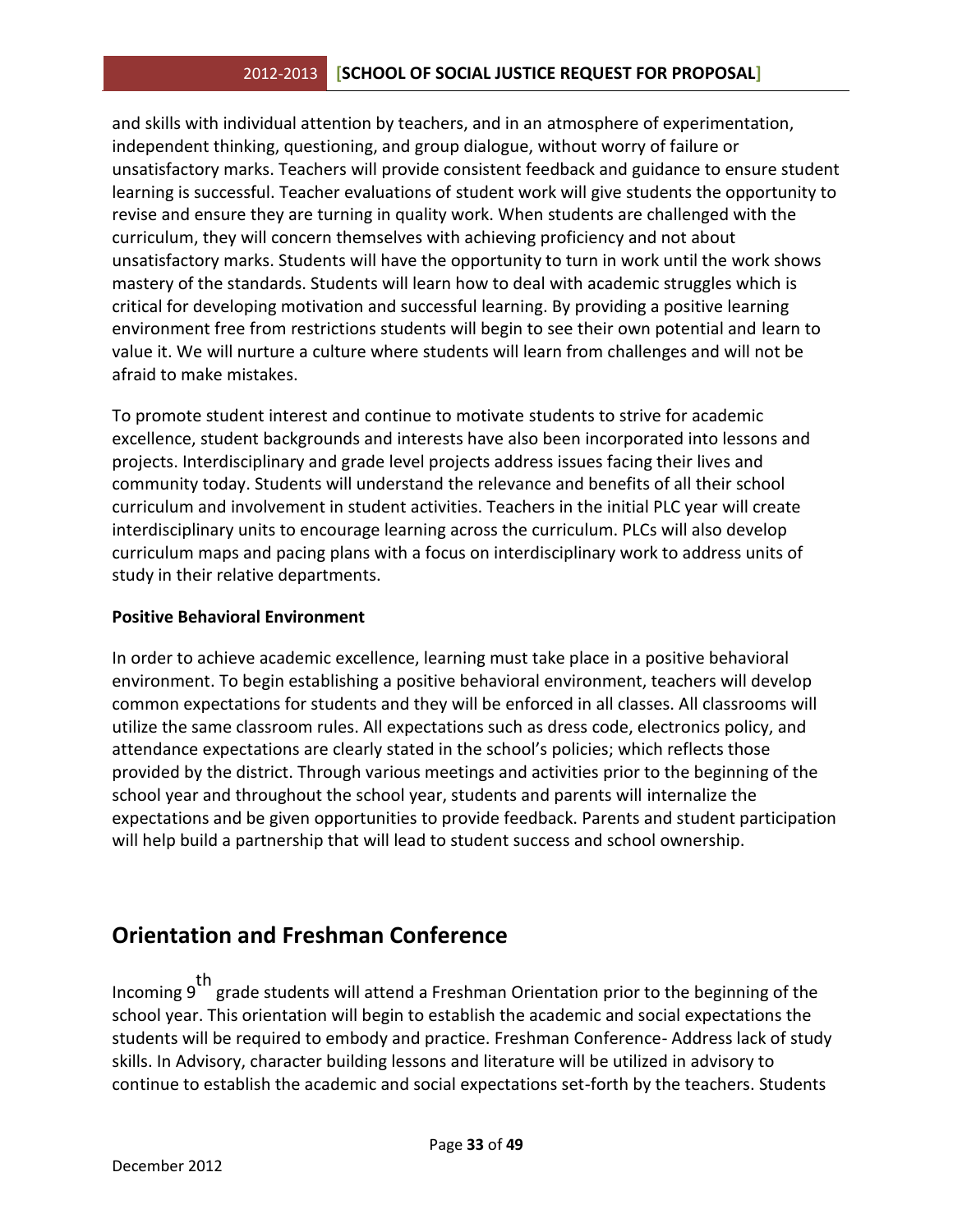in 9 th grade advisory classes will begin the year reading the *7 Habits of a Highly Effective Teen*  by Sean Covey. Lessons will support reading and continue to create a school culture that expects students to strive for academic excellence and be respectful, responsible individuals.

#### **Advisory Period as tool for Positive Behavior**

To help students demonstrate appropriate behavior and social expectations in the 10- 12 th grade character building lessons will be utilized in advisory. Students will focus on the six pillars of character to help them make better choices in life and create a positive school culture. Research has shown the integration of character education improved student behavior and fostered education success.

Advisory will also be utilized to continue to develop an environment where the needs of students are supported and students are aware that their academic success is important. Advisors will get to know their students and will continue to work with them and monitor the academic achievement of each student throughout their four years at School of Social Justice. Advisors will help students maintain a portfolio to begin monitoring their progress and ensure that students are academically successful. The portfolio will contain items such as their class schedule, grades, strengths, short and long term goals that will be monitored and undated periodically, and Service Learning Projects (items that will be needed for their senior year exhibition).

#### **Culture of Collaboration**

School of Social Justice will also create a school culture where collaboration is substantially encouraged and supported. Effective use of cooperative learning is the foundation for quality work. Cooperative learning is also an instructional strategy that will be utilized school wide. In all classes, students will learn the importance of working together and respecting others and celebrating differences. Students will be given opportunities in advisory and in class to work together to help promote leadership and teambuilding. Students will participate in team building activities to learn the importance of working with others.

#### **Student Recognition**

Students will be recognized and praised for their effort and academic achievements. In the classroom teachers will recognize the students that have excelled or showed improvement in the subject matter. Each classroom will also recognize students who illustrate positive characteristics and behavior improvement. Recognition ceremonies for the school will be held twice a semester to honor academic achievement and improvement. Parents, students, and staff will all take part in honoring the progress made by the students at the school.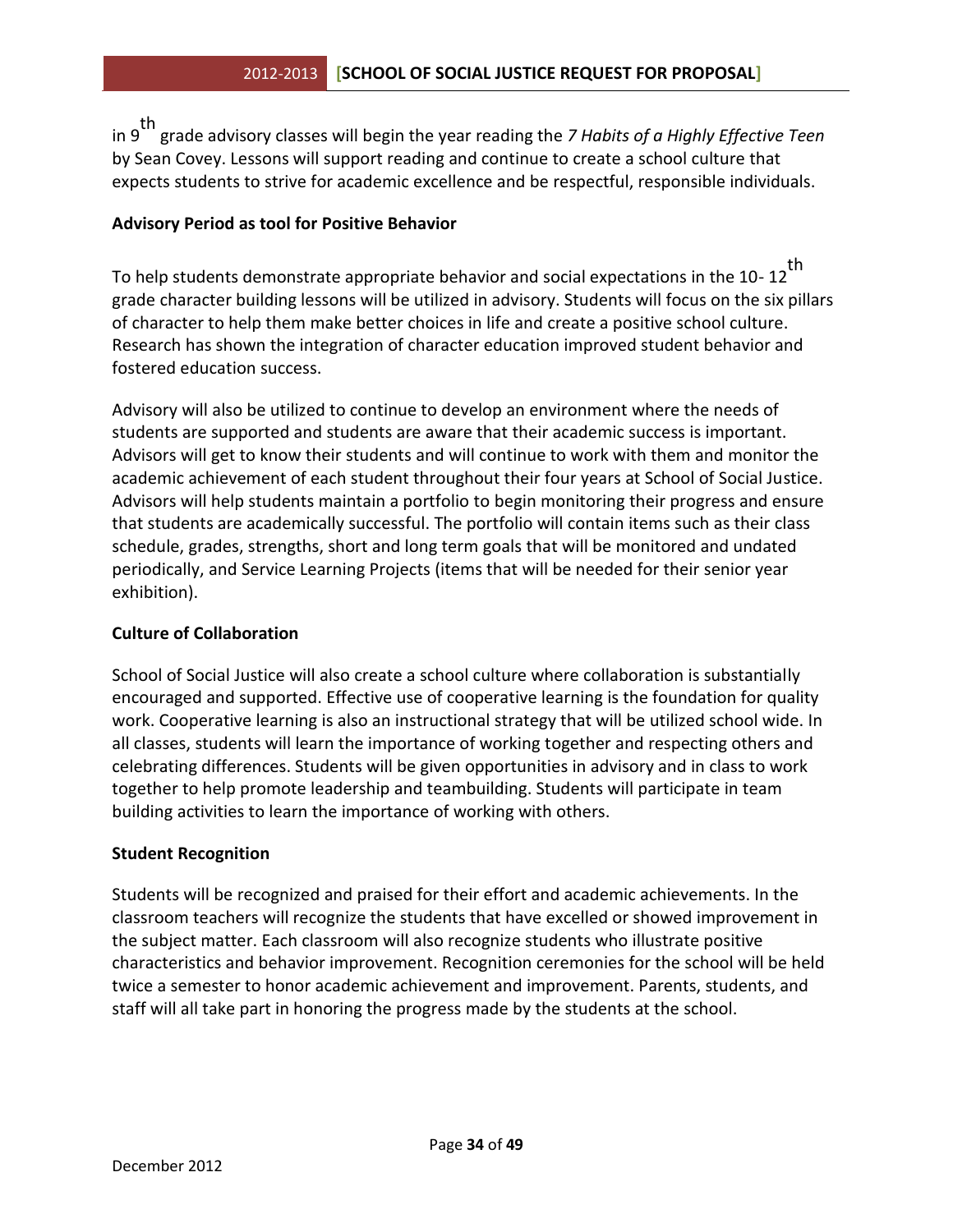#### **Stakeholders Council**

The stakeholders in the SSJ community will be encouraged to participate in the meetings in accordance to their role or relationship of the school if they are not able to hold membership in at least one year of the student's high school career. SSJ will be flexible in the representation of their students' family dynamics and needs. History and research in this community has shown that the majority of the population is low- income homes, which causes one or both parents to have to work strenuous hours. Therefore, we would seek for alternative representation within the family or home support. Sometimes families have either a grandparent or older sibling that is extremely active in a student's life and would serve as a good advocate for the student and family.

#### **Student Leadership**

To ensure students take ownership of their school and learning, students will be involved in meaningful ways both in and beyond the classroom. Student leadership will give students the opportunity to demonstrate their strengths and develop leadership skills. Student input will continue to strengthen school programs and assist in students feeling connected to their school. Teachers and staff will support and implement student suggestions to continue to motivate leadership students. In leadership, students will learn skills that will not only help them be successful in school but can also be transferred to the workplace and community. Leadership class members will be expected to serves as a positive example, provide an open forum where other students can raise problems and questions about the school, organize events, and provide service to their community.

#### **Personalization**

Through personalization activities in class students will develop trusting relationships with their teachers. Students will be known well by the adults in the school whom the student can turn to for help with both school related and personal issues. Teachers will get to know their students and students will get to know their teachers which will lead to the building of trusting relationships. Teachers will learn student's strengths to motivate and support student learning. Cooperative learning will allow teachers the ability to talk with students in small groups to gain input on better ways to teach.

#### **Safety**

Safety is a high priority for the students and staff at the School of Social Justice. School of Social Justice will follow the policy set forth by LAUSD that every student and adult "has the right to be educated in a safe, respectful and welcoming environment. Every educator has the right to teach in an atmosphere free from disruption and obstacles that impede learning." This will be achieved through the adoption and implementation of a consistent school-wide positive behavior support discipline plan, and common class rules and expectations. All school rules and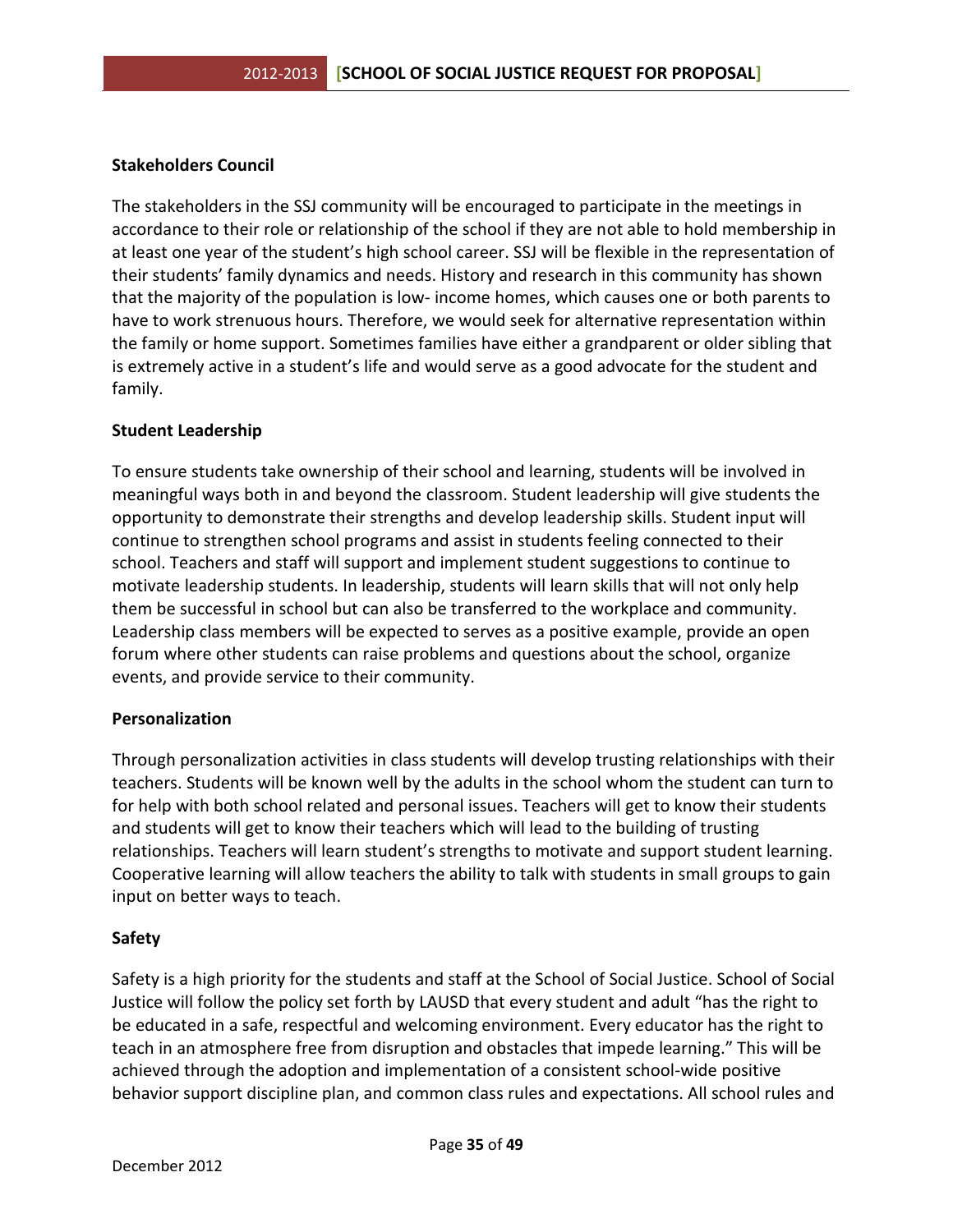#### 2012-2013 **[SCHOOL OF SOCIAL JUSTICE REQUEST FOR PROPOSAL]**

policies will be aligned with LAUSD standards. All school rules and norms safeguard students physically, socially and emotionally from any harm. School rules clearly communicate about physical violence, verbal abuse, harassment, and bullying. Disciplinary rules are consistently enforced, and norms for adult interventions will be well-established. The discipline policy will be reviewed with parents and students at orientation. Parents will receive a parent handbook that contains all relevant discipline procedures.

School of Social Justice has a zero tolerance for any form of bullying or harassment. Bullying in any form will not be tolerated. Students will participate in lessons that discuss what bullying is and its effects. All staff will use positive staff-student relationships to address possible cases of bullying and hold students accountable for their actions. The school police will be used ensure students and staff and learning in a safe school environment.

All teachers and staff will be trained to recognize and report cases of child abuse and neglect. Utilize the child abuse training kit provided by LAUSD teachers and staff will be trained on various subjects of child abuse ranging from child protection to reporting the process.

#### **PLC Collaboration**

Teachers will engage in dialogue to not only model the type of working environment envisioned for the students but to also continue to improving teacher practice and instruction. Teachers will also create a culture of collaboration to set and achieve educational goals and work together to create thematic and interdisciplinary projects. Teachers will be given multiple opportunities to collaborate during and after the school day. In PLC'S, staff will work together to share, develop, and implement ways

to improve student achievement. Faculty will decide on professional development topics that focus on best practices for teachers to ensure student interest and success.

Student Support and Success: Student success at SSJ means that all students will make achievements towards the highest level of learning. Teachers at SSJ know and respect that every students has meters of learning, however, that will not prevent the teachers from holding high expectations while helping students reach it. In addition, by providing a positive learning environment, free from restrictions, students will begin to see their own potential and learn to value it. We will nurture a culture where students will learn from challenges and will not be afraid to make mistakes because those are steppingstones to success. Teachers will encourage students' dreams and work along with them to make strides towards making them a reality. Through advisory and other interactions with students, teachers at SSJ will know their students beyond their academic needs.

. Social and Emotional Needs: Student success at SSJ means that all students will make achievements towards the highest level of learning. Teachers at SSJ know and respect that every students has meters of learning, however, that will not prevent the teachers from holding the expectations high and helping students reach it. In addition, by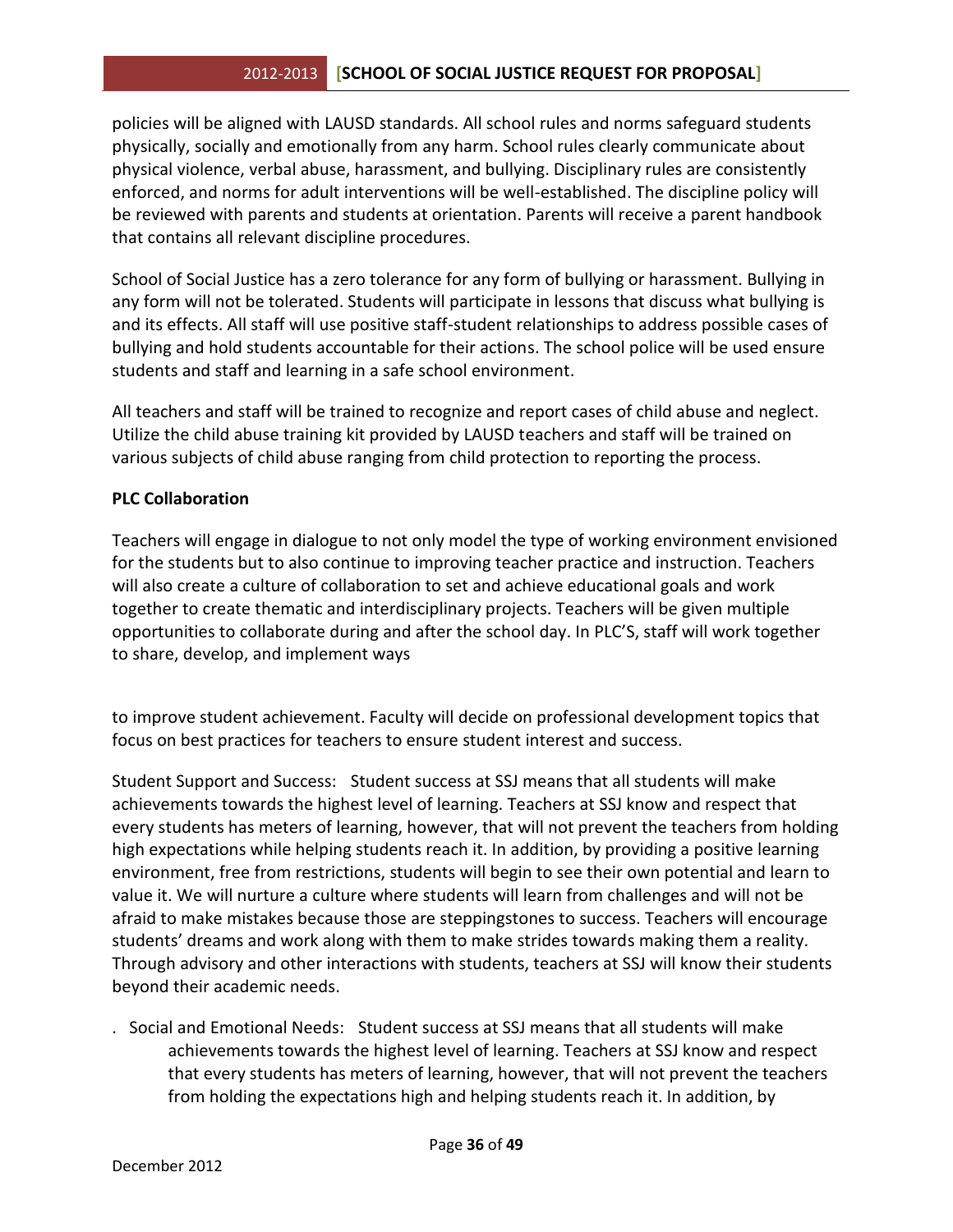#### 2012-2013 **[SCHOOL OF SOCIAL JUSTICE REQUEST FOR PROPOSAL]**

providing a positive learning environment free from restrictions students will begin to see their own potential and learn to value it. We will nurture a culture where students will learn from challenges and will not be afraid to make mistakes because those are steppingstones to success. Teachers and counselors will encourage students' dreams and work along with them to make strides towards making them a reality. Through advisory and other interactions with students, teachers at SSJ will know their students beyond their academic needs.

College and Career Readiness: Overview School of Social Justice promotes a college bound and career ready culture that will lead to one hundred percent of our student body equipped with the requirements and skills needed to get in to and be successful in higher education and/or their career choice. Educational plans will ensure students have taken the courses, electives, and extra- curricular activates needed for acceptance to a four-year college. Students will be exposed to college information all four years of high school. In advisory and life skills students will begin to research college/career and scholarship information, and begin the college application process. Through a partnership with East Los Angeles College, students will be given the opportunity to take college courses concurrently with high school A-G requirements. Informational college workshops will be held for students and parents at least once a school year. Students will be given the opportunity to explore career paths through internships provided by different community organizations. Curriculum and Instruction All students will be taking courses that ensure A-G Requirement certification. Students will meet with their counselor to review their individualized educational plan. In addition, the advisor will take an active role in support and assisting that students are following this plan.

Since D grades are not acceptable in colleges and universities, the school will adapt a uniform grading policy that will be applicable to all students. An "A" grade represents a performance beyond grade-level standards. A "B" grade represents performances just above grade-level standards. A "C" grade represents meeting grade-level standards, and an "F" grade represents an inability to meet grade-level standards. School of Social Justice will offer college courses through East Los Angeles Community College. During the 9<sup>th</sup> and 10<sup>th</sup> grade year students will be given the opportunity to take summer courses. Students will be required to take Algebra readiness and Power Reading as prerequisites. During the  $11<sup>th</sup>$  and  $12<sup>th</sup>$  grade students will take college classes during the school day.

Teachers will develop the skills needed for students to be successful in college. The following academic and social skills will be supported: study skills, critical thinking skills, research, reading skills, Cornell Note taking, time management, acceptable classroom behavior, interaction with teachers, and relationships with peers.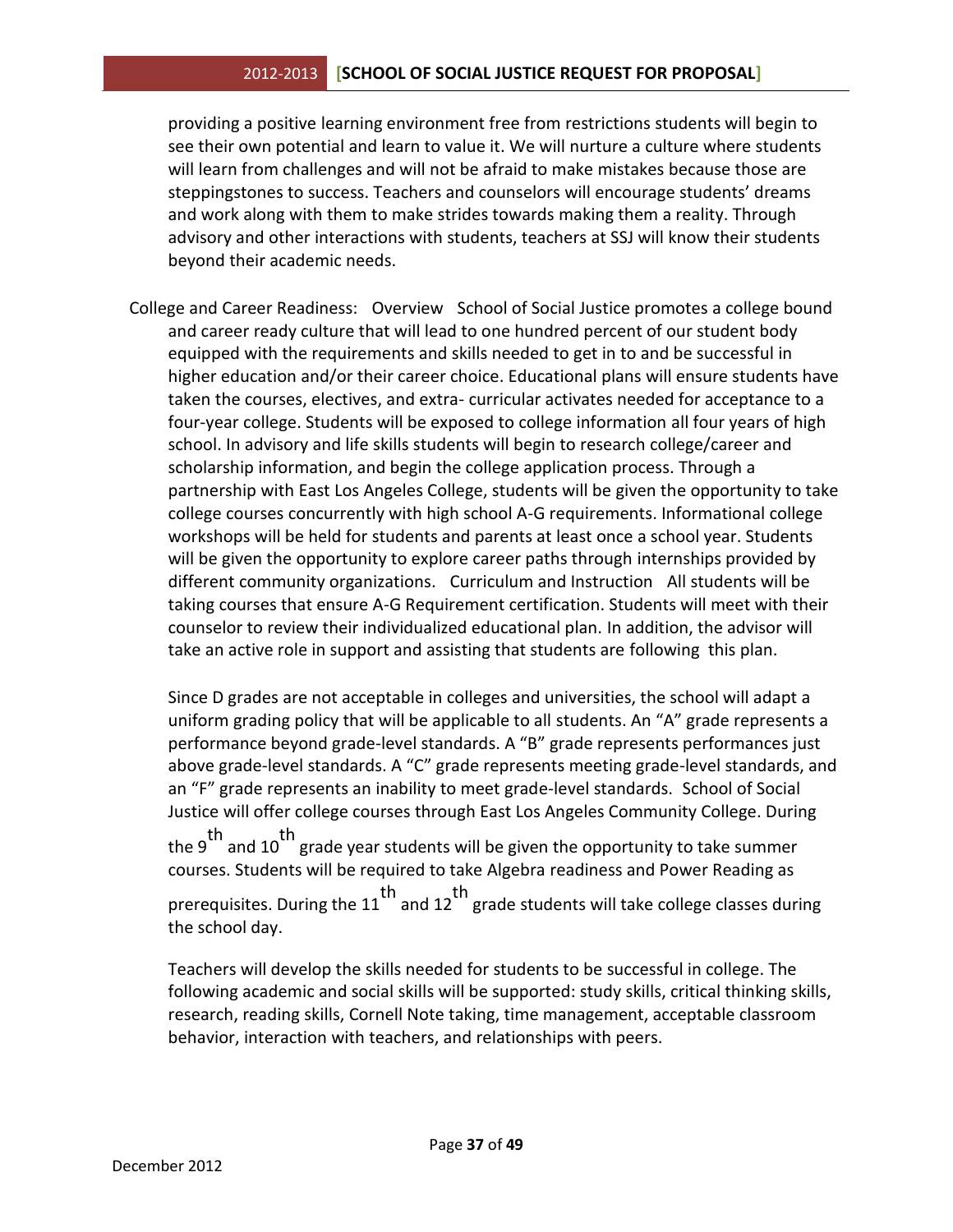#### **Internships/Mentoring**

Internships will expose students to career paths, providing hands on experiences with professionals, and preparing students to live independently in the real world. Students will have an opportunity to be more independent and practice the skills of becoming an adult.

#### **Advisory**

Every student will be enrolled in an Advisory course that not only will monitor and assist as an intervention and enrichment course but Advisory will also provide a link for college and career readiness opportunities.

**th Grade**- Students will begin exploring college and career options in 9<sup>th</sup> grade by completing a college and career research project. Students will also learn about entering the workplace by practicing interview skills, communication skills, working with others, and critical thinking skills.

**10 th Grade**- Students will continue their college and career research and will take the PSAT.

**11 th Grade**- Students will begin scholarship research, SAT/ACT practice, and writing personal statements in a writing seminar.

**12 th grade**- Students focus is on college applications, continuing personal statement work in a writing seminar, FAFSA applications and college scholarships. Students will also begin internship work and begin drafting their Senior portfolio/Exhibition Project.

#### **College Field Trips and Speakers**

Student will be exposed to college fairs on campus and at college campuses. College representatives from various colleges and universities will be invited to give students information. Field trips to visit colleges and universities will be scheduled every year. These opportunities will provide the students with options to choose from a number of participating schools, to check the academic program offerings and other programs that may be of interest to them. Guest speakers from various colleges and professional fields will also come to speak to the students about their experiences.

#### **College Environment**

To visually support college readiness, college attire will be worn and classrooms will be accented with college banners and information.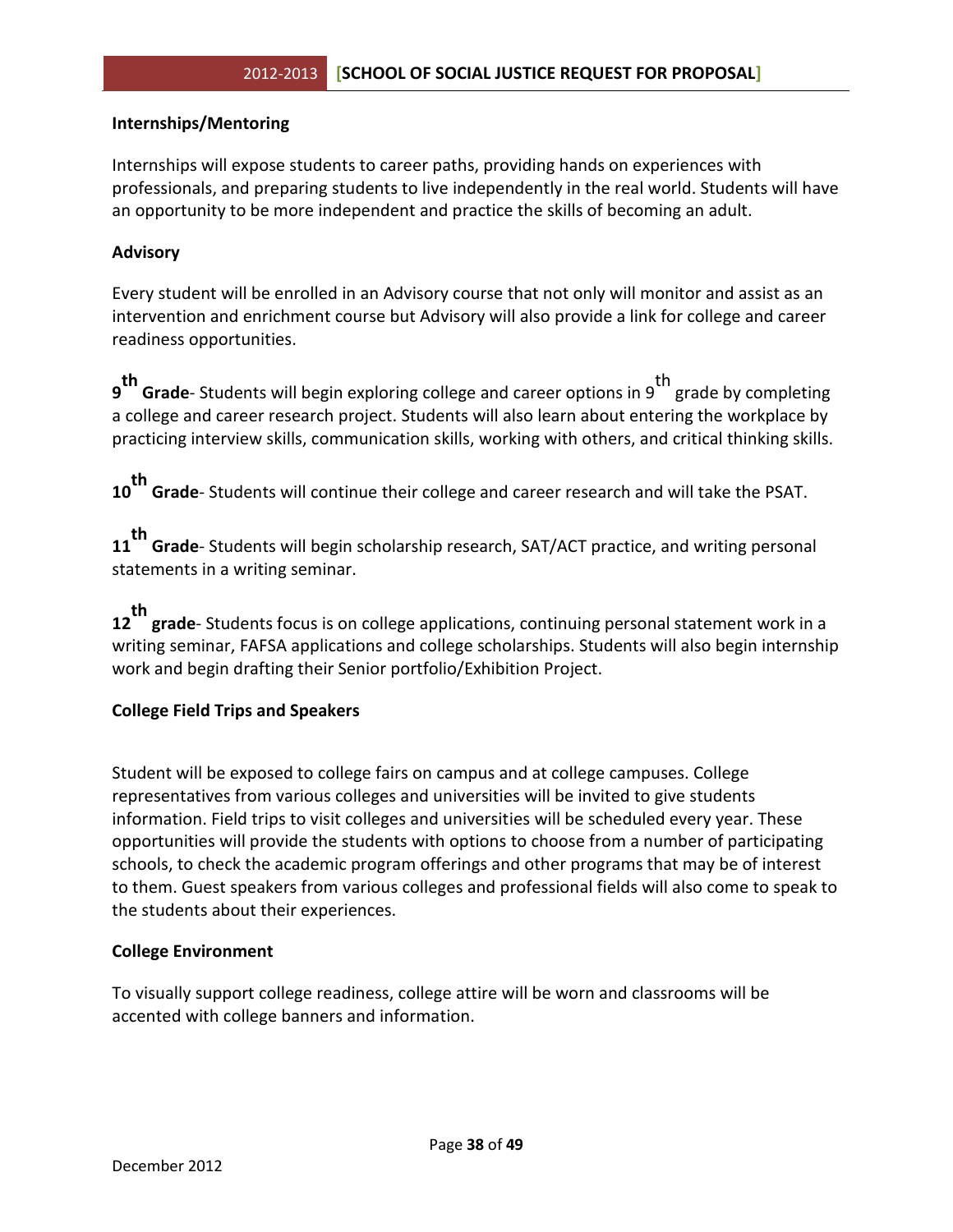#### **Students with Disabilities**

To promote college and career bound opportunities for students with disabilities DOTS, District Office of Transition Services, will be utilized to ensure successful student transitions from high school to work and community life. IDEA, Individuals with Disabilities Education Act, mandates that transition services be addressed for all students with disabilities, and as such, transition planning must be part of the students individualized education program (IEP). Students, parents, teachers, and outside personal will take part in all transition discussions and plans. The school will adhere to all mandates and recommendations set forth by DOTS and IDEA to ensure all students are prepared after high school.

## **6. School Governance and Oversight**

**T**he staff of SSJ believes that in order to provide the best possible, rigorous instructional program the school should have flexibility over its budget, curriculum and assessment, schedule, staffing and governance in exchange for increased accountability. These possiblecome in forms of autonomies and will provide SSJ the ability to plan and implement the needs of their students. Working directly with their designated student body, and their commitment to obtain academic achievement, such autonomy would need to be in place. The design team of School of Social Justice has researched the various models and wishes to continue the opportunity to seek pilot model status. SSJ is committed to showing academic achievement the first year in operation and plans to collaborate with outside resources in order to monitor the progress of the school and programs with assistance from Pilot Networks such as CCE's (Center for Credentialing and Education) support staff.

| <b>Team</b>              | <b>Members</b>                                                                                 | <b>Meeting Time</b>    | <b>Purpose</b>           |
|--------------------------|------------------------------------------------------------------------------------------------|------------------------|--------------------------|
|                          | In its initial year, SSJ's Governing Board members will facilitate the process and progress of |                        |                          |
|                          | the following committees. (members would facilitate the committee based on compatibility)      |                        |                          |
| <b>Governing Board</b>   | <b>SSJ Community:</b>                                                                          | Monthly                | To maintain the SSJ      |
|                          | Principal, teachers,                                                                           |                        | mission and review       |
|                          | parents, student, Local                                                                        |                        | progress indicators; to  |
|                          | District member                                                                                |                        | evaluate the principal;  |
|                          | community member,                                                                              |                        | to approve the elect-to- |
|                          | community business                                                                             |                        | work agreement; to       |
|                          |                                                                                                |                        | approve the budget to    |
|                          |                                                                                                |                        | establish policies.      |
| <b>Community Council</b> | Representatives from                                                                           | Two or three times per | To assist with SSJ       |
|                          | colleges and                                                                                   | year: Joint meetings   | outreach to other        |
|                          | universities, city                                                                             | with governing board.  | schools, businesses and  |
|                          | council, local district,                                                                       |                        | organizations. To serve  |
|                          | business partners.                                                                             |                        | as a network of          |

#### **School Level Committees:**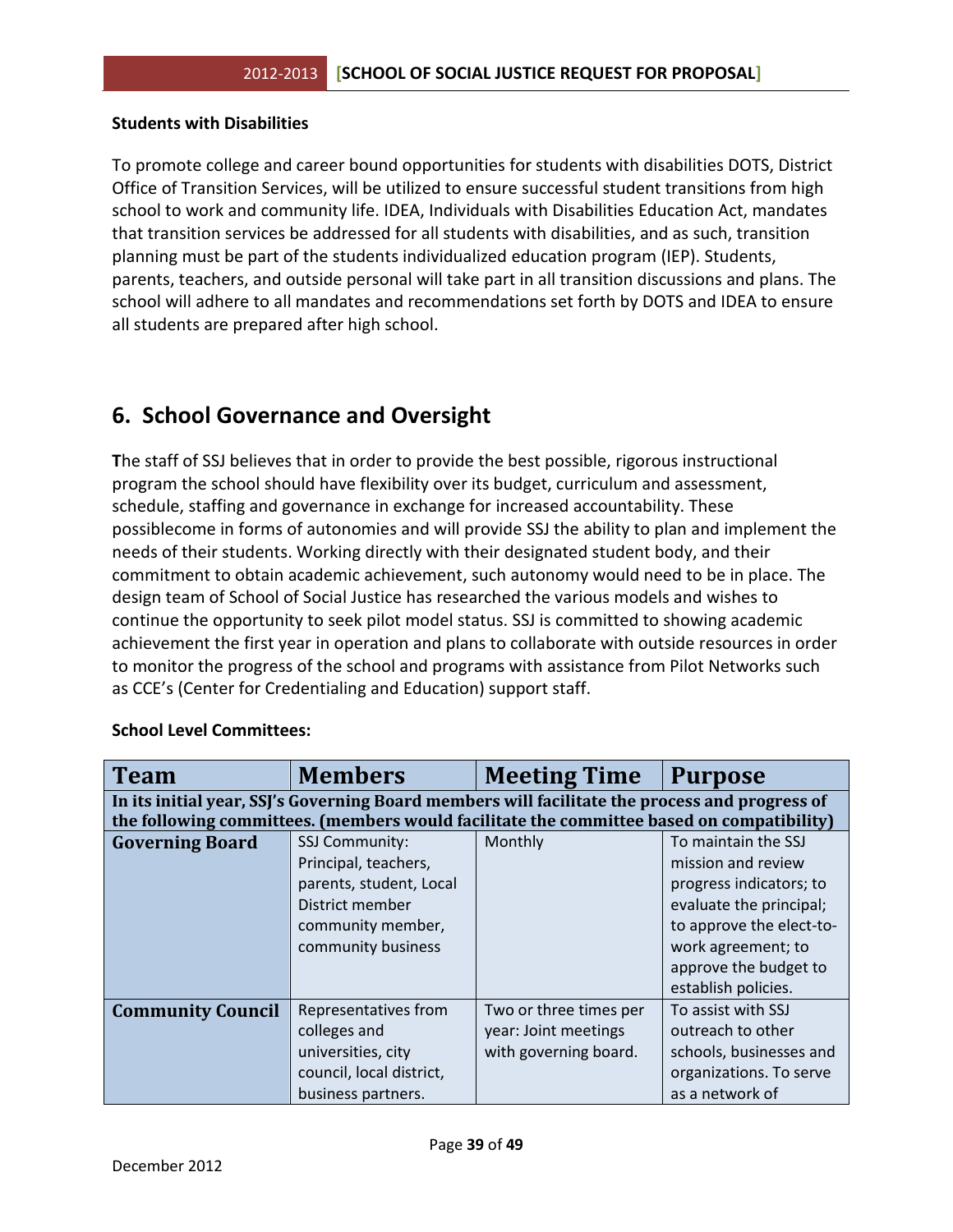|                        |                           |                      | supporters with links to                    |
|------------------------|---------------------------|----------------------|---------------------------------------------|
|                        |                           |                      | key community,                              |
|                        |                           |                      | education, and business                     |
|                        |                           |                      | groups. To serve as a                       |
|                        |                           |                      | group willing to provide                    |
|                        |                           |                      |                                             |
|                        |                           |                      | feedback, advice, and                       |
|                        |                           |                      | encouragement to the                        |
|                        |                           |                      | school.                                     |
| <b>Friends of</b>      | Forming                   | Forming              | To raise funds for SSJ                      |
| <b>SSJ/Buster Club</b> |                           |                      | scholarships, supplies,                     |
|                        |                           |                      | events and other                            |
|                        |                           |                      | resources.                                  |
| <b>Student Council</b> | All students lead by SSJ  | Every other week.    | To develop and plan                         |
|                        | Leadership                |                      | school activities, to                       |
|                        |                           |                      | collaborate in school                       |
|                        |                           |                      | clubs and to be                             |
|                        |                           |                      | informed about school                       |
|                        |                           |                      | matters in order to                         |
|                        |                           |                      | provide input.                              |
| <b>Parent Council</b>  | All parents, families and | Monthly              | To provide direction in                     |
| (Parent Leadership     | guardians                 |                      | terms of the needs of                       |
| Committee)             |                           |                      | his/her child and make                      |
|                        |                           |                      | recommendations to                          |
|                        |                           |                      | the governing board,                        |
|                        |                           |                      | faculty and                                 |
|                        |                           |                      | administration. To                          |
|                        |                           |                      | recommend policies to                       |
|                        |                           |                      | the governing board                         |
|                        |                           |                      | andplan parent events.                      |
| <b>Data Team</b>       | Administrative team       | Monthly              | To disaggregate and                         |
|                        | and one teacher per       |                      | disseminate data in                         |
|                        | subject/grade level.      |                      | order to monitor the                        |
|                        |                           |                      |                                             |
|                        |                           |                      | school plan and                             |
|                        |                           |                      | programs for                                |
|                        | <b>Teachers from</b>      |                      | effectiveness.                              |
| <b>Content Area</b>    |                           | Twice a month.       | To have conversations<br>and make decisions |
| <b>Teams</b>           | humanities, math,         |                      |                                             |
|                        | science, electives,       |                      | regarding teaching and                      |
|                        | English Language and      |                      | learning.                                   |
|                        | special education. Work   |                      |                                             |
|                        | is led by current         |                      |                                             |
|                        | teachers who              |                      |                                             |
|                        | have accepted the         |                      |                                             |
|                        | position of lead          |                      |                                             |
|                        | facilitator.              |                      |                                             |
| <b>Advisory Team</b>   | SSJ Community:            | Two times a semester | To develop and monitor                      |
|                        | counselor, grade level    |                      | curriculum for the                          |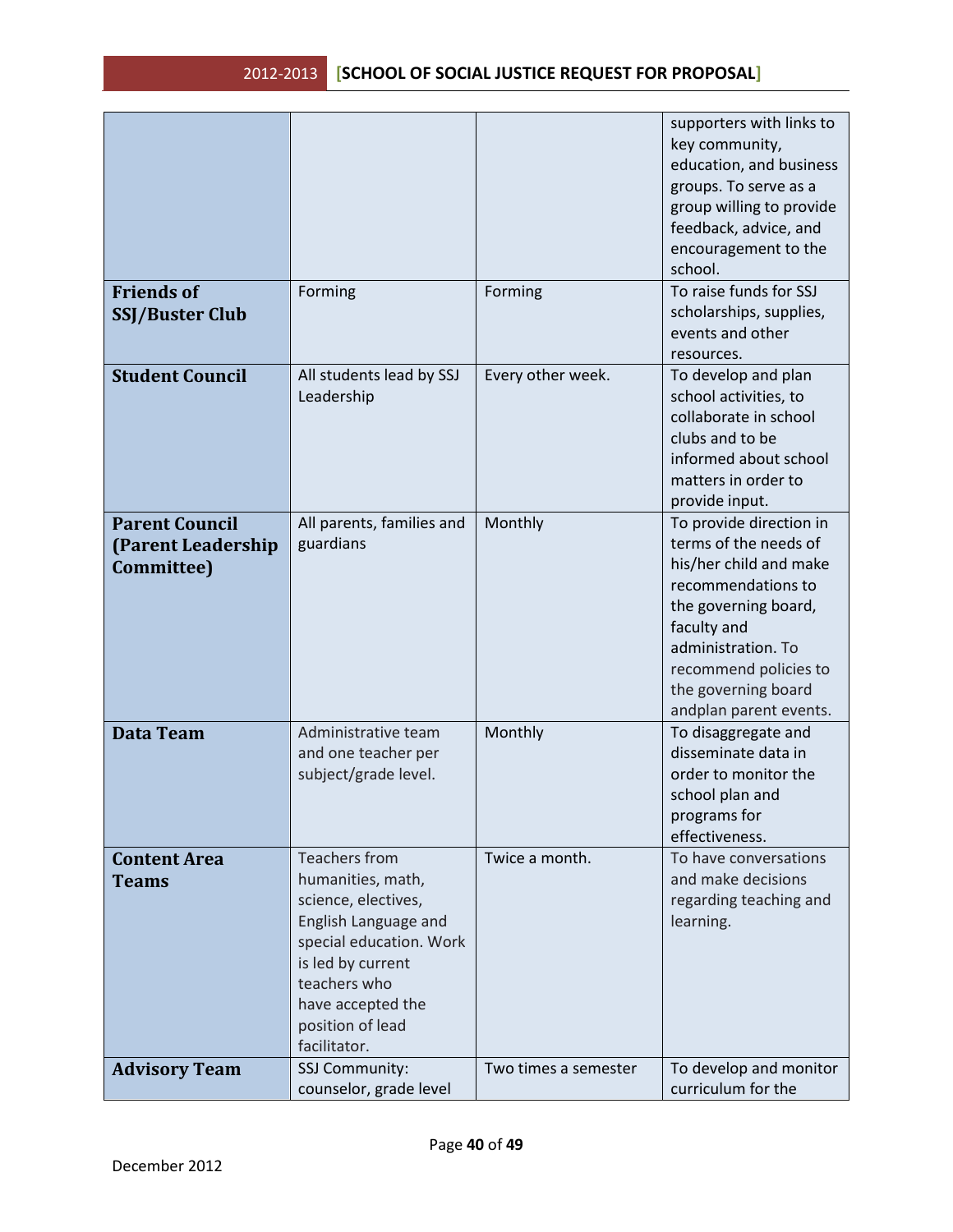|                         | advisors             |                        | advisory course.        |
|-------------------------|----------------------|------------------------|-------------------------|
| <b>Budget</b>           | Governing board and  | Monthly                | To gather input from    |
|                         | teachers             |                        | administrators and      |
|                         |                      |                        | teachers, and create a  |
|                         |                      |                        | plan with the           |
|                         |                      |                        | administrative team     |
|                         |                      |                        | and budget technician   |
|                         |                      |                        | based on the            |
|                         |                      |                        | information collected,  |
|                         |                      |                        | and then to take it to  |
|                         |                      |                        | the governing board for |
|                         |                      |                        | final approval.         |
| <b>Professional</b>     | A group of teachers: | Two or three times per | To support the          |
| <b>Development Team</b> | two per subject or   | month.                 | integration of          |
|                         | course               |                        | technology into the     |
|                         |                      |                        | curriculum.             |

## Source: The Essential Guide to Pilot Schools: Leadership and Governance

## *http://www.ccebos.org/Pilot\_Guide\_Leadership.pdfhttp://www.ccebos.org/Pilot\_Guide \_Leadership.pdf*

#### **Governing Council:**

As a Pilot School, School of Social Justice would be governed by a committee made up of 4 teachers, an Administrator, 2 parents a classified employee and a student. In the first year of implementation of the school, the additional parties of UTLA and Superintended will be sought for completion of all stakeholders to be present in this Governing Council.

Governing boards, is a structure created through governance autonomy. It represents the voices of an entire Pilot School community. Decision making and leadership are shared among staff, administrators, families, community members, and, for high schools and some middle schools, students.

Board members will be elected by their respective groups (in the first school year, SSJ will hold their former council and will begin this process for the next school year), with the exception of community representatives, who are appointed to the board by the other elected representatives. Community representatives are generally selected from businesses, foundations, colleges and universities, local government, and the district. They are important additions, as they are able to widen the board's perspective and leverage resources for the school.

Standing or ad hoc subcommittees of the board are often created to address different issues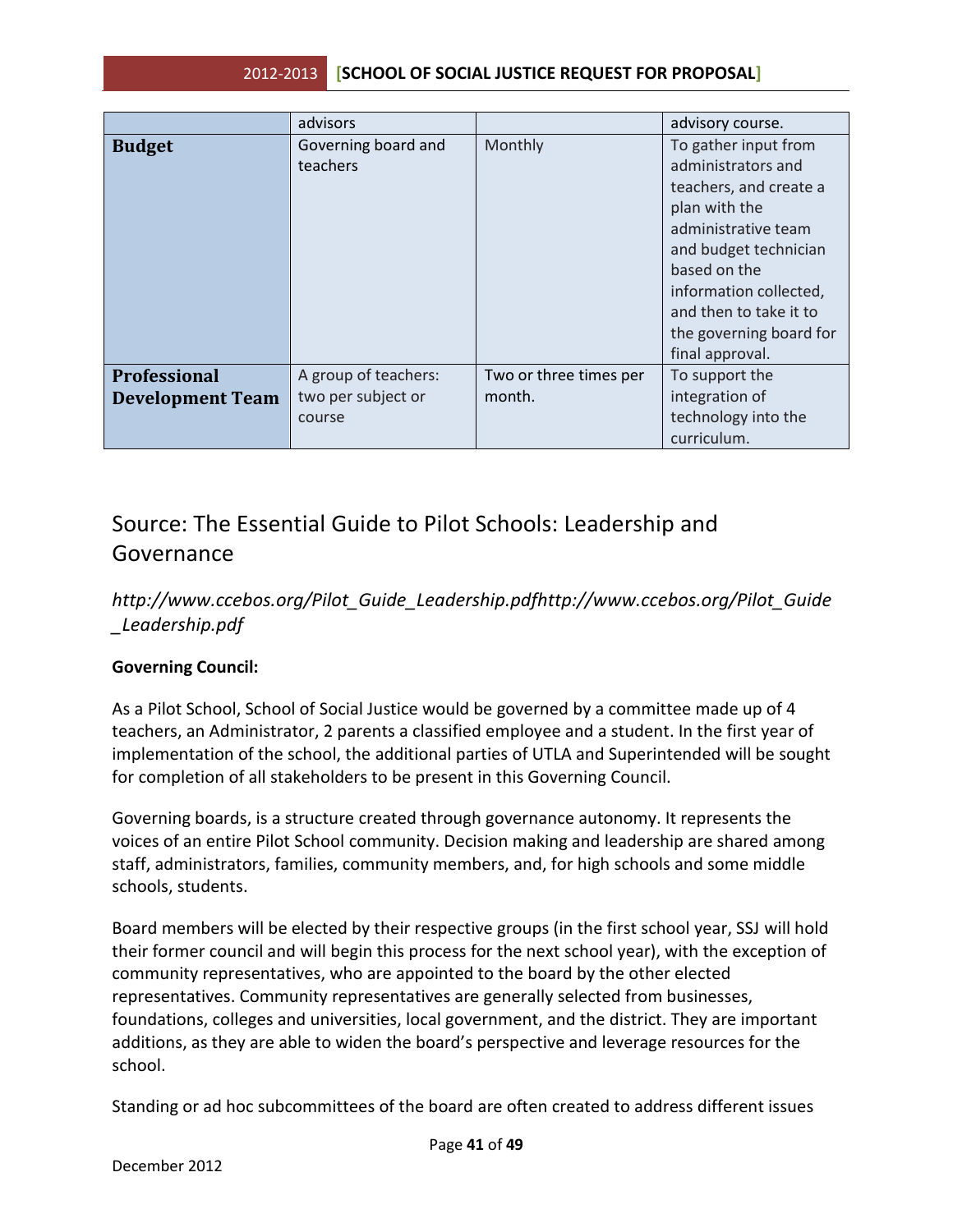pertaining to the school. These committees are "a focal point for communication" among constituents, and noted that boards provide schools with internal guidance through evaluation, and external legitimacy through partnerships and fundraising. All

governing boards must have a set of written and approved bylaws that outline the board's membership, election procedures, and terms of office, duties, key facilitators, number of meetings per year, decision-making procedures, and methods of communication with the larger school community.

Governing boards are able to be powerful advocates for their respective schools and collectively as a group since they have high interest that their child(ren) is a student at the school site.

#### School Leadership

Principal Selection: The Principal for the School of Social Justice is one who embodies the core values of the mission and vision. He/She must have a proven track record of accelerating student achievement, understanding the culture of the school and community and must have the characteristics of a transformational leader. The principal must know, practice and model the core values with all stakeholders. The principal will develop 21st century leaders who will create conditions for supporting effective practices of adults to innovate and create a school culture where students see themselves as leaders who can make an impact on others, their community and their environment. The principal must be experienced in the areas of cognitive coaching, 21st century teaching and learning, and collaboration. It is expected that the principal have a solid grasp of data driven leadership and supports all stakeholders in tracking and using the results to improve student achievement and be willing to teach a course every school year (when possible). The selection of the principal will be rigorous and inclusive. The interview process will include several exercises – such as case study scenarios, which will allow the candidates to demonstrate their grasp and understanding of SSJ's core values. The process will require the candidates to participate in collaborative exercises with members of the interview panel in a fishbowl situation. The interview panel will consist of 2 parents, 2 students, the SSJ design team and the Local District Superintendent or Director. In addition, the candidates must have at least 8 years of successful full-time service in a certificated position, with at least 2 of those years in a leadership role, an earned Master's degree from an accredited college or university, a valid California Administrative Services credential, and must have completed Multicultural and Master Plan requirements. It is highly desirable that the candidates have experience in facilitating a collaborative team as well as experience in small schools or small learning communities and the Pilot School Model of governance. In addition, be savvy about community outreach development. The abilities necessary for this job include the ability to work with diverse experience, racial, ethnic, linguistic, disability, and socio-economic groups, have excellent written and oral communication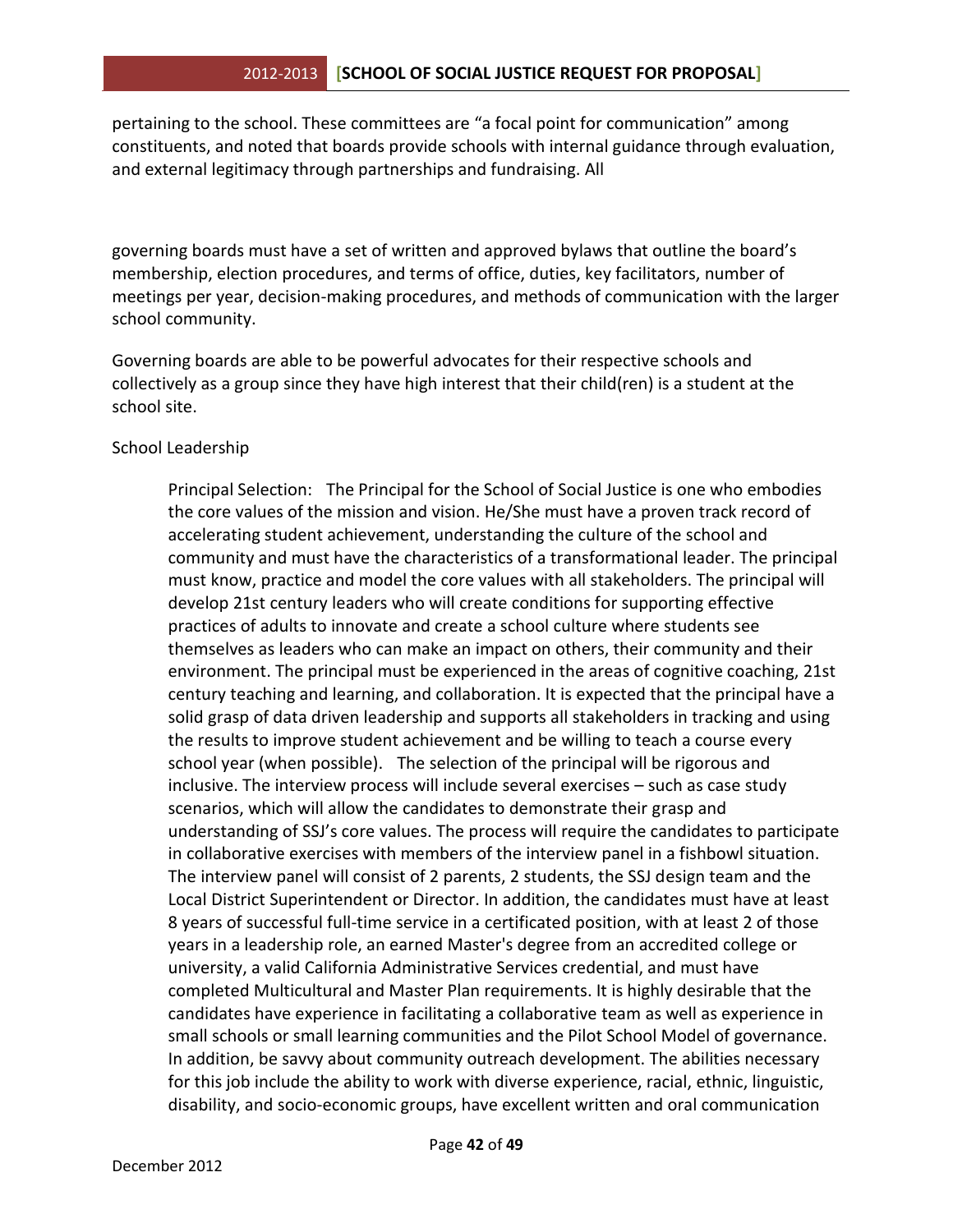skills and encompasses the character of integrity.

Leadership Team:

The leadership team consists of the founding teachers who created the vision and mission of the school, along and community representatives (SSJ Governing Council). SSJ's design team of teachers agree with the following *[the students] can make decisions*

that affect the [students]" Les Edinson, Principal at Fitchburg Arts Academy. Therefore, additional leadership po support staff, families, community partners and students. In the initial year, SSJ's design team would make up t mentoring new members of the staff so that they can grasp the procedure of autonomy and shared leadership. with the expectations and common philosophy, will provide them the confidence and understanding necessary that will continue to drive the mission and vision of the SSJ community. We believe that this is the best situatio making governance environment.

As the leadership team who also hold a position as governing board members, will hold a position as facilitator to the other councils or subcommittees that would monitor various areas of the school operations. In these positions, facilitators will cascade the vision and mission of the school and periodically provide feedback and survey the stakeholders so that every member of the community is involved and aware of the school's progress. The process will include informing, discovering, monitoring data and assessing programs and materials that are driving the school work. The objective of these individual meetings would be to hold each other accountable for meeting such goals. To assist in the conversation and work, members will become familiar with both Critical Friends Group Protocols as well as strategies used in Center for Adaptive Schools

## **7.** Budget

School of Social Justice embraces the opportunity to budget for the 2012-13 school year using a per pupil funding model. We will use LAUSD "Tools" to prepare and plan for the budget development process to ensure that we are budgeting for student achievement. We will fully engage in the following steps with our governing council comprised of all stakeholders to monitor the implementation and effectiveness of the Single Plan for Student Achievement (SPSA) and our budget based on student needs. Review and analyze student data to create needs assessment Develop the Single Plan for Student Achievement and set goals based on data Facilitate community input through committees like ELAC and CEAC Develop programs to help students achieve benchmarks Rank importance and urgency of all the plan strategies Estimate cost of all expenditures separated into categories such as staffing and materials Allocate funding sources from state, federal or local coffers needed to pay for expenditures Generate grid with aggregated amounts of all goals and the corresponding resources to pay for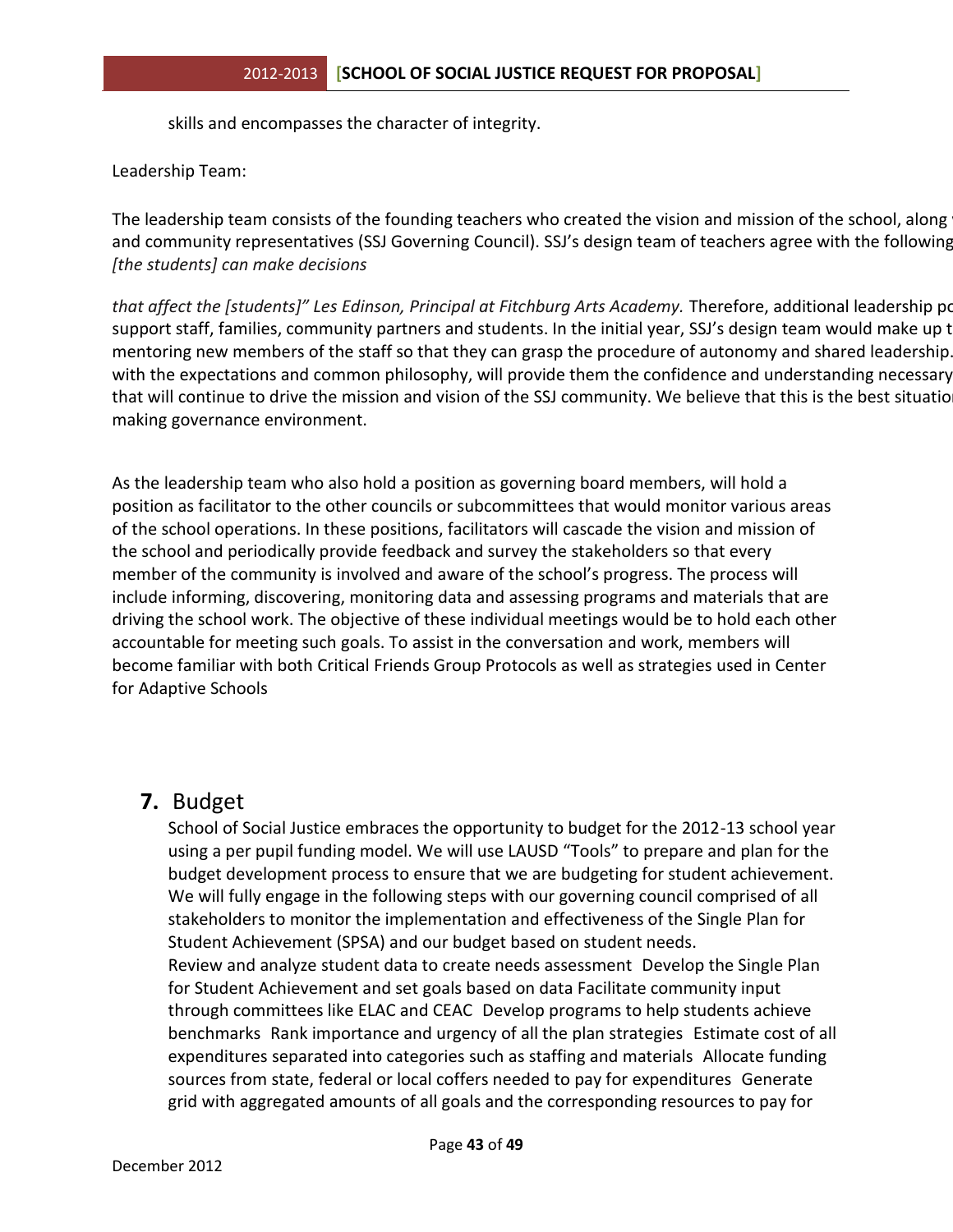#### 2012-2013 **[SCHOOL OF SOCIAL JUSTICE REQUEST FOR PROPOSAL]**

resources Track each goal and strategy and whether or not it is being accomplished The following is a draft school summary of general fund unrestricted revenues and expenditures created with all stakeholder input, including teachers, parents and students based on senior high per pupil revenue for year one. Every year after, our budget will be based on continuous monitoring of our goals and Benchmarks. We will continue reviewing student data to determine needs and create budget accordingly. These reviews will be facilitated through the Governing Board established in the first school year.

| <b>Description</b>                     | ${\bf R}$<br>$\mathsf{a}$<br>t<br>$\mathbf{e}$ | <b>Enrollment</b> | <b>Atte</b> |
|----------------------------------------|------------------------------------------------|-------------------|-------------|
| Senior high Per Pupil Revenue          | \$3745                                         | 450               | 96%         |
|                                        |                                                |                   |             |
| <b>Description</b>                     | $\blacksquare$ <sup>FTE</sup>                  |                   | П           |
| <b>Instructional Materials Account</b> |                                                |                   | \$17        |
| Substitutes                            |                                                |                   | \$33        |
| Teachers                               | 13.00                                          |                   | \$1,1       |
| Counselor                              | 2.00                                           |                   | \$10        |
| Principal                              | $1.00\,$                                       |                   | \$12        |
| School Admin Assistant                 | $1.00\,$                                       |                   | \$66        |
| Chanda Smith Office Tech               | 0.50                                           |                   | \$32        |
| <b>Financial Manager</b>               | 0.15                                           |                   | \$11        |
| Plant manager                          | 0.34                                           |                   | \$27        |
| Assistant Plant Manager                | 0.18                                           |                   | 10,8        |
| <b>School Facilities Attendant</b>     | 0.34                                           |                   | \$13        |
| Nurse                                  | 0.40                                           |                   | \$37        |
| Psychologist                           | 0.33                                           |                   | \$24        |
| <b>Custodial Supplies</b>              |                                                |                   | \$3,4       |
| <b>Teacher Activity Differential</b>   | $\sim$ $\sim$                                  |                   | \$4,0       |
|                                        |                                                |                   |             |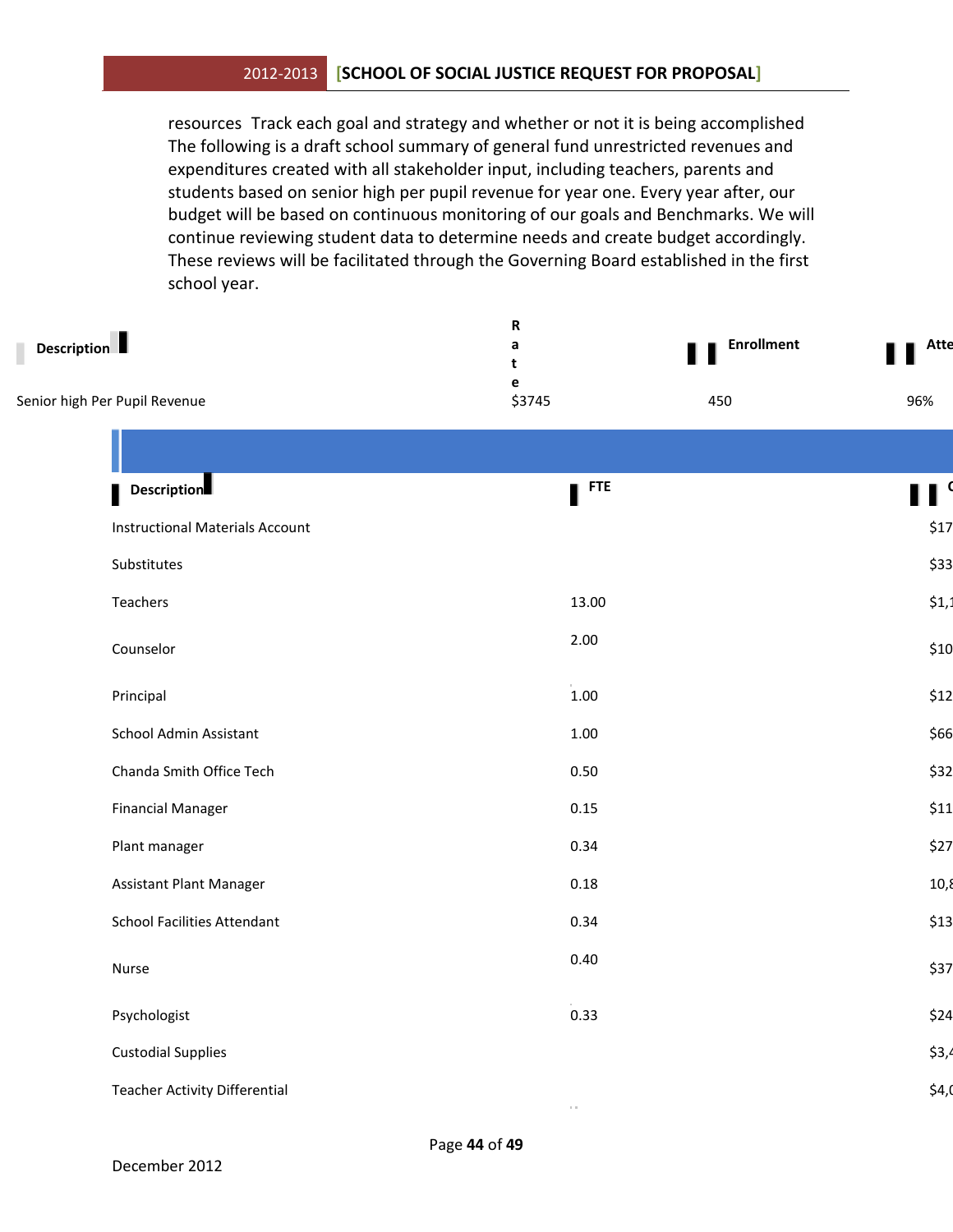## *8. Family and Community Engagement*

It is important for us to build and strengthen family and community partnerships that will assist in helping our students be academically successful. The teachers at the School of Social Justice believe that the Framework of Six Types of Involvement by of Joyce Epstein is essential in involving our parents in their students' education.

**PARENTING**: Help all families establish home environments to support children as students. 7

- . **COMMUNICATING**: Design effective forms of school-to-home and hometo-school communications about school programs and children's progress.
- . **VOLUNTEERING**: Recruit and organize parent help and support.
- . **LEARNING AT HOME**: Provide information and ideas to families about how to help students at home with homework and other curriculumrelated activities, decisions, and planning.
- . **DECISION MAKING**: Include parents in school decisions, developing parent leaders and representatives.
- . **COLLABORATING WITH COMMUNITY**: Identify and integrate resources and services from the community to strengthen school programs, family practices, and student learning and development. SSJ will ensure that we have constant communication and interaction throughout the year with parents and community members through various forms of media (Newsletter, meetings on a monthly basis.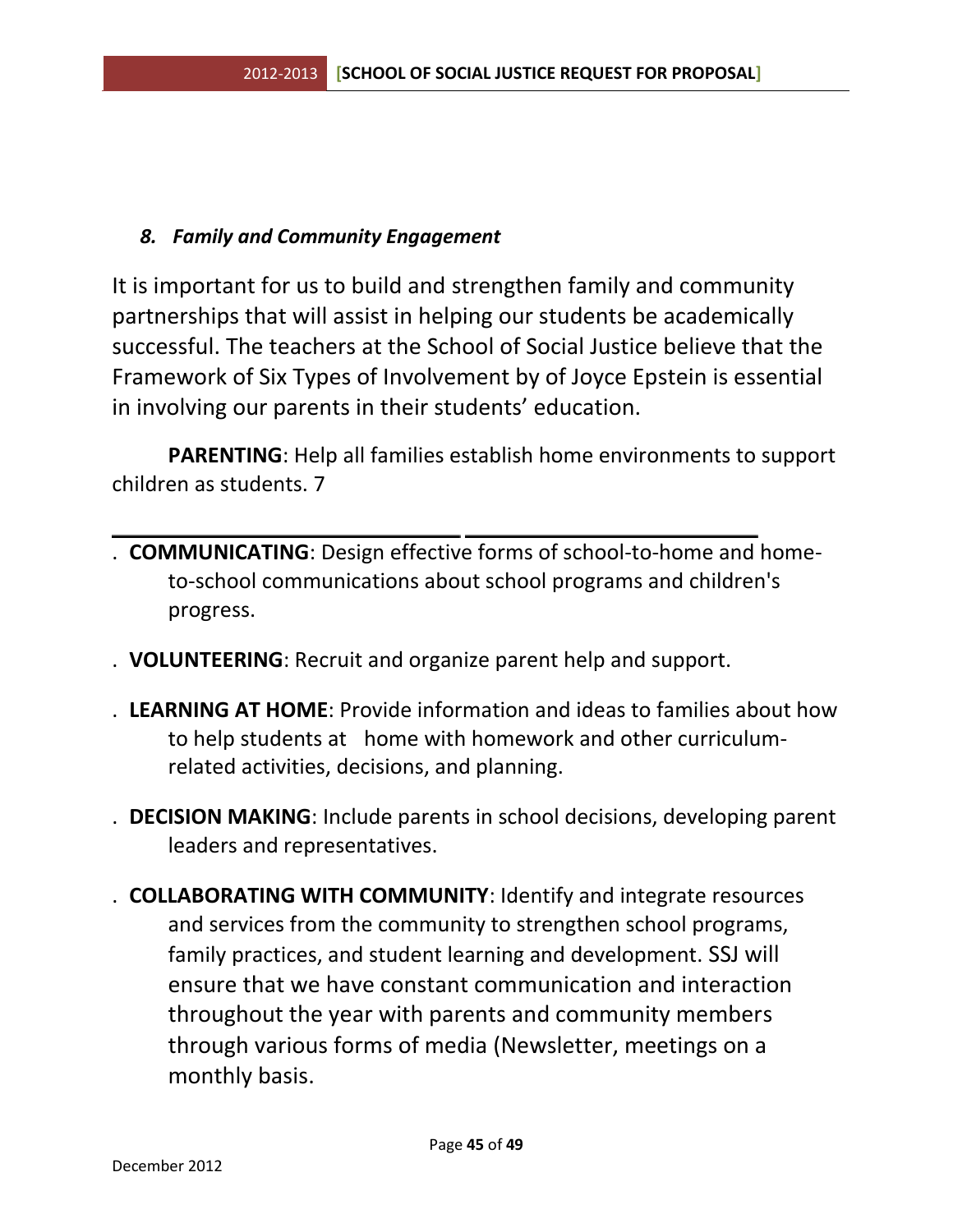#### **F. SCHOOL PLANNING TEAM**

#### *1. Who are the members of your planning team?*

Members of the SSJ Design Team include Isagani Celzo, Math Teacher; Joy Apostol, Science Teacher; Enedelia Toledo, Social Studies Teacher. These three teachers met daily for one semester.

#### *2. How were parents and the community engaged in the development of the plan?*

The Design Team met daily for a semester to refine the vision and mission of our Small Learning Community. Parents from Huntington Park HS and Gage Middle School, our primary feeder schools, were invited to attend our informational and planning sessions which were held on the Huntington Park HS campus. The Local District (LD6) guided by then Director, Natividad Rozsa, supported three parent and community forums. During these sessions, parents were divided into small groups where they received information in to the PSC process, discussed plans and provided suggestions and feedback. Approximately 75 persons attended each of the three sessions. Based on the feedback from these community forums the Design Team members revised and continued planning daily at a local coffee shop for two months. The Design Team members incorporated feedback from the various stakeholder groups keeping in line with its vision of Social Justice.

#### **G. IMPLEMENTATION (2-3 pages)**

|         | School of Social Justice | LD: | <b>ISIC</b> | Principal: | Kyle Boswell | Date: | 11/05/12 |
|---------|--------------------------|-----|-------------|------------|--------------|-------|----------|
| School: |                          |     |             |            |              |       |          |

*Goals based on recent student performance data:*

- 1. Decrease the number of all students scoring in FBB and BB on the CST; and increase the number of students scoring proficient and advanced on the CST
- 2. Increase the number of students that pass CAHSEE the first time (at least 85 % of  $10^{th}$ ) grade students will pass both CAHSEE Math and ELA)
- 3. Increase the number of students matriculating in all grade levels

#### **For Goal #1:**

Last year's CST ELA results revealed that 42.44 % of the student population scored BB and FBB on the test; whereas 30.22 % scored proficient and advanced.

Last year's CST Math results revealed that 66.65 % of the student population scored BB and FBB on the test; whereas 15.11 % scored proficient and advanced.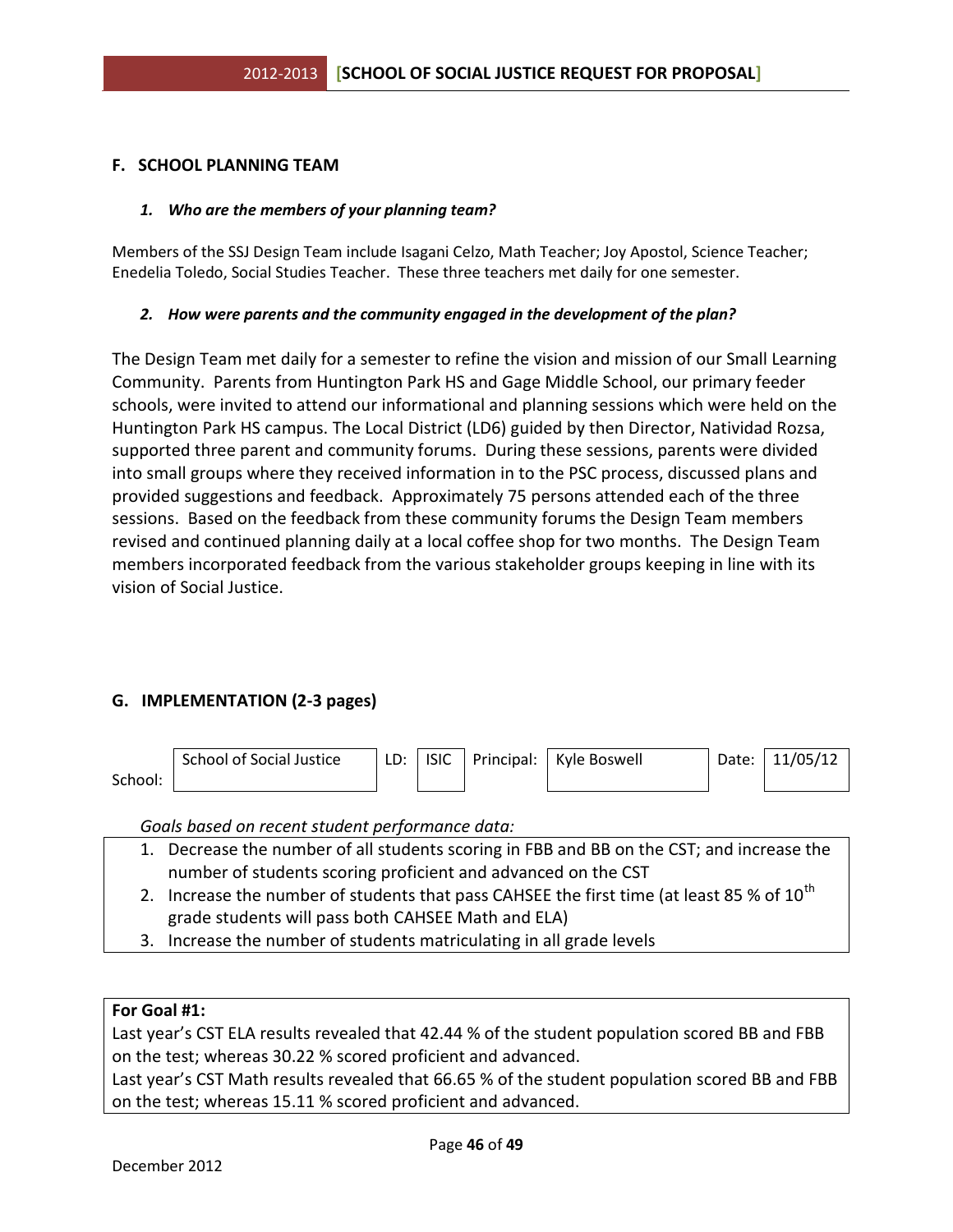## **For Goal #2:**

This year's 10<sup>th</sup> grade census shows that 76 10<sup>th</sup> graders and 35 11<sup>th</sup> graders are on track to take CAHSEE in March 12 – 13, 2013.

#### **For Goal #3:**

67.81 % matriculation rate for  $10^{th}$  and  $11^{th}$  grade students

33.33 % of  $10^{th}$  and  $11^{th}$  grade students are on track to meet graduation requirements

#### **For Goal #1**

| Action steps to achieve this goal:                                                                                                                                                                                                 | <b>Time of</b>             | Lead person or organization                                  |  |
|------------------------------------------------------------------------------------------------------------------------------------------------------------------------------------------------------------------------------------|----------------------------|--------------------------------------------------------------|--|
|                                                                                                                                                                                                                                    | <b>Completion:</b>         | providing support:                                           |  |
| PD Opportunities will be focused<br>1.<br>50% of the time on SSJ's instructional<br>focus for the school year especially on<br>areas of cooperative learning, check for<br>understanding and high order<br>questioning techniques. | May 2013                   | Principal and PD Committee                                   |  |
| All classrooms will have clear and<br>2.<br>concise standards-based learning<br>objectives (SWBAT) posted in student-<br>friendly language                                                                                         | May 2013                   | <b>All Teachers</b>                                          |  |
| 3.<br><b>Teacher Observations</b>                                                                                                                                                                                                  | May 2013                   | Principal                                                    |  |
| <b>Implementation of Advisory</b><br>4.<br>Curriculum                                                                                                                                                                              | May 2013                   | <b>Grade Level Advisory</b><br>Committee                     |  |
| 5.<br>Program students into the<br>appropriate classes based on data                                                                                                                                                               | July - September<br>2012   | <b>Counselor and Academic</b><br><b>Grade Level Teachers</b> |  |
| Placement of FBB/BB scoring<br>6.<br>students to an intervention advisory                                                                                                                                                          | On-going til April<br>2013 | Principal and Counselor                                      |  |
| Administer mock CSTs and<br>7.<br>diagnostic tests                                                                                                                                                                                 | April 2013                 | Math and English teachers                                    |  |
| Teachers provide additional<br>8.<br>practice exercise closely similar to the<br><b>CSTs</b>                                                                                                                                       | August - May 2013          | Math and English teachers                                    |  |
| Regular communication with<br>9.<br>parents (phone calls, emails, mailers,<br><b>Blackboard Connect)</b>                                                                                                                           | On-going                   | Principal and PD Committee                                   |  |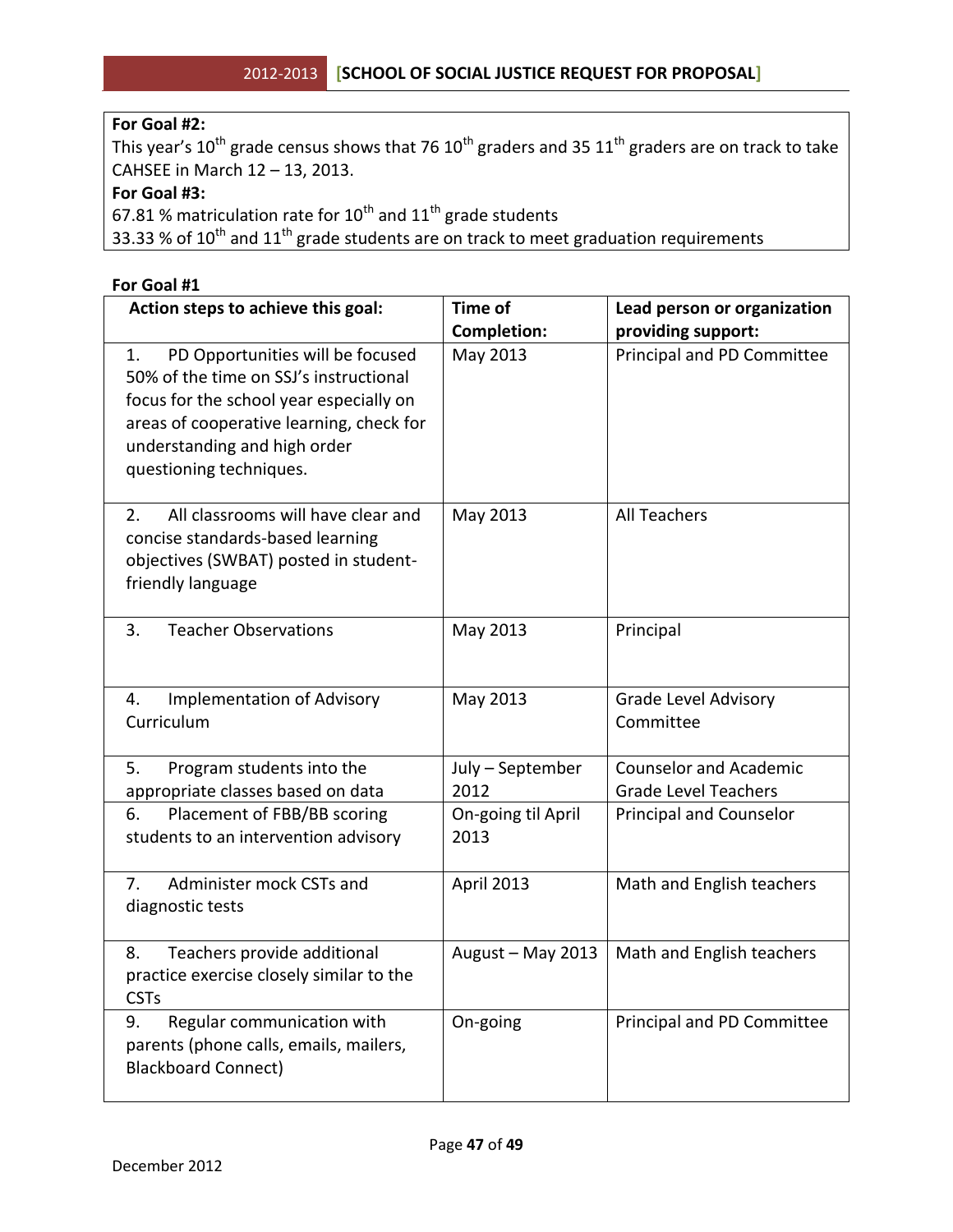| Action steps to achieve this goal:                                                                                                          | <b>Time of</b>                                                                                                                                                            | Lead person or organization                                                  |
|---------------------------------------------------------------------------------------------------------------------------------------------|---------------------------------------------------------------------------------------------------------------------------------------------------------------------------|------------------------------------------------------------------------------|
|                                                                                                                                             | <b>Completion:</b>                                                                                                                                                        | providing support:                                                           |
| 1. Conduct CAHSEE diagnostics and<br>mock CAHSEE                                                                                            | September 2012-<br>diagnostics<br>February 2013-<br><b>Mock CAHSEE</b>                                                                                                    | 10 <sup>th</sup> grade English and Math<br>teachers                          |
| 2. Implementation of $10^{th}$ grade<br><b>Advisory CAHSEE curriculum</b>                                                                   | January - March<br>2013                                                                                                                                                   | 10 <sup>th</sup> grade English and Math<br>teachers                          |
| 3. Use CST $9^{th}$ grade and CAHSEE<br>correlation model to effectively<br>identify students for pre-emptive<br><b>CAHSEE</b> intervention | September-<br>October 2012                                                                                                                                                | 10 <sup>th</sup> grade English and Math<br>teachers                          |
| 4. CAHSEE Intervention courses                                                                                                              | January - March<br>2013                                                                                                                                                   | 10 <sup>th</sup> grade English and Math<br>teachers                          |
| 5.<br><b>Implementation of CAHSEE</b><br>preparation for Math and English<br>courses in Advisory/after school<br>guided study               | August 2012 -<br><b>March 2013</b>                                                                                                                                        | Principal, Counselor, 10 <sup>th</sup><br>grade English and Math<br>teachers |
| 6. Parent Meetings and Workshops                                                                                                            | <b>July 2012</b><br>Orientation<br>September 2012<br>for target students<br>of intervention<br>April 2012 for the<br>general<br>information of<br>parents and<br>students | Principal                                                                    |

#### **For Goal #2**

#### **For Goal #3**

| Action steps to achieve this goal:   | Time of            | Lead person or organization   |
|--------------------------------------|--------------------|-------------------------------|
|                                      | <b>Completion:</b> | providing support:            |
| Student Orientation to establish     | Beginning of each  | Principal, Counselor and all  |
| positive culture                     | semester           | teachers                      |
| <b>Advisory Curriculum</b><br>2.     | August 2012 - May  | Advisory teachers and         |
|                                      | 2013               | Counselor                     |
| 3. Credit Recovery Class for Juniors | January - February | <b>Counselor and Teachers</b> |
|                                      | 2013               |                               |
|                                      | Summer 2013        |                               |